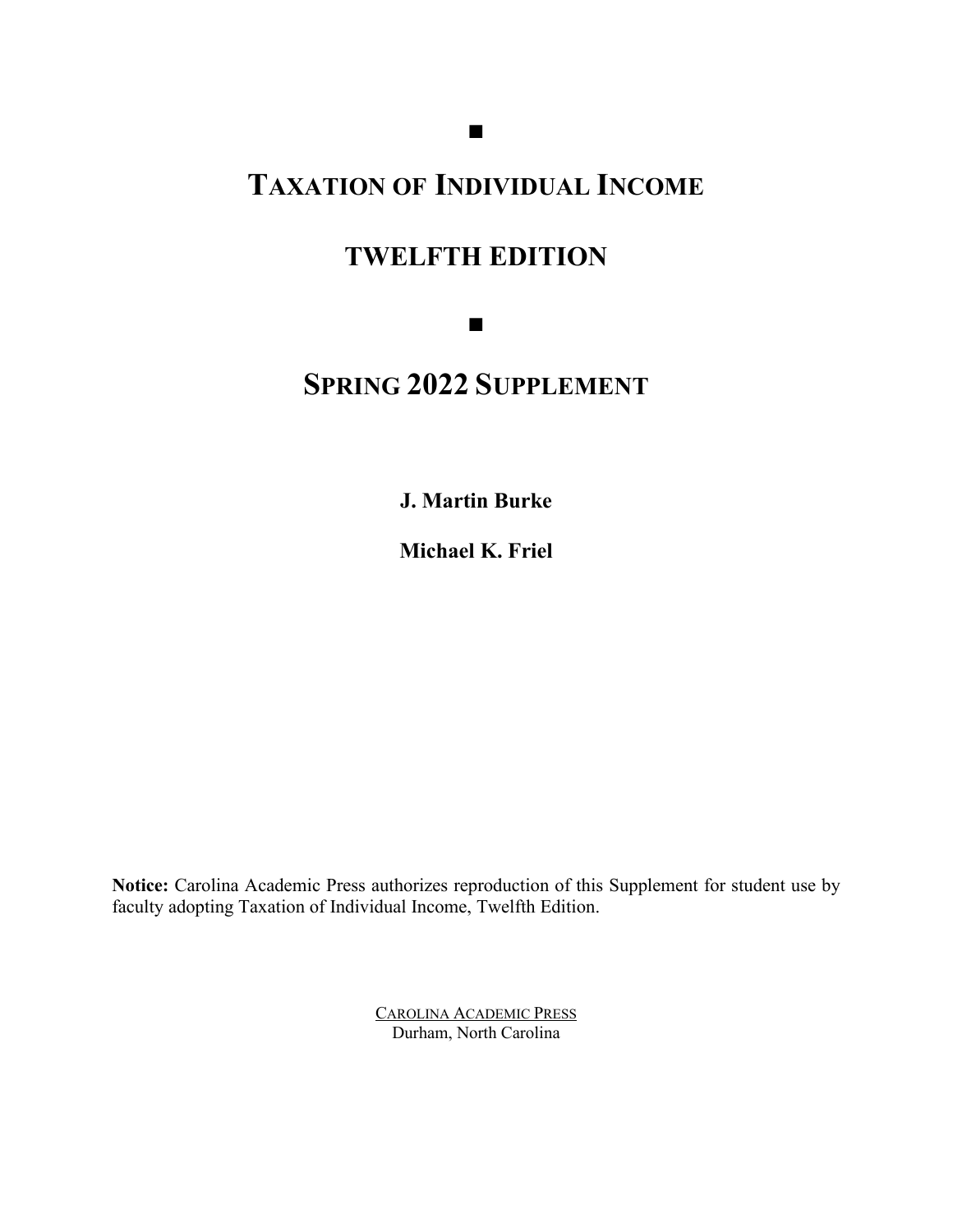Copyright © 2022 Carolina Academic Press, LLC All Rights Reserved

#### **Carolina Academic Press**

700 Kent Street Durham, North Carolina 27701 Telephone (919) 489-7486  $Fax (919) 493 - 5668$ E-mail: cap@cap-press.com www.cap-press.com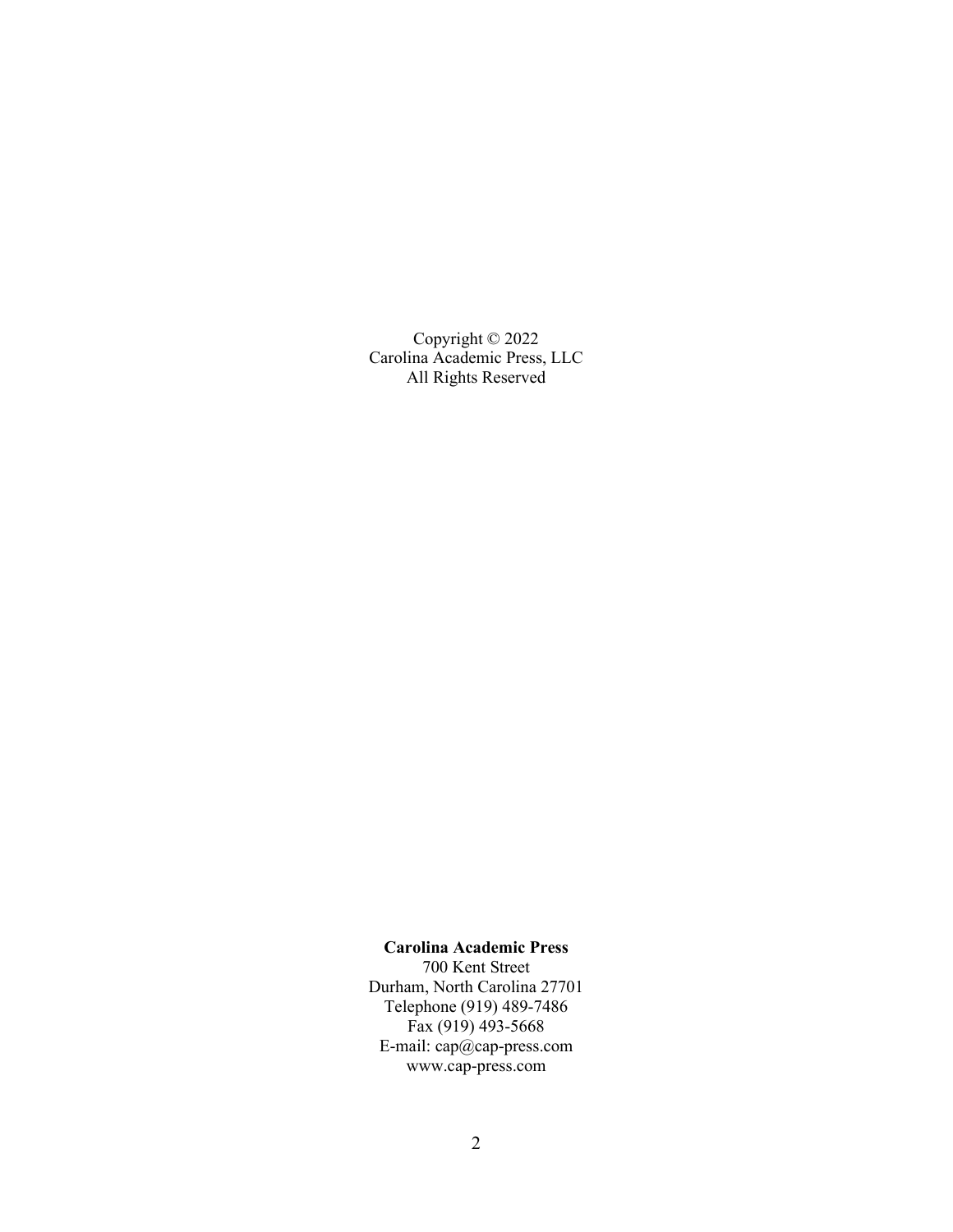### **Preface**

Federal tax law has changed in some important ways since the publication of Taxation of Individual Income, Twelfth Edition in 2018. Legislative developments include various provisions of the American Rescue Plan Act of 2021, the Consolidated Appropriations Act, 2021, the Further Consolidated Appropriations Act, 2020 (which incorporates the Setting Every Community up for Retirement Enhancement (SECURE) Act), and the Coronavirus Aid, Relief, and Economic Security (CARES) Act. Administrative developments include Treasury's promulgation of proposed and final regulations interpreting and applying certain provisions of the Tax Cuts and Jobs Act of 2017. Judicial developments are reflected in the decisions rendered by the Tax Court and other federal courts addressing the proper application of various Code sections. This Supplement highlights these legislative, administrative, and judicial developments as they relate to topics discussed in *Taxation of Individual Income, Twelfth Edition*.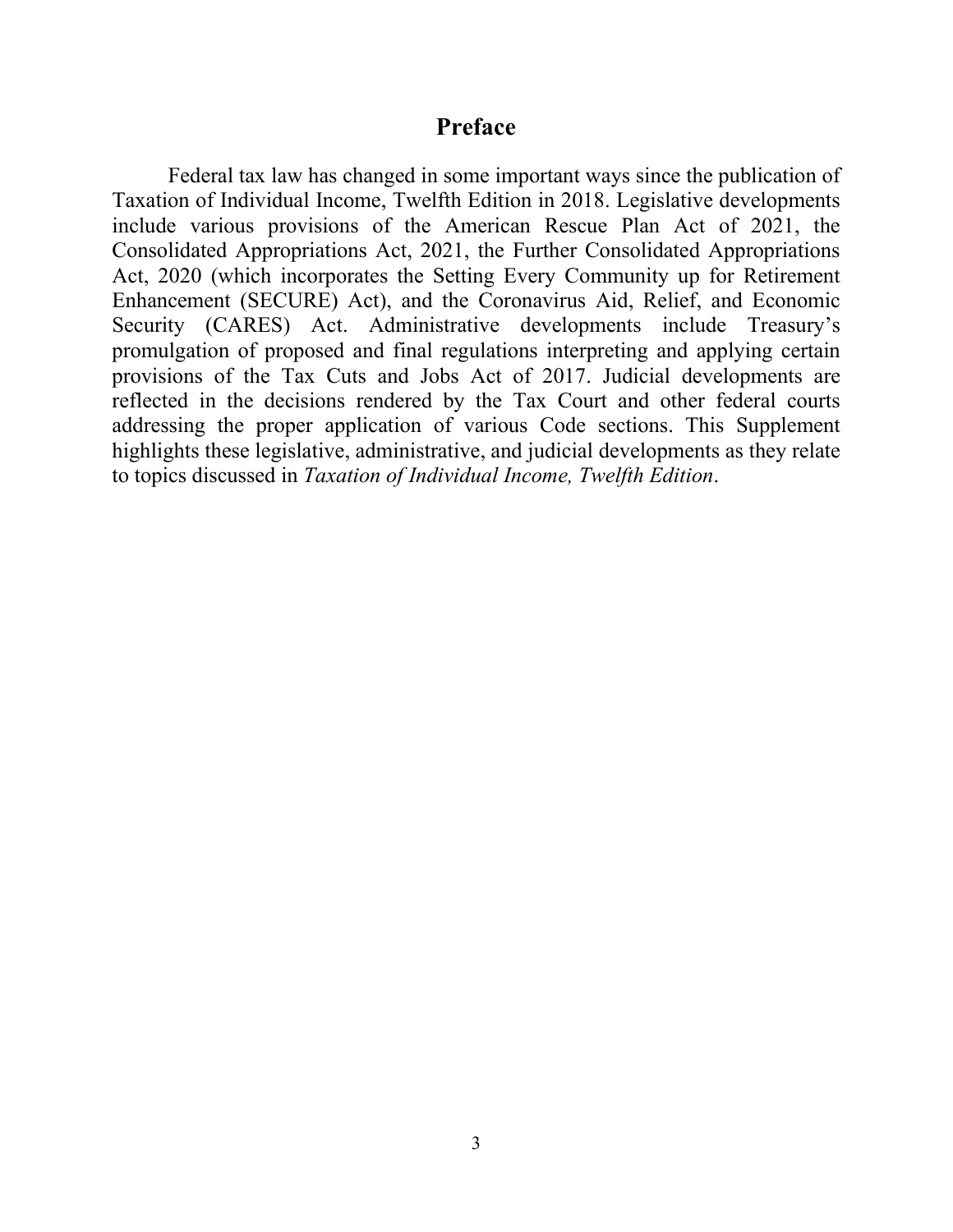### **Introduction to Federal Income Taxation**

**Page 14:** Add to Footnote 3 that for 2022 the basic standard deduction is \$25,900 on a joint return and is \$12,950 on the return of an unmarried individual (not a surviving spouse or head of household). Rev. Proc. 2021-45, I.R.B. 2021-48.

**Page 19: Tax Rates.** As noted, the tax rate tables under § 1 are adjusted annually for inflation. The tables for 2022 are contained in Rev. Proc. 2021-45, I.R.B. 2021- 48.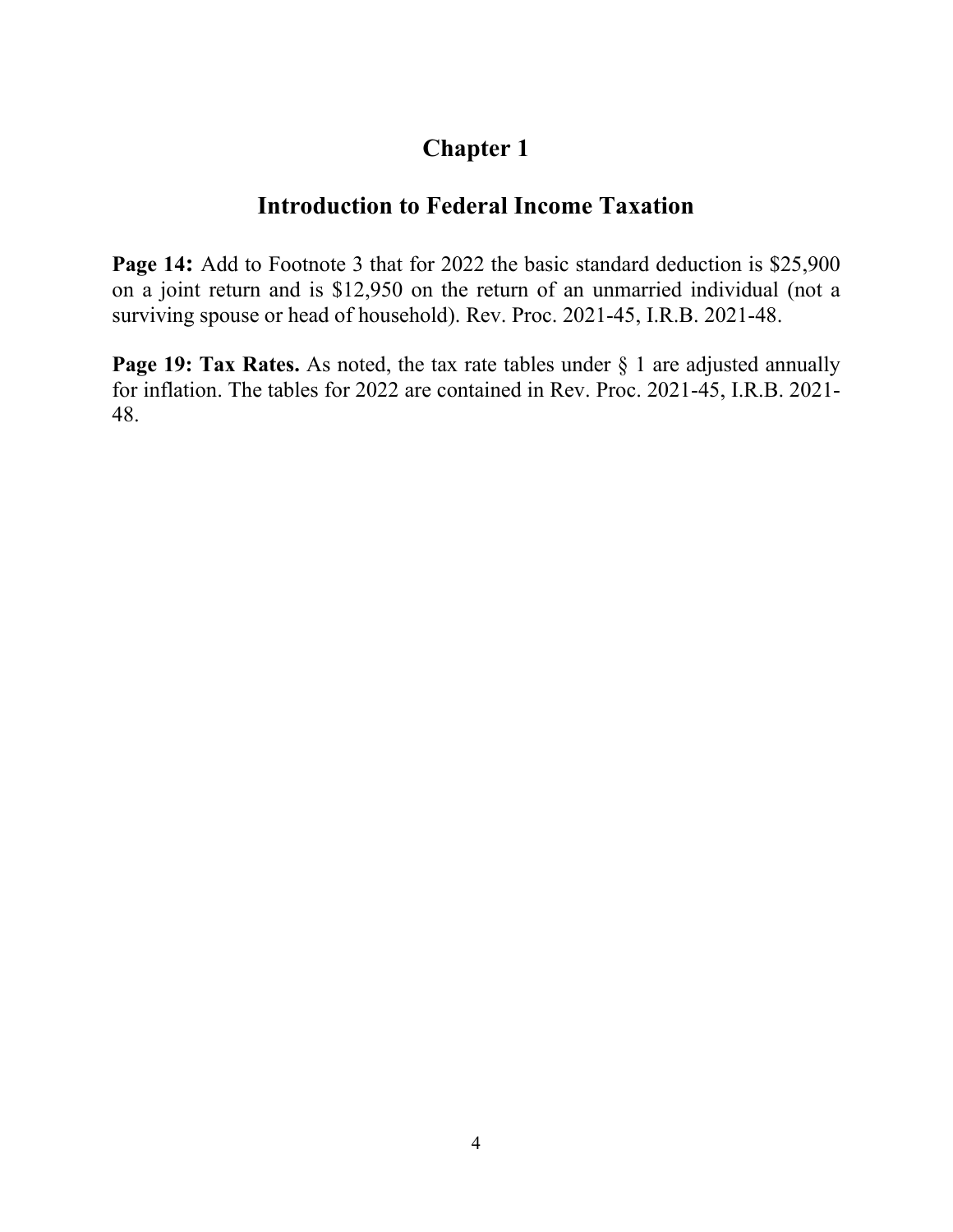### **The Effect of an Obligation to Repay**

**Page 57:** Following the carryover paragraph at the top of the page, insert:

In *Novoselsky v. Commissioner*, T.C. Memo. 2020-68, the Tax Court restated its position on determining whether a transfer of funds is a loan or a taxable payment. The taxpayer, who "practiced law with a focus on class action litigation," entered into "litigation support agreements" pursuant to which various persons made up-front payments to him to support the cost of litigation. Under the terms of these agreements, if the litigation was successful the taxpayer repaid the up-front payment plus a premium; if not, the taxpayer was under no obligation to make repayment. The taxpayer took the position the up-front payments were loans. The Tax Court held they were gross income.

Because a genuine loan is accompanied by an obligation to repay, loan proceeds do not constitute income to the taxpayer.... For this rule to apply, however, the obligation to repay 'must be unconditional and not contingent upon some future event'.... Where an obligation to pay arises only upon the occurrence of a future event, we have consistently held that a valid debt does not exist for Federal tax purposes....

The Tax Court held this same analysis applied here, where repayment of the upfront payments was conditioned on the outcome of litigation. The court went on to state that it would reach the same conclusion  $-$  i.e., the upfront payments were income, not loans — under a so-called multifactor analysis, noting:

[Taxpayer] did not execute a formal promissory note, no fixed schedule for repayments was established; [taxpayer] provided no collateral or security; and no payments of principal were ever made.... [No] interest or other amount was ever paid.... Most importantly, the parties did not conduct themselves as if the transactions were bona fide loans.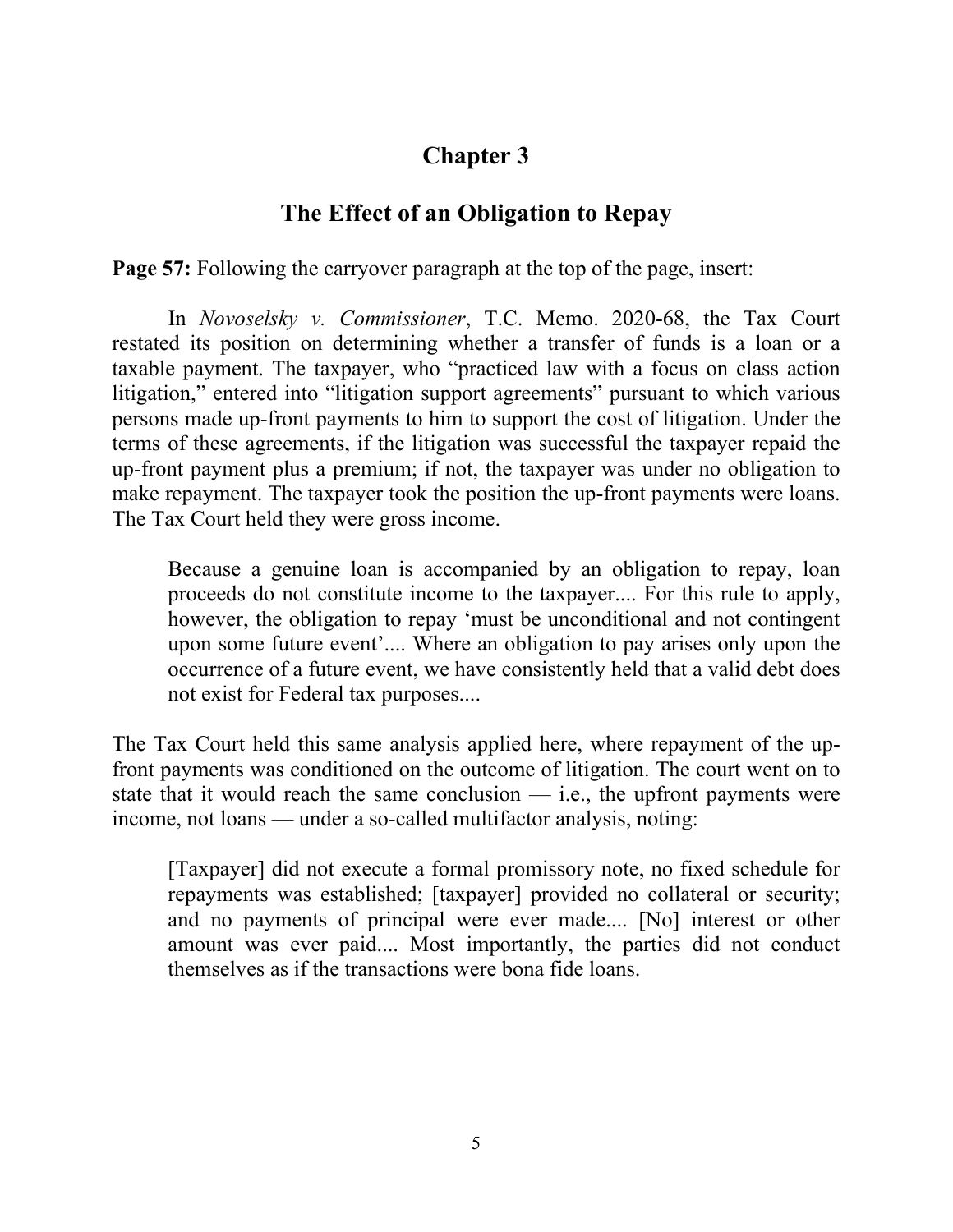#### **Gifts, Bequests and Inheritance**

**Page 112:** Insert the following after the *Goodwin* case:

In *Felton v. Commissioner*, T.C. Memo. 2018-168, the Tax Court concluded that voluntary payments from members of a congregation to a pastor were income, not gifts. The court in *Felton* reviewed the caselaw on donations to clergy and found that four factors were important in distinguishing between income and gifts: (1) "whether the donations are *objectively* [emphasis added] provided in exchange for services;" (2) "whether the cleric (or other church authorities) requested the personal donations;" (3) "whether the donations were part of a routinized, highly structured program, and given by individual church members or the congregation as a whole;" and (4) "whether the cleric receives a separate salary from the church and the amount of that salary in comparison to the personal donations." In its assessment of the facts, the court concluded that income characterization was appropriate, given that factors (1), (3), and (4) supported such characterization, and noting in particular, with regard to factor (4), that the purported gifts were "around double the total of his deemed salary and parsonage allowance for both of the years at issue."

The same result obtained in another case, *Brown v. Commissioner*, T.C. Memo. 2019-69, involving purported gifts to a pastor from members of his congregation. The court in *Brown* applied the four-factor test noted above in *Felton*  and found that all four factors supported income characterization. As it did in *Felton,* the court in *Brown* found that "when comparatively so much money flows to a person from people for whom he provides services (even intangible ones), and to whom he expects to provide services in the future, we find it to be income and not gifts."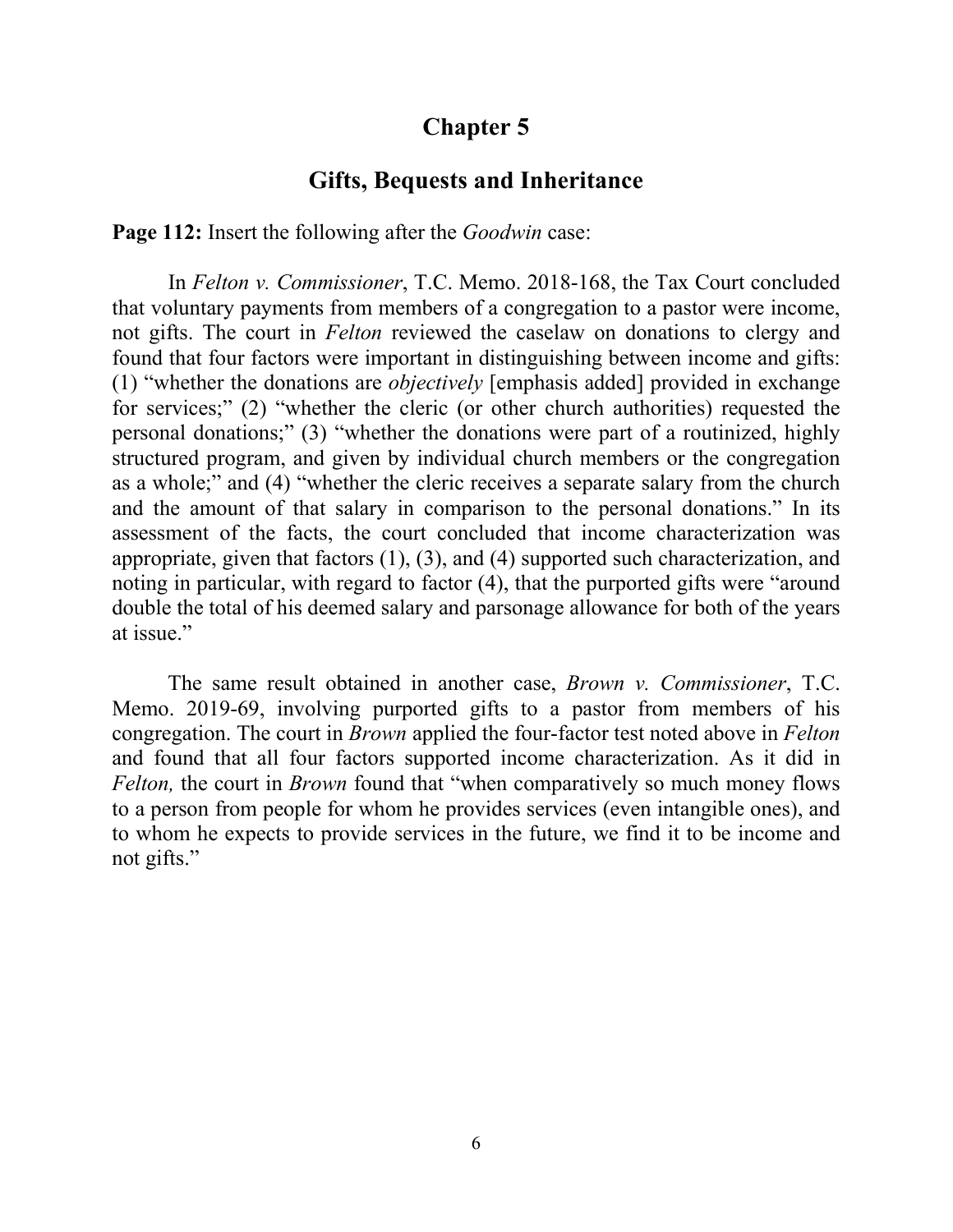## **Scholarships and Prizes**

**Page 137:** Add to the last paragraph's discussion of § 127:

Pursuant to the CARES Act, as amended by the Consolidated Appropriations Act, 2021, for the years 2020 through 2025, "educational assistance" eligible for exclusion from an employee's income under § 127 includes an employer's payment of principal or interest on an employee's qualified education loan.  $\S 127(c)(1)(B)$ , as amended.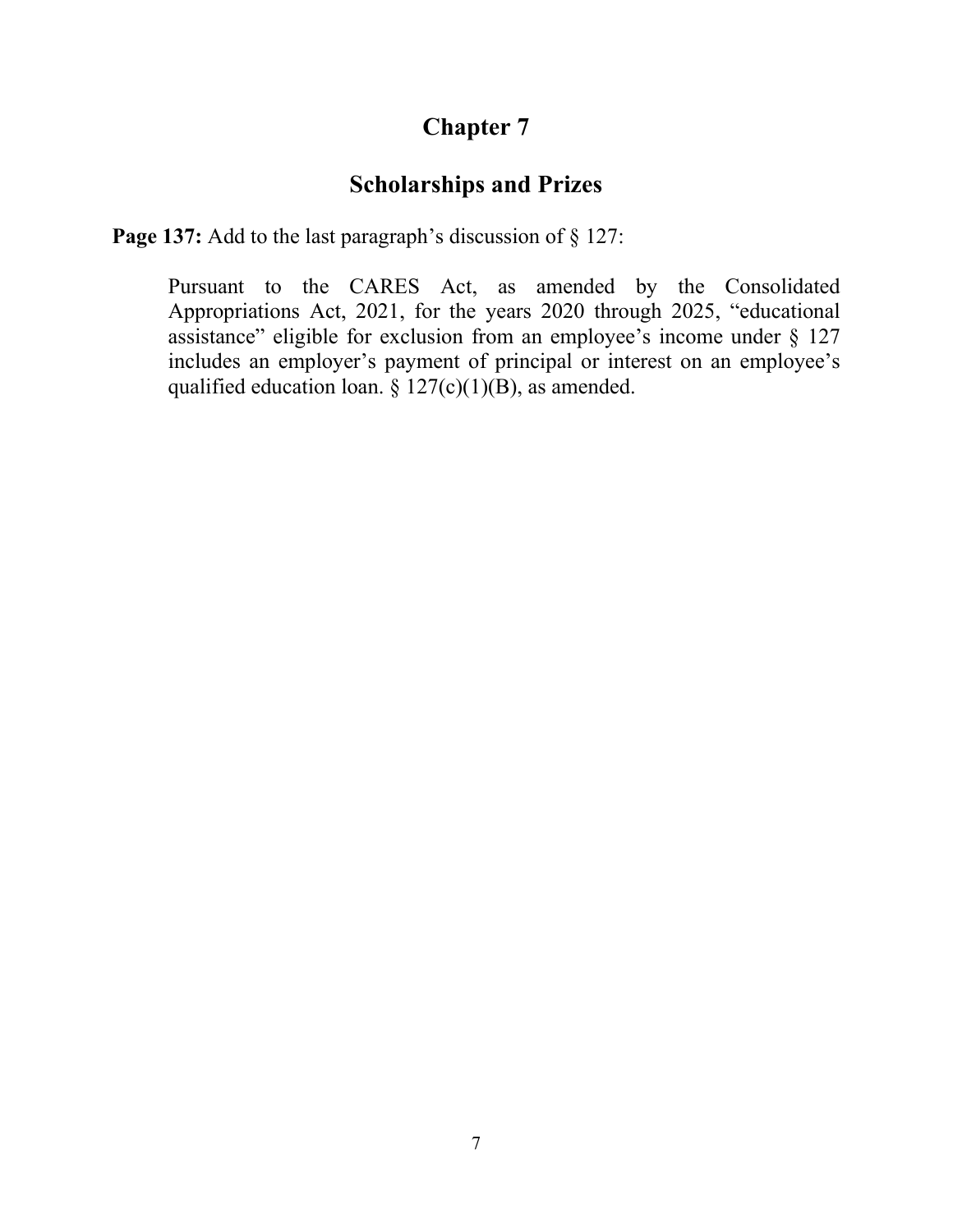### **Life Insurance and Annuities**

**Page 158:** In Problem 2 assume that the early distribution penalty of  $\S 72(t)$  is inapplicable.

In Problem 3, assume the distribution is not exempted from the  $\S 72(t)$  early withdrawal penalty. Additionally, assume no part of the distribution could qualify for the special rule of  $\S 72(t)(2)(H)$  [added by the SECURE Act (Setting Every Community Up for Retirement Enhancement Act)] which negates any early distribution penalty on distributions of up to \$5,000 made "during the 1-year period beginning on the date on which a child of the individual is born or on which the legal adoption by the individual of an eligible adoptee is finalized."

**Page 160:** The SECURE Act, enacted in December 2019, repealed § 219(d)(1) which had disallowed deductions for "qualified retirement contributions for the benefit of an individual who had attained the age of 70 ½ before the close of such individual's taxable year for which the contribution was made." As a result, contributions for the benefit of an individual can continue after the individual has attained the age of 70 ½.

**Page 161:** The Tax Court in *Conard v. Commissioner*, 154 T.C. 96 (2020), held that "applying the  $\S72(t)$  additional tax to the qualified retirement plan distributions [received by a taxpayer] while she was not yet 59 ½, was not disabled, and was otherwise not eligible for any of the other exceptions described in § 72(t)(2), does not violate the equal protection component of the Due Process Clause of the Fifth Amendment."

**Page 161 (***A. Deductible IRAs —* **The Investment for Retirement Purpose):** The Secure Act amended  $\S 401(a)(9)(C)(i)(I)$  by striking "70 ½" and inserting "age 72." Thus, distributions from an IRA must commence by April 1 of the year following the year the taxpayer reaches age 72. (See  $\S$  408(a)(6)).

**Page 161 (***B. Nondeductible IRAs —* **Nondeductible Contribution Limits):** As a result of the SECURE Act's repeal of  $\S 219(d)(1)$ , contributions to nondeductible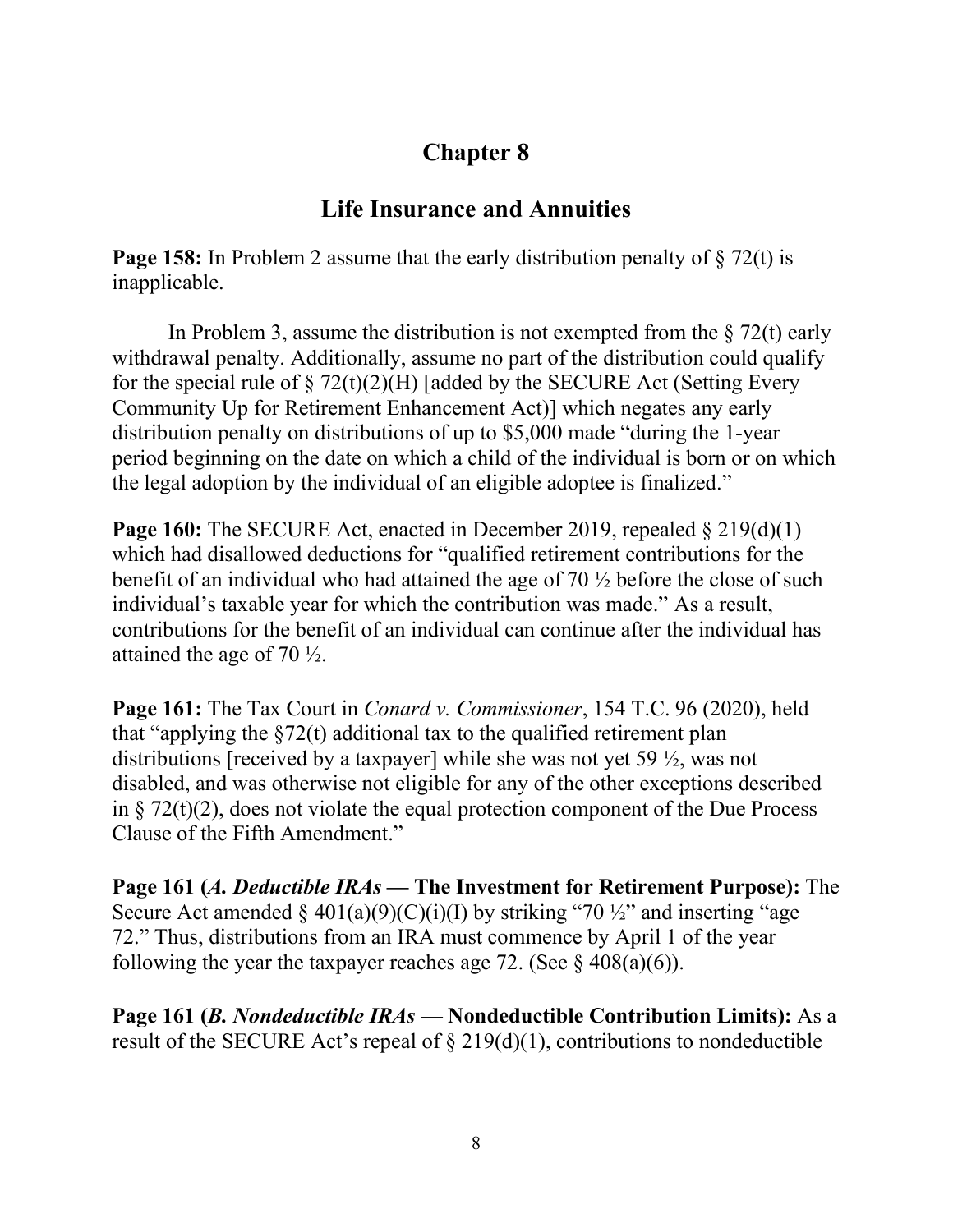IRAs may be made even after the individual attains the age of 70  $\frac{1}{2}$ . See § 408(o)(2)(B)(i).

**Page 161 (***B. Nondeductible IRAs —* **The Investment-for-Retirement Purpose):** As in the case of deductible IRAs, distributions from nondeductible IRA's no longer must commence by April 1 of the year following the year the taxpayer reaches the age of 70  $\frac{1}{2}$ . See § 401(a)(9)(C)(i)(I).

**Page 162 (***Roth IRAs —* **Contribution Limits):** Substitute for the last sentence of this paragraph the following sentence:

Contributions to Roth IRAs, unlike contributions to deductible and nondeductible IRAs, may be made for the benefit of an individual after the individual has reached the age of 72.

**Page 162 (***Roth IRAs —* **The Investment-for-Retirement purpose):** Substitute the following sentence for the sentence in the casebook:

While Congress established the Roth IRA to encourage investment for retirement, that purpose is undercut somewhat by (1) a taxpayer's ability to make contributions to the Roth IRA regardless of the taxpayer's age; (2) the lack of a requirement for distribution when a taxpayer reaches age 72; and (3) the special ordering rule for distributions not qualifying for exclusion.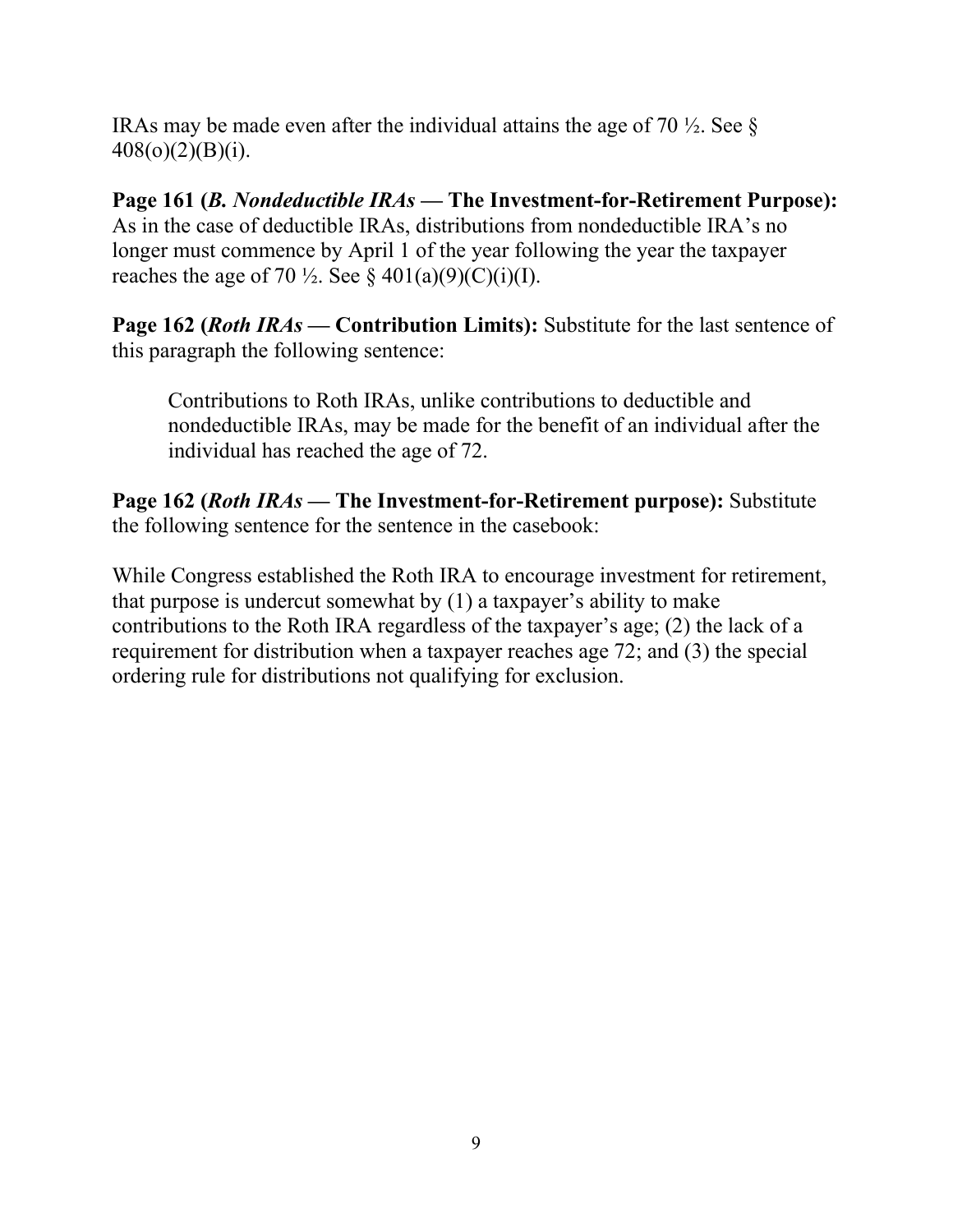#### **Discharge of Indebtedness**

**Page 172:** After the first full paragraph, insert the following:

In *Hamilton v. Commissioner*, T.C. Memo. 2018-62, the Tax Court considered whether money transferred to the taxpayers' son had to be considered in determining the taxpayers' insolvency status under  $\S 108(a)(1)(B)$ . Mr. Hamilton, who became permanently disabled as a result of certain injuries, sought relief from education loans taken out for the education of taxpayers' son. The lender ultimately discharged education loans amounting to approximately \$158,500. In the same year as the discharge of the education loans, Mr. Hamilton received a \$308,105 nontaxable cash distribution relating to his interest in a limited liability company. His spouse, apparently concerned about her husband's erratic spending, transferred \$323,000 to their son's savings account. In turn, the son gave his mother his electronic banking username and password and gave her permission to transfer funds from his savings account. Mrs. Hamilton regularly transferred money from the son's savings account to the taxpayers' joint account, from which she paid a majority of the household bills.

On their tax return for the year, the taxpayers, claiming to be insolvent, did not include any discharge of indebtedness income. Challenging the taxpayers' position, the Service argued that the taxpayers' son held his savings account as a nominee for the taxpayers, and, accordingly, his savings account should be taken into consideration in determining taxpayers' insolvency status.

In resolving the issue, the Tax Court looked first to applicable state law, noting that Utah courts use the following six factors to determine whether a nominee relationship exists:

(i) the taxpayer exercises dominion and control over the property while the property is in the nominee's name; (ii) the nominee paid little or no consideration for the property; (iii) the taxpayer placed the property in the nominee's name in anticipation of a liability or lawsuit; (iv) a close relationship exists between the taxpayer and the nominee; (v) the taxpayer continues to enjoy the benefits of the property while it is in the nominee's name; and (vi) the conveyance to the nominee is not recorded.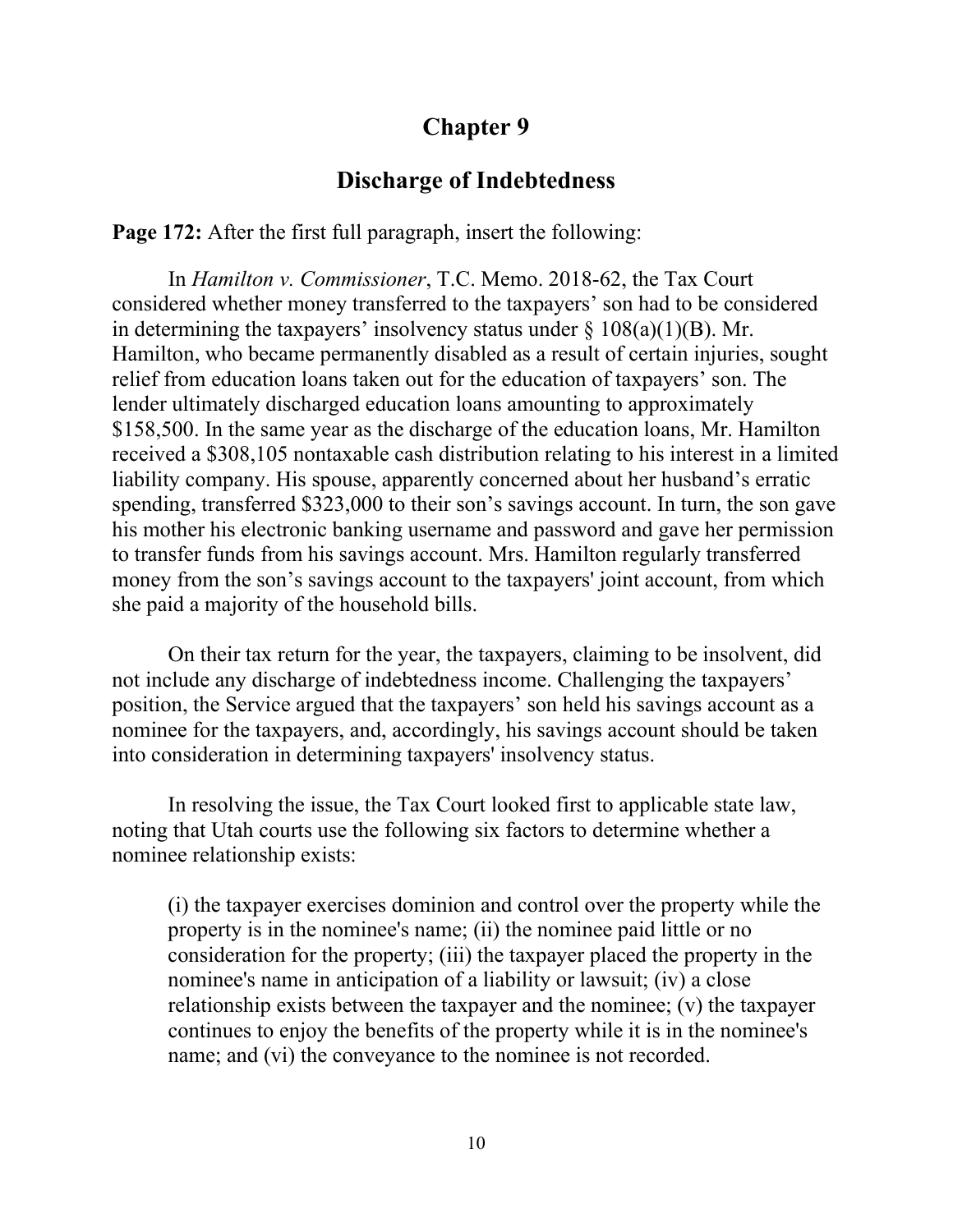Applying these factors and concluding the taxpayers had failed to establish that their son was not a nominee, the Tax Court emphasized that (a) Mrs. Hamilton exercised dominion and control over her son's bank account; (b) the taxpayers' son provided no consideration for the funds transferred to his bank account; and (c) the taxpayers continued to enjoy the benefits of the transferred funds. Accordingly, the Tax Court concluded the son held the savings accounts as nominee for the taxpayers and, as a result, the taxpayers were not insolvent and the discharged debt was includible in the taxpayers' gross income.

On appeal, the Tenth Circuit Court of Appeals affirmed, holding that the Tax Court "appropriately applied the substance-over-form doctrine to characterize the disputed funds as the Hamiltons' assets for purposes of the insolvency exception ... and properly concluded they exercised effective ongoing control over these funds." *Hamilton v. Commissioner*, 955 F.3d 1169, 1173 (2020).

**Page 176:** Delete Footnote 13. As noted below, the text of § 108(f)(5) has been completely rewritten by the American Rescue Plant Act of 2021.

**Page 177:** After the carryover paragraph, add the following new paragraph:

The American Rescue Plan Act of 2021, however, has considerably expanded the exclusion for forgiven student loans discharged after 2020 and before 2026. Pursuant to  $\S$  108(f)(5), as amended by the Act, the exclusion for those years is not limited by the  $\S 108(f)(1)$  requirement that the individual work "for a certain period of time in certain professions for any of a broad class of employers." Amended  $\S 108(f)(5)$  essentially removes this limitation for the years 2021 through 2025 and generally excludes forgiven student loans from income, with the caveat that the exclusion does not apply to loans forgiven for services rendered.

**Page 177:** Add to Footnote 14 that the § 108(a)(1)(E) and (h) exclusion for the discharge of "qualified personal residence indebtedness" has been extended through 2025 by the Consolidated Appropriations Act, 2021, and the acquisition indebtedness eligible for exclusion has been reduced to \$750,000 (\$375,000 for a married individual filing a separate return) effective in 2021.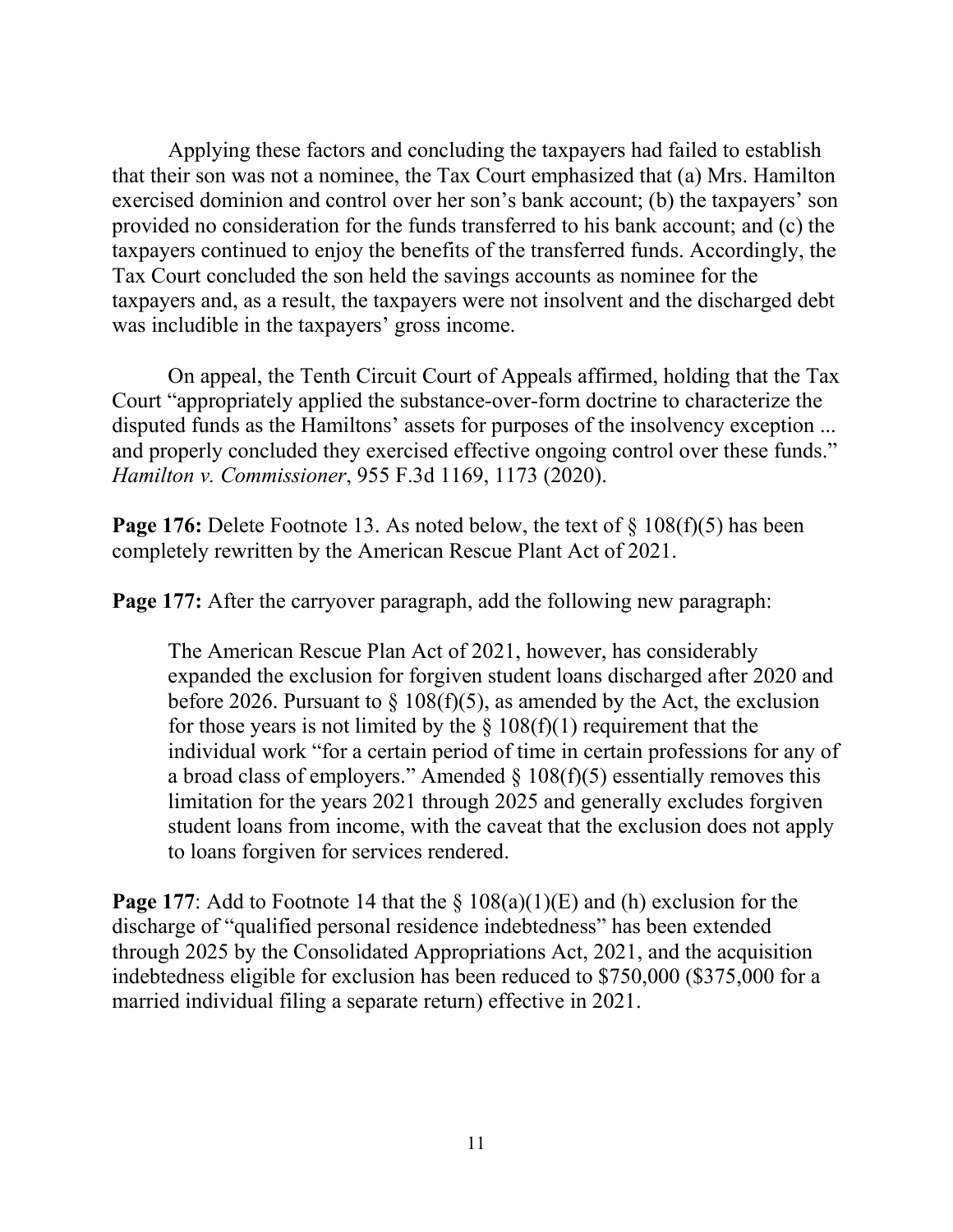Page 178: At the end of 8. Qualified Real Property Business Indebtedness, add the following**:**

While the basis reduction ordinarily occurs in the year following the discharge of indebtedness, per § 1017(a), *Hussey v. Commissioner*, 156 T.C. No. 12 (2021), provides an instance where the basis reduction occurs in the year of discharge when the taxpayer sells, in that year, depreciable real property used to establish the taxpayer's aggregate bases exceeded the amount discharged.  $\S$ § 108(c)(2)(B),  $1017(b)(3)(F)(iii)$ .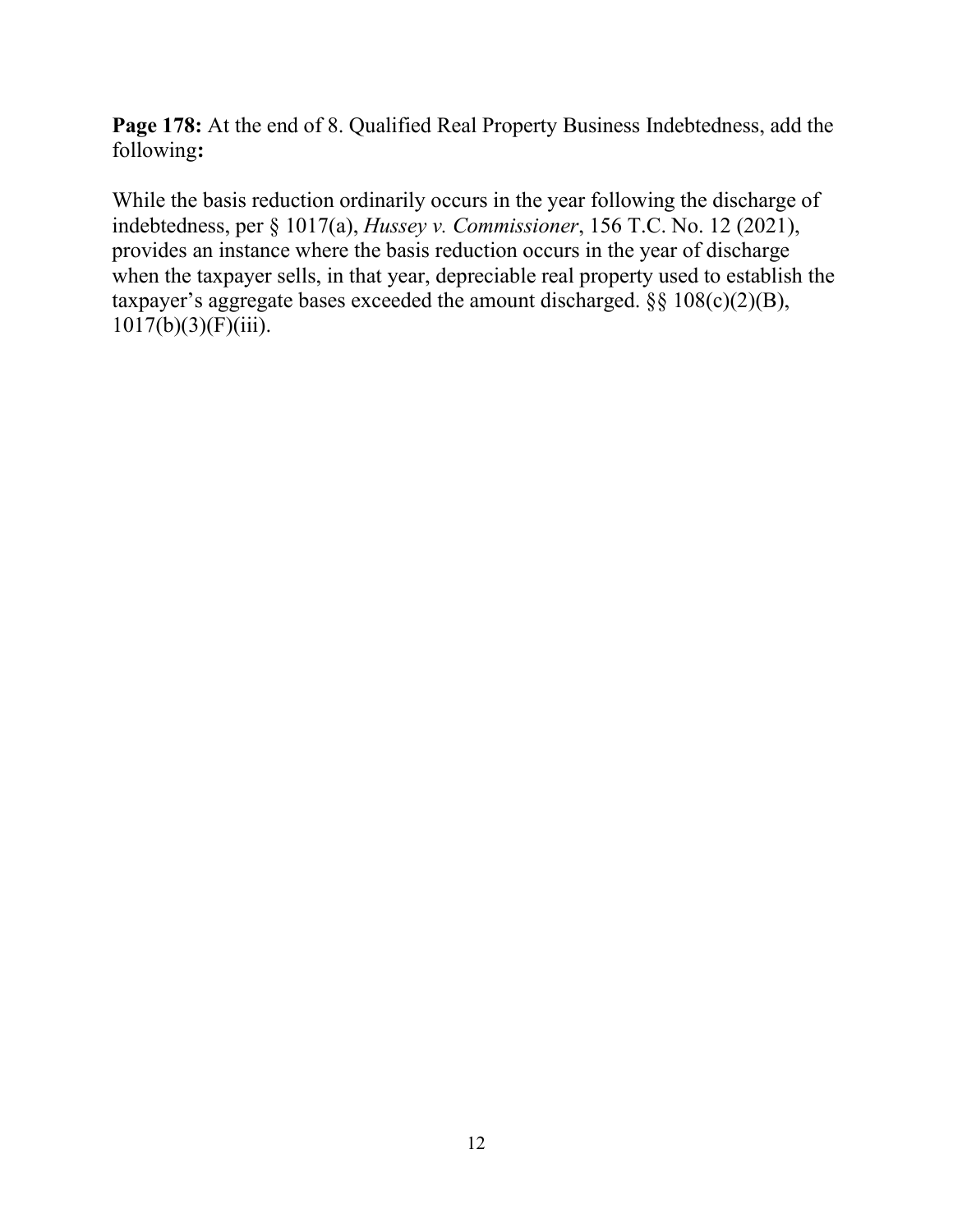## **Compensation For Personal Injury and Sickness**

**Page 193:** In *Blum v. Commissioner*, T.C. Memo. 2021-18, the taxpayer sought to exclude under § 104(a)(2) the \$125,000 she received in settlement of a suit she had filed against the lawyers who had represented her in an unsuccessful personal injury lawsuit against a hospital. Notwithstanding the fact that the settlement agreement clearly indicated the taxpayer had not sustained any physical injuries as a result of the negligence of her attorneys, the taxpayer argued the settlement amount should be excluded because, but for her attorneys' negligence, she would have received damages from the hospital that would have been excludable under § 104(a)(2). The Tax Court rejected the taxpayer's argument, noting the settlement agreement made clear that the \$125,000 paid to the taxpayer was not directly linked to any personal injuries but was instead compensation for legal malpractice "which plainly lies outside the scope of section 104(a)(2)."

**Page 194:** In PLR 201950004, the IRS ruled that physical, cognitive and behavioral injuries and disabilities suffered by an infant because of a clinic's failure to test for genetic mutations before implanting a donor egg and embryo in the taxpayer/birth mother could be characterized as physical injuries or physical sickness within the meaning of  $\S$  104(a)(2). As a result, the IRS concluded that the settlement received for these injuries and disabilities and the emotional distress attributable to them was excluded from taxpayer's income under  $\S 104(a)(2)$  (other than those amounts reimbursing the taxpayer for medical expenses incurred and previously deducted).

**Page 199 (Footnote 6):** The last line of Footnote 6 should read: See Chapters 12 and 25.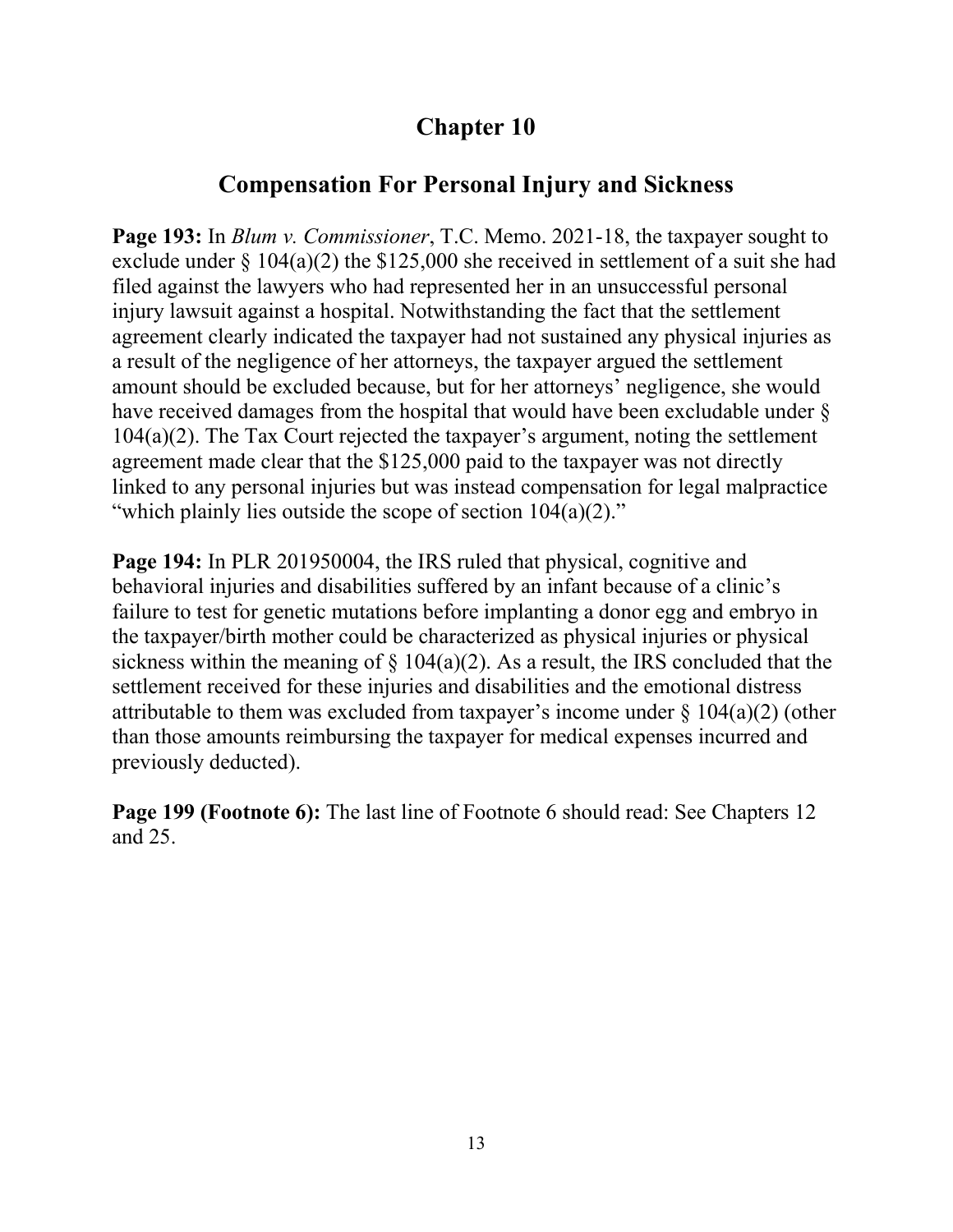## **Fringe Benefits**

**Page 231**: Note, as part of Qualified Transportation Fringe Benefits, that for 2022 the monthly limitation for qualified parking is \$280, and the monthly aggregate fringe benefit exclusion for transportation in a commuter highway vehicle and any transit pass is \$280. Rev. Proc. 2021-45, I.R.B. 2021-48.

**Page 231 (Footnote 9):** Add the following sentence to the end of Footnote 9:

The Tax Cuts and Jobs Act of 2017, however, disallowed employers a deduction for the expense of any qualified transportation fringe benefit. § 274(a)(4). Final Regulations (T.D. 9939) have been issued interpreting and applying the limitations of both  $\S 274(a)(4)$  and  $\S 274(1)$ .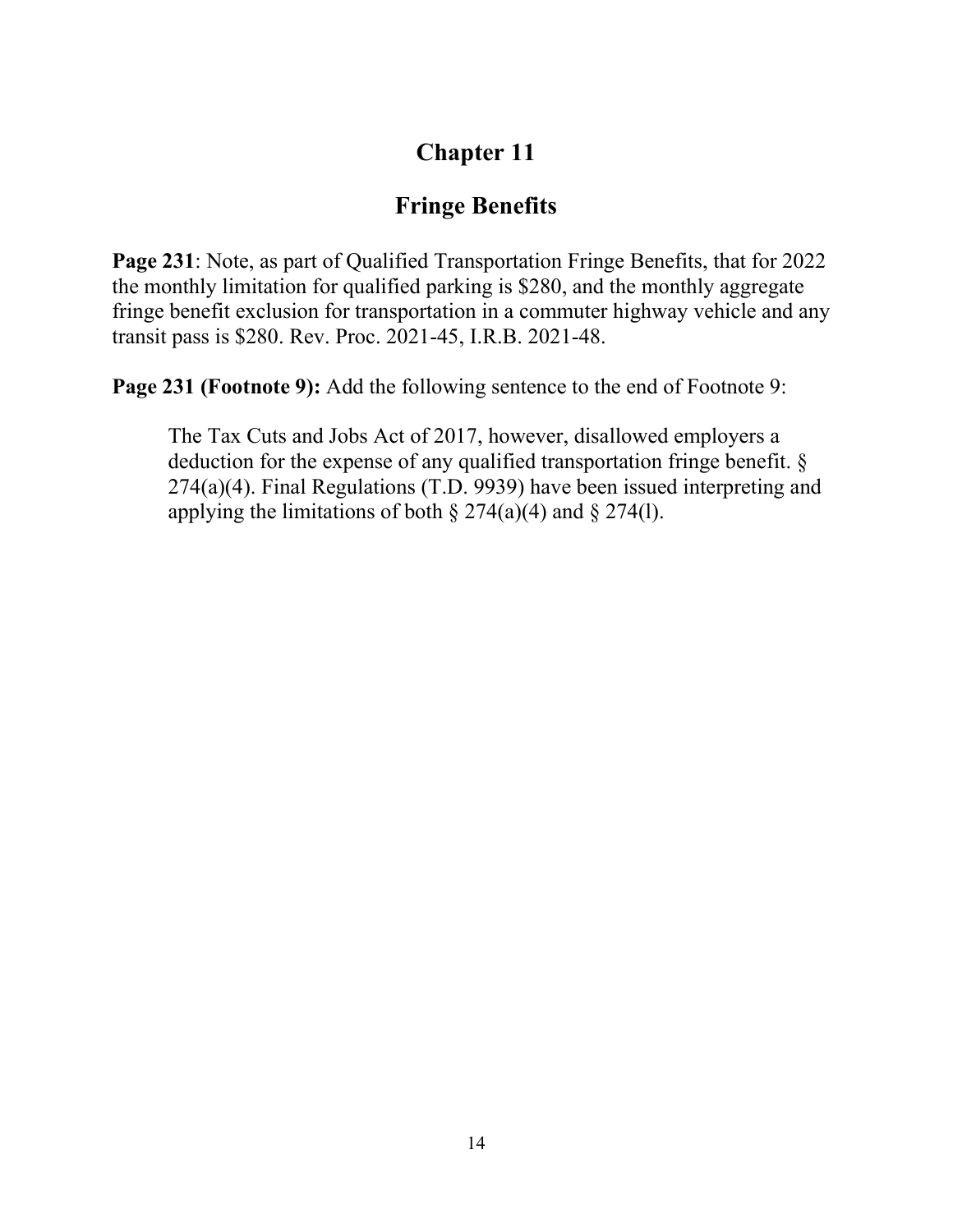### **Business and Profit-Seeking Expenses**

**Page 254:** In *Mylan v. Commissioner*, 156 T.C. No. 10 (2021), the court held that a generic drug manufacturer was entitled to deduct under § 162 legal costs incurred in defending patent infringement lawsuits related to its generic versions of some brand name drugs. Rejecting the Service's argument that these legal expenses constituted capital expenditures and thus were not currently deductible, the court concluded that the taxpayer incurred the legal expenses to protect its intellectual property and the business profits from that property. As a result, the court held that the expenses "arose out of the ordinary and necessary activities of [the taxpayer's] generic drug business and accordingly are deductible." [Chapter 14 of the casebook addresses the topic of capital expenditures in detail.]

**Page 263:** Footnote 3 notes the Tax Cuts and Jobs Act amendments to the  $\delta$ 162(m) limitation on remuneration paid by publicly held corporations to certain individuals. In December 2020, Treasury finalized regulations (T.D. 9932) interpreting and applying  $\S 162(m)$  as amended.

**Page 27:** Insert the following at the end of the carryover paragraph:

In *Estate of Morgan v. Commissioner*, T.C. Memo 2021-104, a taxpayer whose homebuilding business was in receivership sought to deduct under § 162 certain aircraft expenses and the expenses associated with taxpayer's search for a new business opportunity. Noting that, under the receivership, all homebuilding activities had ceased, the court rejected taxpayer's argument that, by lending money to a friend and business partner to purchase some of the receivership properties, the taxpayer continued to carry on the homebuilding business. In addition, the court rejected the taxpayer' argument that his search for a new business opportunity satisfied the "carrying on any trade or business" requirement of §162. According to the court, the expenses taxpayer incurred with regard to the business search fit the definition of start-up expenditures in  $\S$  195(c)(1)(A)(i). As the court noted, the taxpayer "cannot squeeze into  $\S$  162 and avoid  $\S$  195 by claiming that [the taxpayer's] trade or business was searching for a trade or business."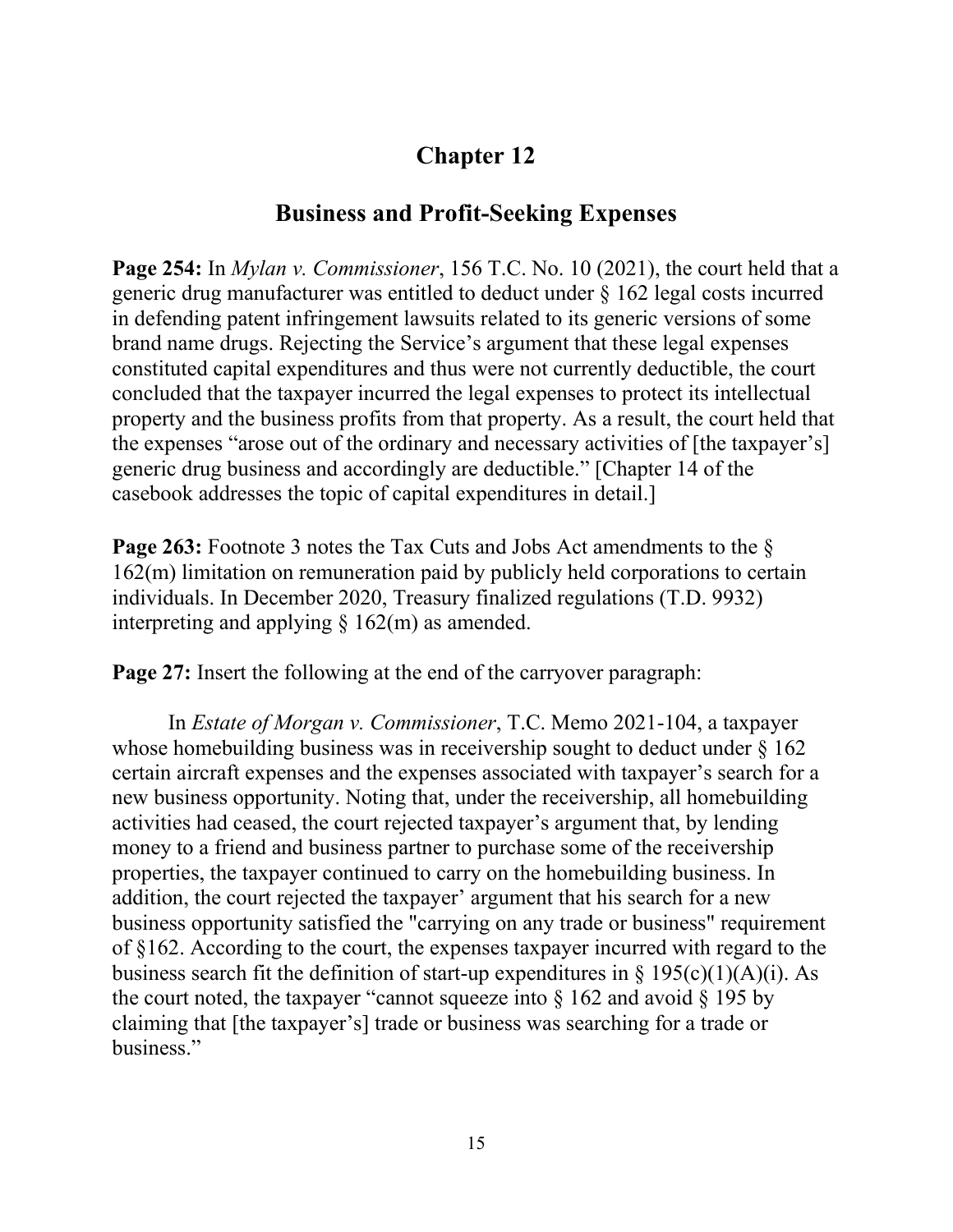**Page 276 (Footnote 16):** Footnote 16 should read: *See* Footnote 15.

**Page 277:** The IRS has posted on its website the following FAQ addressing the question raised in Footnote 20 on this page regarding whether  $\S 162(q)$  precludes a victim of sexual harassment from deducting her attorney's fees if a settlement to which she is a party is subject to a nondisclosure agreement:

#### *Question:*

*Does section 162(q) preclude me from deducting my attorney's fees related to the settlement of my sexual harassment claim if the settlement is subject to a nondisclosure agreement?*

#### *Answer:*

*No, recipients of settlements or payments related to sexual harassment or sexual abuse, whose settlement or payment is subject to a nondisclosure agreement, are not precluded by section 162(q) from deducting attorney's fees related to the settlement or payment, if otherwise deductible....*

**Page 279:** Footnote 21 notes  $\S$  280E which disallows deductions or credits incurred by businesses trafficking in controlled substances. In *Northern California Small Business Assistants, Inc. v. Commissioner*, 153 T.C. 65 (2019), the Tax Court rejected taxpayer's arguments that: (1) § 280E doesn't apply to a marijuana business operated legally under state law; (2) § 280E is a penalty violating the Eighth Amendment of the U.S. Constitution; and (3) § 280E doesn't preclude taxpayer from claiming deductions under §§ 164 and 167. Previously, in *Alterman v. Commissioner*, T.C. Memo. 2018-83, the Tax Court applied § 280E to disallow deductions for expenses a medical marijuana business incurred with respect to the sale of "non-marijuana merchandise" (e.g., pipes, papers, and other items used to consume marijuana). In *Alterman*, the Tax Court held that the selling of the nonmarijuana merchandise was not an activity separate from the taxpayer's business of selling marijuana merchandise but, instead, complemented that business. As a result, the court concluded the taxpayer was engaged in a single business, i.e., selling marijuana.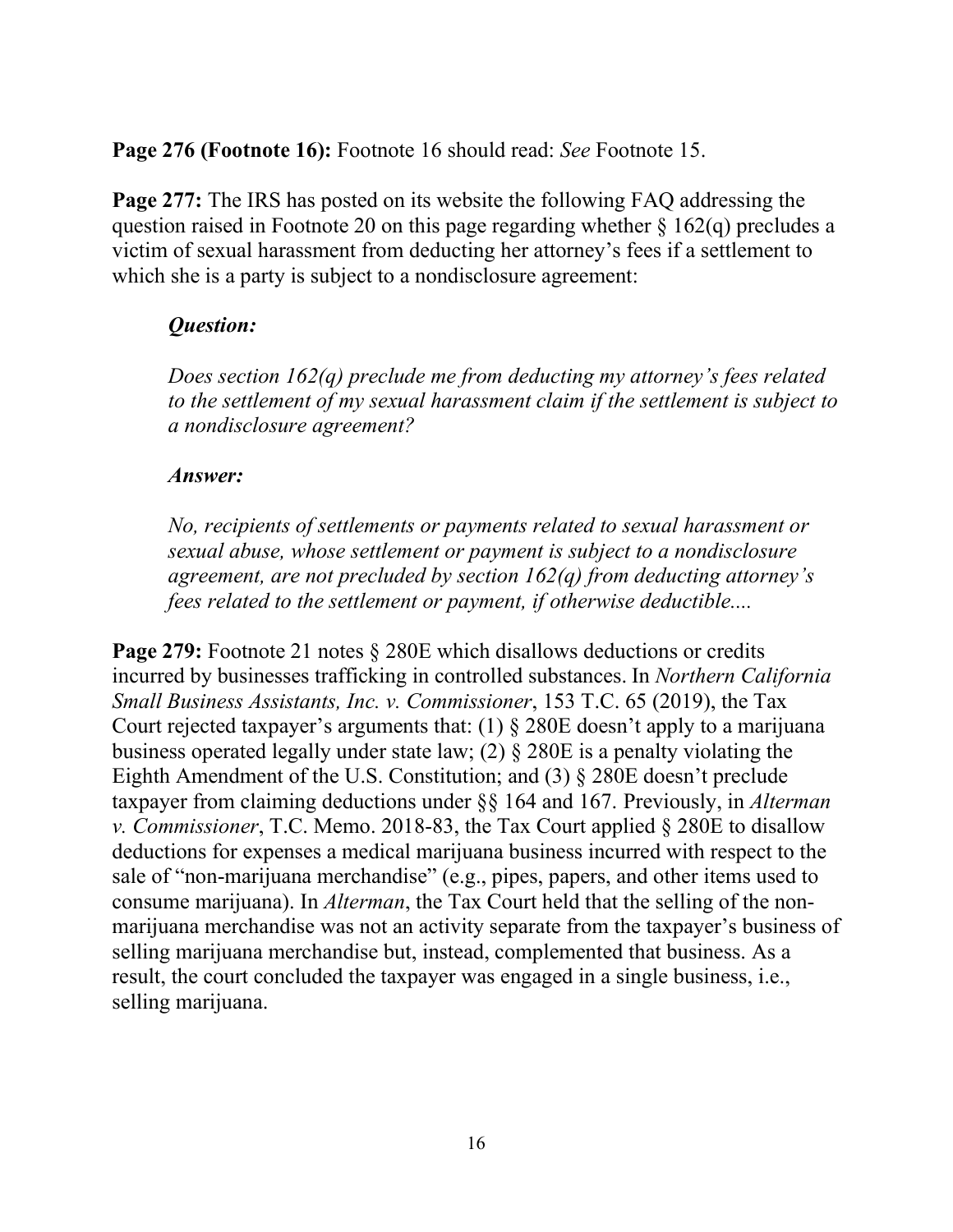**Page 280:** In January 2021, Treasury issued final regulations (T.D. 9946) incorporating, interpreting, and applying the changes made by the Tax Cuts and Jobs Act to § 162(f). [Reg. § 1.162-21 (denial of deduction for certain fines, penalties, and other amounts); and Reg. § 1.6050X-1 (information reporting for fines, penalties, and other amounts by governments, governmental entities, and nongovernmental entities treated as governmental entities].

**Page 280 (Footnote 24):** Replace the text of Footnote 24 with the following text:

§ 162(f)(3). Additional important exceptions to the disallowance rule of § 162(f)(1) include:  $\S162(f)(2)$  — the allowance of a deduction for certain amounts paid or incurred that constitute restitution (including remediation of property) or paid to come into compliance with the law; and  $\S 162(f)(4)$  — the allowance of a deduction for "any amount paid or incurred as taxes due."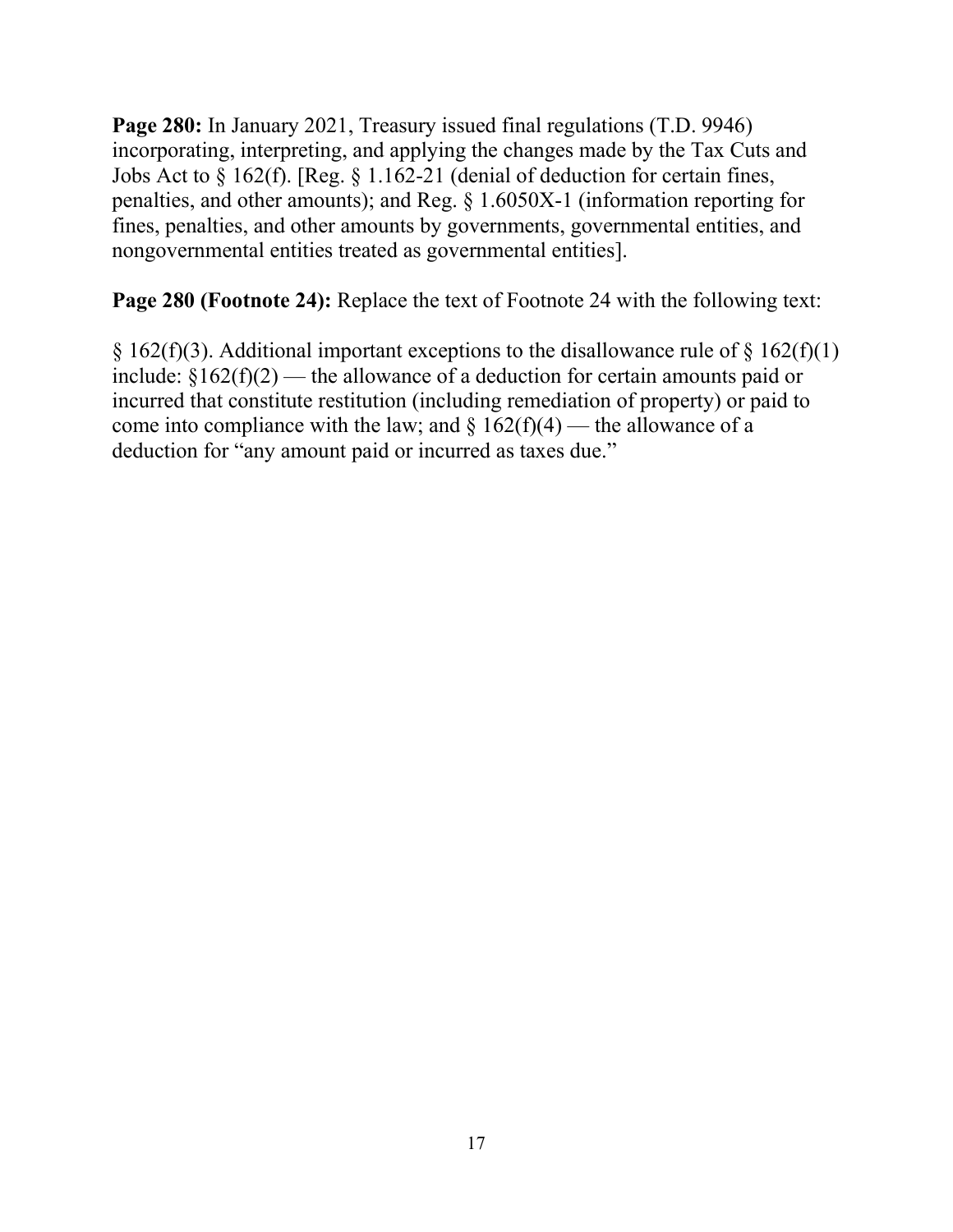## **Deduction for Qualified Business Income: Section 199A**

**Page 290:** Add the following assignment: (Note the following regulations were finalized early in 2019.)

**Treasury Regulations:** §§ 1.199A-1(b), (c)(1)-(3) Examples (1), (2) and  $(3)$ ,  $(d)(1)$ ,  $(2)$ ,  $(4)$  Examples  $(1)$  and  $(2)$ ,  $(5)$  and  $(6)$ ; 1.199A-2(a) $(1)$ – $(3)$ , (b)(2), (c)(1)(i), (3)(i), (4) Example 1; 1.199A-5 (a), (b)(1), (b)(2)(xiv).

**Page 292:** In the fifth line of the paragraph headed *Net business income,* the citation should read  $\S$  199A(c)(1).

**Page 293:** Pursuant to Rev. Proc. 2021-45, I.R.B. 2021-48, the § 199A(e)(2) threshold amount for taxable years beginning in 2022 is \$340,100 for married individuals filing joint returns, \$170,050 for married individuals filing separate returns, and \$170,050 for all other returns.

**Page 294**: In the sixteenth line of the first paragraph, the citation should read §  $199A(d)(1)$ .

Page 300: The parenthetical at the end of the Analysis of Example 6 should read as follows:

(the lesser of Brenda's \$32,500 combined qualified business income amount or \$36,500 [20 percent the \$182,500 excess of Brenda's taxable income of \$182,500 over her net capital gain of \$0]).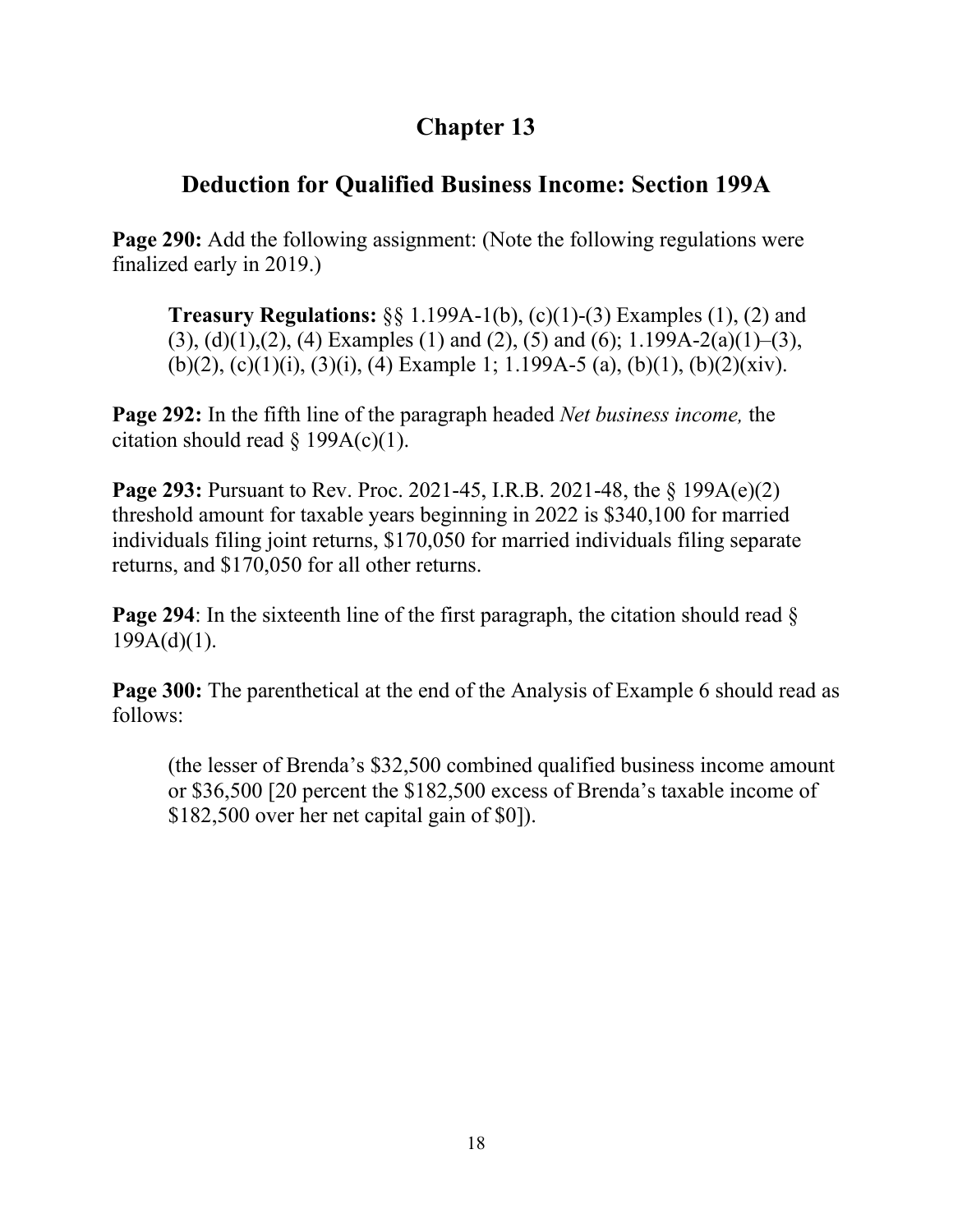### **Capital Expenditures**

**Page 320:** After the last full paragraph insert the following:

In *Mylan, Inc. v. Commissioner*, 156 T.C. No. 10 (2021), discussed in Chapter 12 of this Supplement, the Tax Court held that the legal fees associated with obtaining FDA approval for medication must be capitalized as amounts paid to facilitate the acquisition or creation of an intangible.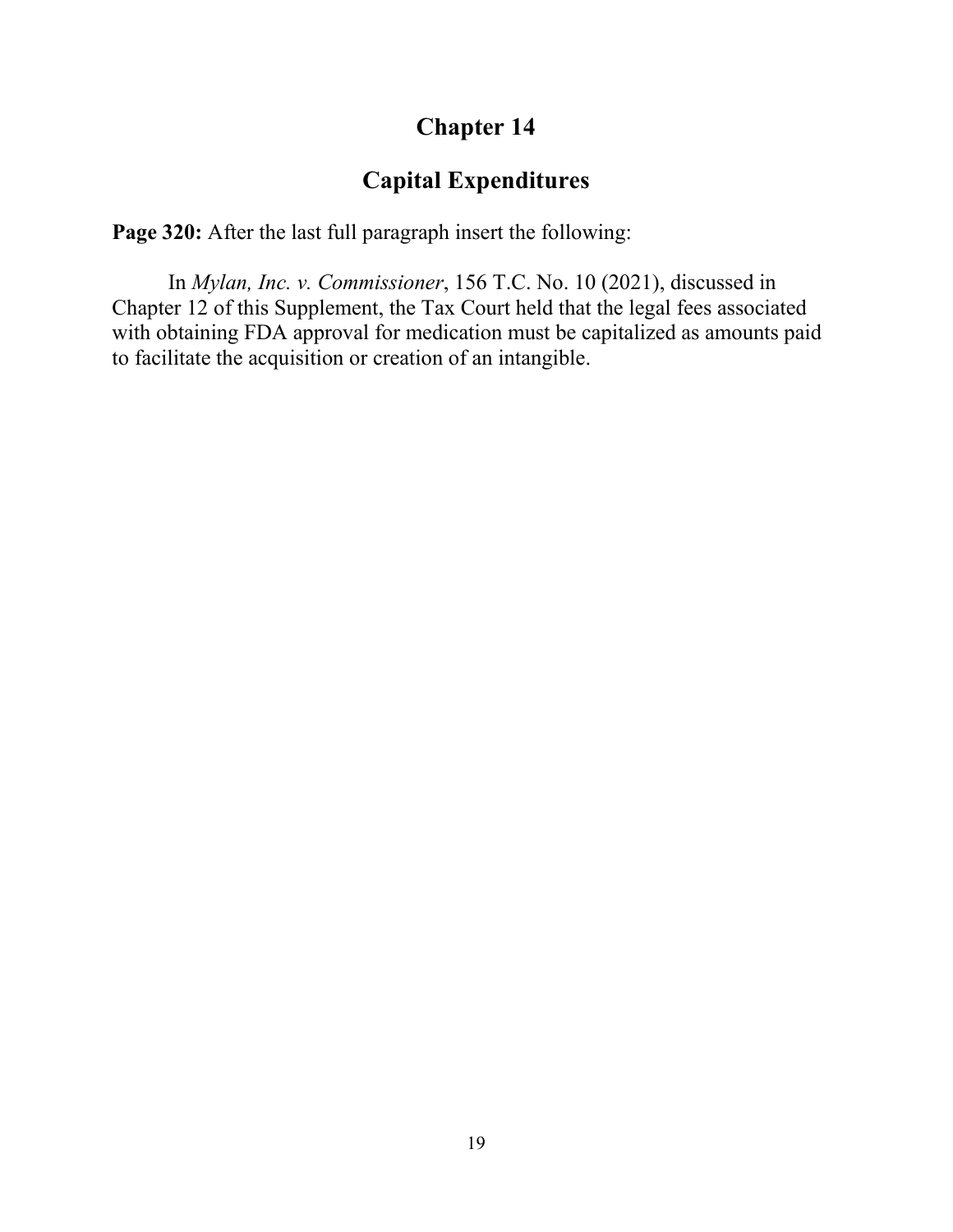## **Depreciation**

**Note:** For taxable years beginning after 2018, the dollar limitations of § 179(b)(1), (2) and (5)(A) are adjusted for inflation. §179(b)(6). [The 2022 inflation adjusted amounts are provided in Rev. Proc. 2021-45, I.R.B. 2021-48.] For the sake of simplicity, in answering the Problems in this Chapter, disregard the inflation adjustments. Thus, assume that the maximum deduction under  $\S 179(a)(1)$  is \$1,000,000.

**Page 340: (Treasury Regulation Assignment)** Add the following: Skim 1.168(k)-  $2(a)(1), (b)(1), (b)(3)(i) - (iii), (b)(4)(i), (e)(1)(i)(A), (e)(1)(ii), (e)(2)(i), (f)(1)(i),$  $(g)(1)(i)$ .

**Page 346:** The CARES Act amended § 168(e)(3)(E) to include "qualified improvement property" as "15-year property. "  $\S$  168(e)(3)(E)(vii). Qualified improvement property is "any improvement made by the taxpayer to an interior portion of a building that is nonresidential real property if such improvement is placed in service by the taxpayer after the date such building was first placed in service." § 168(e)(6)(A). The amendment to §168(e)(3)(E) renders qualified improvement property eligible for the additional first-year depreciation deduction allowed by § 168(k) discussed on pages 351-354. For purposes of the alternative depreciation system provided in  $\S$  168(g)(2), the CARES Act amended the table in  $\S$  168(g)(3)(B) to provide that qualified improvement property will have a class life of 20 years. § 168(g)(3)(B)(E)(vii).

**Page 354:** The last sentence of the Analysis of Example 2 states that Rennard's basis is reduced to \$80,000. The sentence should state that Rennard's basis is reduced to \$240,000.

**Page 355:** For taxable years beginning in 2022, under  $\S$  179 (b)(1), the aggregate cost of any § 179 property a taxpayer elects to treat as an expense cannot exceed \$1,080,000 and, under  $\S 179 (b)(5)(A)$ , the cost of any sport utility vehicle that may be taken into account under § 179 cannot exceed \$27,000. As adjusted for inflation, the \$1,080,000 limitation of  $\S 179 (b)(1)$  is reduced (but not below zero) by the amount the cost of § 179 property placed in service during the 2022 taxable year exceeds \$2,700,000. Rev. Proc. 2021-45, I.R.B. 2021-48.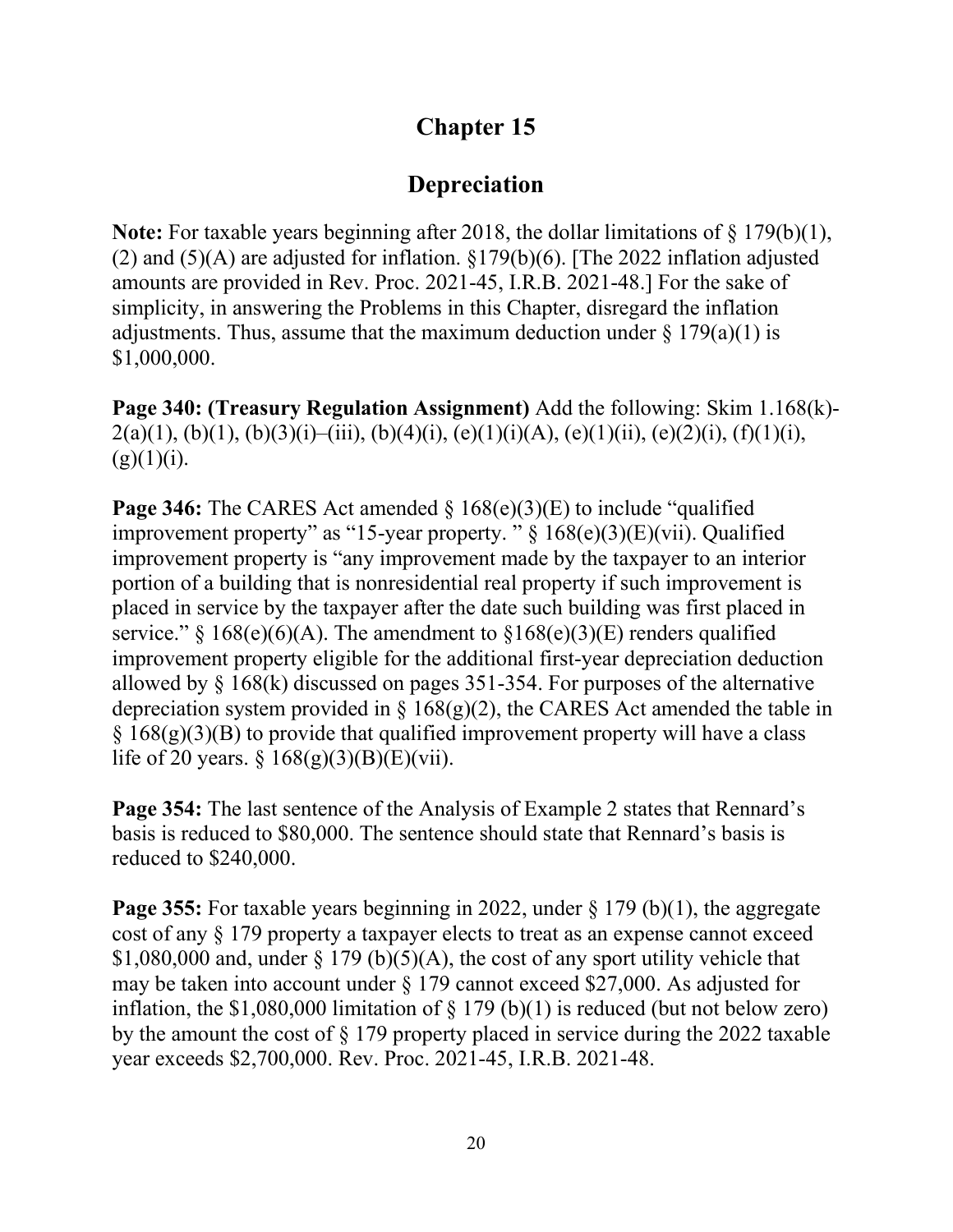**Page 382:** The Year 1 depreciation percentage in Table A-7a is incorrect for all months except Month 1. The correct amounts for all months are shown in the table below:

## **Table A-7a: Nonresidential Real Property Mid-Month Convention Straight Line — 39 Years**

| <b>Month Placed</b> |           | Year     |           |
|---------------------|-----------|----------|-----------|
| in Service          | 1         | $2 - 39$ | 40        |
| 1                   | 2.461%    | 2.564%   | $0.107\%$ |
| 2                   | 2.247%    | 2.564%   | $0.321\%$ |
| 3                   | 2.033%    | 2.564%   | $0.535\%$ |
| 4                   | 1.819%    | 2.564%   | 0.749%    |
| 5                   | 1.605%    | 2.564%   | $0.963\%$ |
| 6                   | 1.391%    | 2.564%   | $1.177\%$ |
| 7                   | 1.177%    | 2.564%   | 1.391%    |
| 8                   | $0.963\%$ | 2.564%   | 1.605%    |
| 9                   | 0.749%    | 2.564%   | 1.819%    |
| 10                  | $0.535\%$ | 2.564%   | 2.033%    |
| 11                  | $0.321\%$ | 2.564%   | 2.247%    |
| 12                  | $0.107\%$ | 2.564%   | 2.461%    |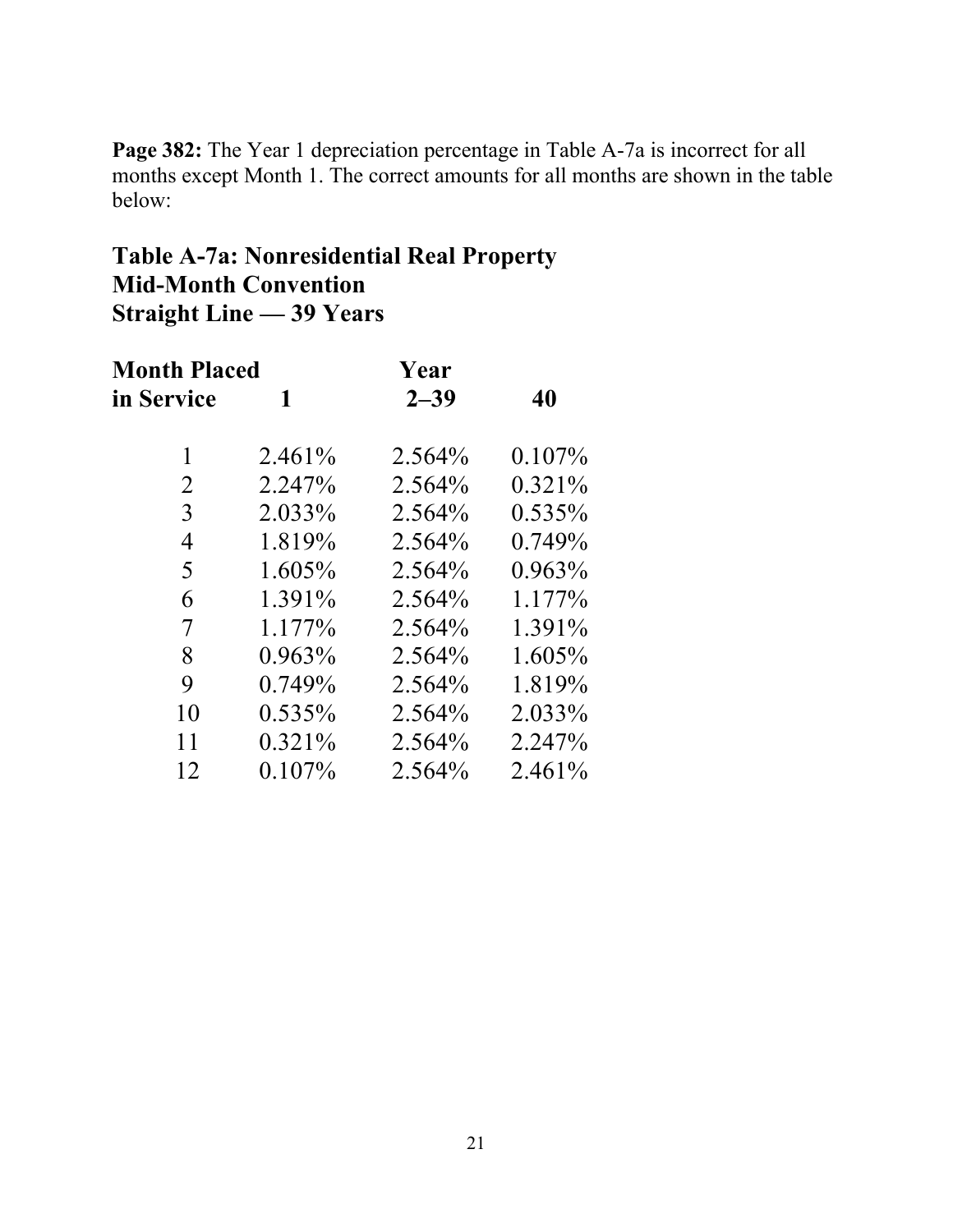### **Losses and Bad Debts**

**Page 390:** The references to "Reg. § 1.165-9(a)(2)" should be corrected to read "Reg.  $\{1.165-9(b)(2)\}$ "

**Page 390:** In Footnote 1, delete the extra zero so that depreciation deductions are \$5,400.

**Page 393:** In *VHC Inc. v. Commissioner*, 968 F.3d 839 (7<sup>th</sup> Cir. 2020), the court concluded that a taxpayer (a family-owned business) was not entitled to either a bad debt deduction under § 166 or a business deduction under § 162 with respect to \$92 million dollars of advances it had made to the son of the founder of the business. With regard to the bad debt deduction, the court held the taxpayer failed to establish the existence of a debtor-creditor relationship between the taxpayer and the founder's son. Although the son had signed promissory notes, many of those notes had no fixed maturity dates, the taxpayer routinely deferred note payments or renewed the notes, and there was no expectation of repayment of the notes unless certain events occurred. Given these facts, the court concluded the taxpayer was more like an investor rather than a creditor. With respect to its claim that, pursuant to § 162, it could deduct the amount advanced to the founder's son, the taxpayer relied on the fact that a bank (a creditor of both the taxpayer and the founder's son) had threatened to terminate the taxpayer's line of credit if it did not advance money to the founder's son. The court concluded that, even if the advances were established to be necessary, the taxpayer had made no showing that such advances ordinarily occur in the industry in which taxpayer was engaged. As a result, the court rejected taxpayer's claim to a § 162 business deduction.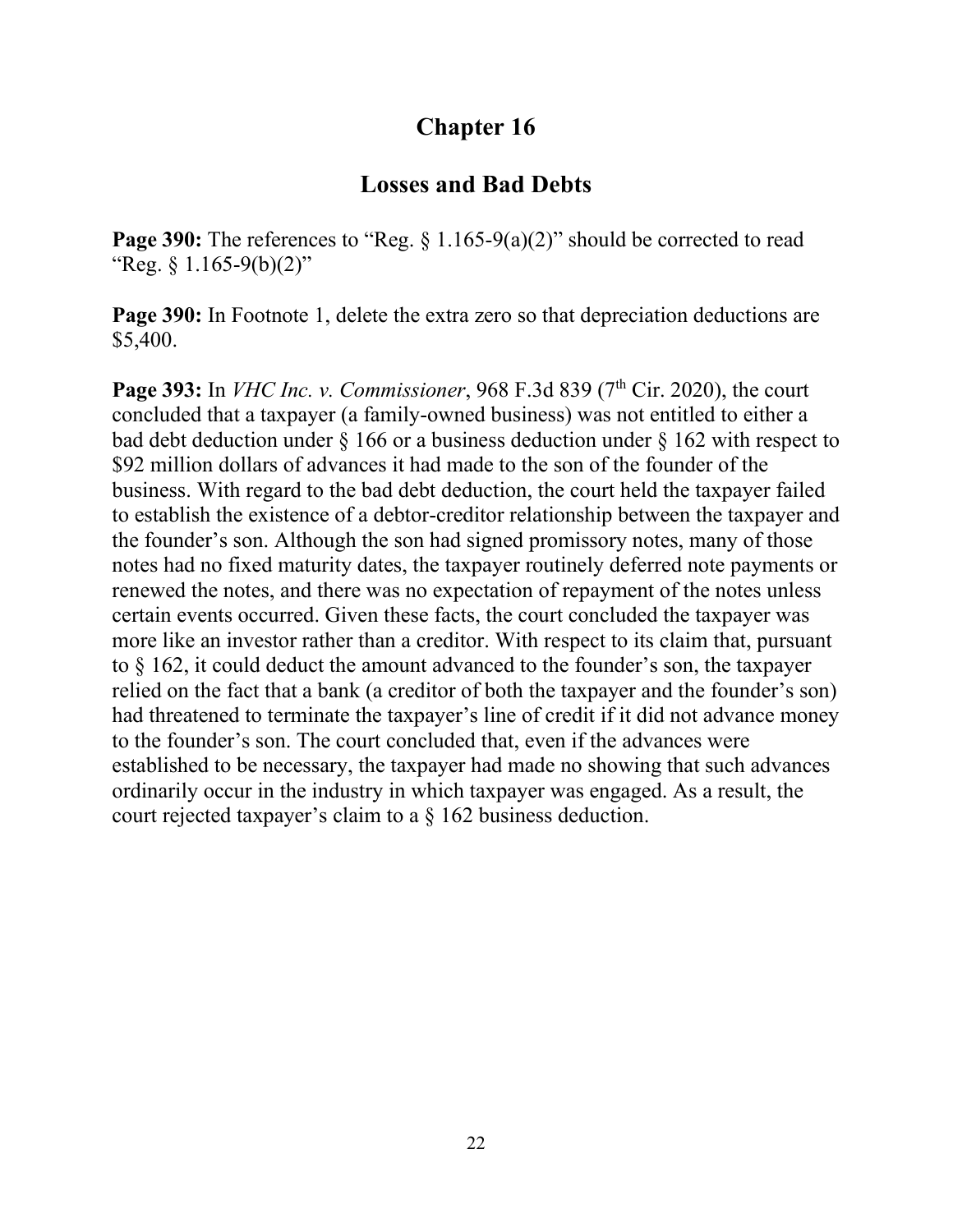### **Travel Expenses and Business Meals**

**Page 414:** Following the excerpt from *Commissioner v. Flowers*, insert the following:

The U.S. Court of Appeals for the D.C. Circuit has affirmed the Tax Court's decision in *Liljeberg v. Commissioner*. 2018 U.S. App. LEXIS 31067. At issue in *Liljeberg* were deductions for living and travel expenses claimed by three foreign nationals who participated in the State Department's Summer Work Travel Program. (The Summer Work Program provides "'foreign students who are enrolled full-time and pursuing studies at accredited post-secondary academic institutions . . . with the opportunity to work and travel in the United States' for a period of up to four months, during their summer vacations." 22 C.F.R. § 62.32(b), (c). Note the year at issue in the case preceded the enactment of  $\S 67(g)$ . Income earned in the Summer Work Program is subject to federal income taxes. § 871(b)(1), (c). In affirming the Tax Court, the D.C. Circuit Court concluded the taxpayers had failed to establish that their living and travel expenses were "in pursuit of a trade or business," i.e., they failed to establish the necessary relationship between their expenditures and the employer's business. In other words, the taxpayers failed to satisfy the business exigency test enunciated as follows in *Commissioner v. Flowers*, 326 U.S. 465, 470, a 472:

Travel expenses in pursuit of business within the meaning of [now §  $162(a)(2)$ ] could arise only when the [employer's] business forced the taxpayer to travel and to live temporarily at some place other than [his usual residence], thereby advancing the interests of the [employer]. Business trips are to be identified in relation to business demands and the traveler's business headquarters. The exigencies of business rather than the personal conveniences and necessities of the traveler must be the motivating factors

The court noted that the taxpayers' temporary employers did not require the taxpayers to move to the United States. Instead, the taxpayers chose to come to the United States to participate in the Summer Work Travel Program. Their living and travel expenses were thus the product of their own choice rather than the needs of were required to have a "J visa" (which is issued to "an alien having a residence in a foreign country which [the person] has no intention of abandoning," 8 U.S.C. §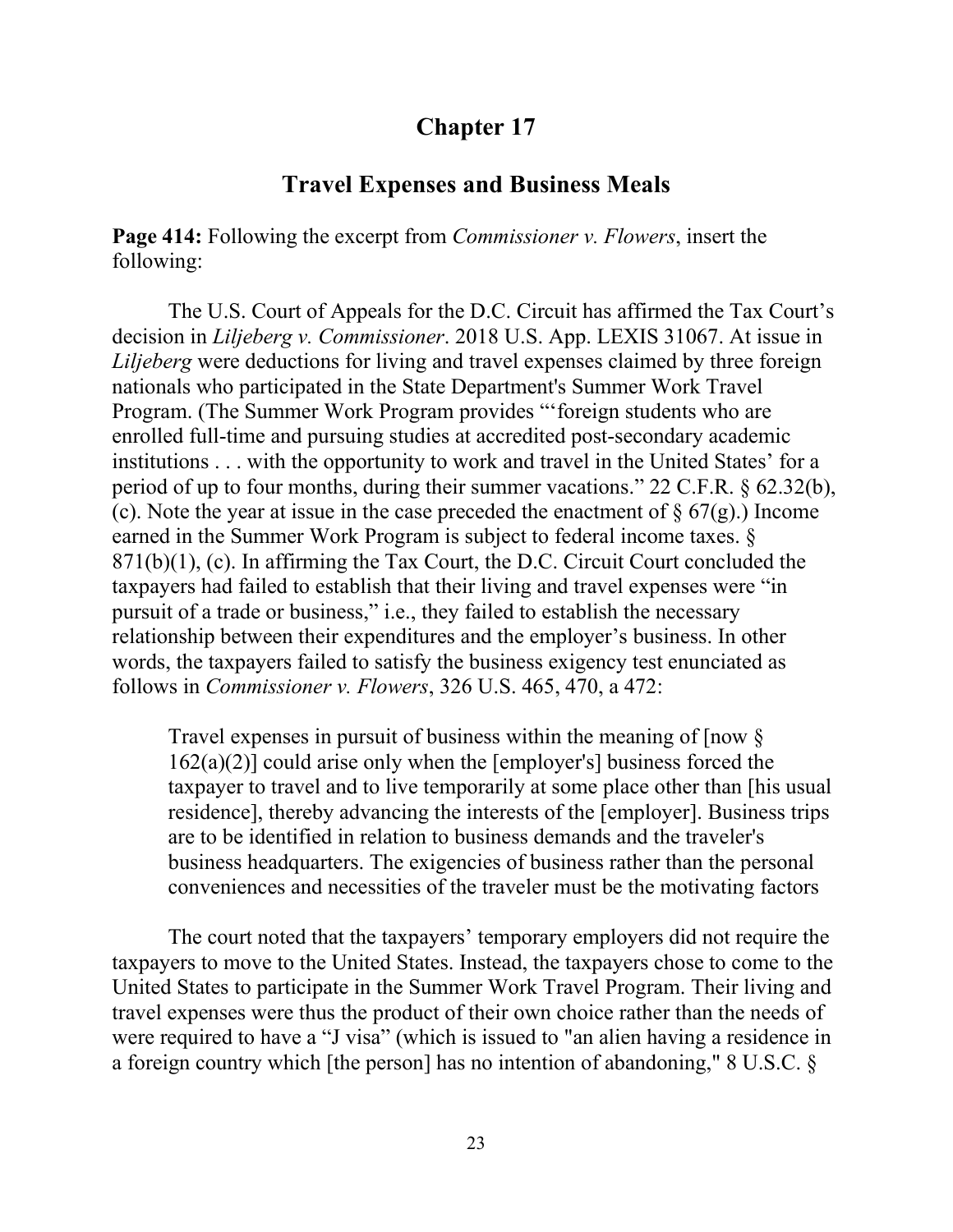$1101(a)(15)(J)$ , established that they maintained a home for business purposes in their own countries, and were traveling away from that home for business purposes. The court concluded by noting:

Allowing foreign students who travel to the United States on a "J visa" for temporary employment to deduct their travel expenses when students who are U.S. citizens traveling within the United States to seek temporary employment cannot, *see Weiberg v. Commissioner*, 639 F.2d 434, 437 (8th Cir. 1981), would be a peculiar and irrational result.

**Page 418:** In *Geiman v. Commissioner*, T.C. Memo 2021-80, the Tax Court, rejecting the Service's argument that a taxpayer, a union electrician, was an itinerant with no tax home, concluded that the taxpayer, who during the tax year had a series of temporary jobs in Wyoming and Colorado, did not have a principal place of business but did have a tax home. Specifically, the court found that Clifton, Colorado, the town where Geiman had resided since 2007 was his tax home. Consequently, Geiman was away from home for purposes of  $\S 162(a)(2)$ when he traveled from Clifton to the various temporary job sites and was therefore entitled to deduct certain travel expenses.

The court's conclusion that Geiman had a tax home in Clifton was based on its application of the three-pronged analysis of Rev. Rul. 73-529, 1973-2 C.B. 37  $\frac{d}{dt}$  i.e., whether "(1) the taxpayer incurs duplicate living expenses while traveling and maintaining the home, (2) has personal and historical connections to the home, and (3) has a business justification for maintaining the home." As the court stated:

First, the record shows that Mr. Geiman incurred substantial continuous living expenses [in Clifton] in the form of mortgage payments, as evidenced by both his 2013 tax return on which he claimed the home mortgage interest deduction and his monthly credit card statements showing mortgage payments. Second, Mr. Geiman had significant personal and historical ties to Clifton, persuasively testifying at trial that he had been a resident at least since 2007 and that his nonwork life was firmly centered there.

Finally, Mr. Geiman's relationship with his home local union gives him an adequate business justification for making his home in Clifton.... We have previously identified a taxpayer's membership in and continued contacts with a local union as a business justification for maintaining a tax home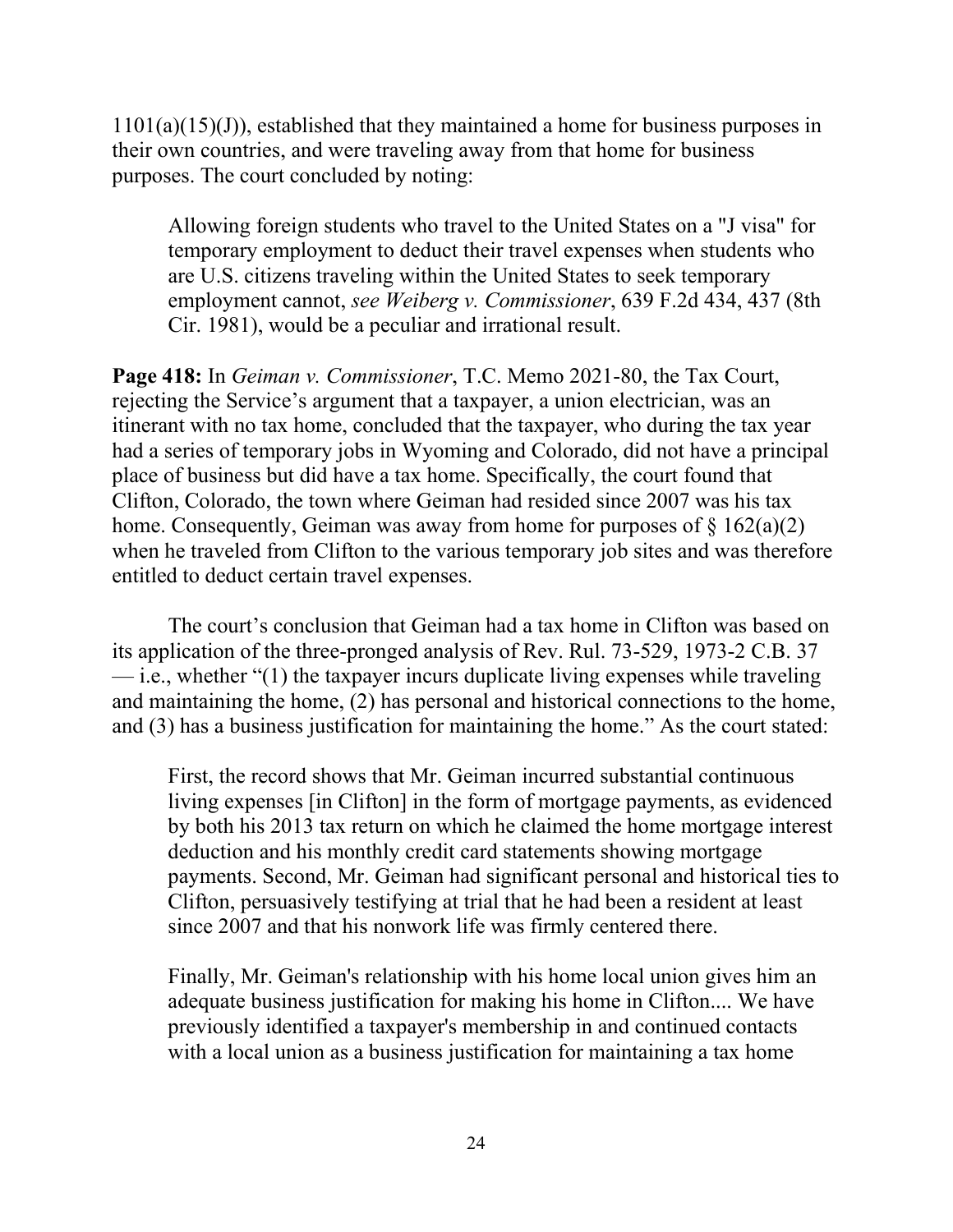away from temporary jobs.... Mr. Geiman testified convincingly how important it is for a union member to be faithful and to have a continuous membership in a home local. In addition to job referrals near or far, he explained that fidelity to one's home local stands a person in good stead among union peers who are critical to learning about and obtaining union jobs. Mr. Geiman's home local also had been a direct source of a job in Grand Junction [Colorado] as recently as December 2012, distinguishing this case from others in which a taxpayer had little hope of finding employment near his residence.

**Page 424:** At the end of the carryover paragraph, add the following:

Finally, as a result of the Consolidated Appropriations Act, 2021, the 50-percent limitation does not apply for 2021 and 2022 to "food and beverages provided by a restaurant ... paid or incurred before January 1, 2023."  $\S 274(n)(2)(D)$ , as added by the Consolidated Appropriations Act, 2021. In effect, for 2021 and 2022, there is a 100-percent deduction for business meal food or beverages "provided by a restaurant," which clearly encompasses not only food or beverages consumed on the restaurant's premises, but carry-out or delivery meals from the restaurant. (In some circumstances, the definition of "restaurant" may be critical to the application of the 100-percent deduction.)

As discussed in Chapter 12, the 2017 tax legislation eliminated the deduction for entertainment expenses. That legislation, however, did not address the circumstances in which the provision of food and beverages might constitute entertainment, but the legislative history of the Act clarified that taxpayers generally may continue to deduct 50 percent of the food and beverages associated with operating their trade or business — or, indeed, 100 percent for 2021 and 2022 if the foregoing exception for restaurant-provided food and beverages applies. The initial guidance on this matter was provided by the Service in Notice 2018-76, 2018-42 I.R.B. 599, which provided that taxpayers may deduct 50 percent [again, potentially 100 percent for 2021 and 2022] of an otherwise allowable business meal expense if the following five conditions are satisfied:

**1.** The expense is an ordinary and necessary expense under § 162(a) paid or incurred during the taxable year in carrying on any trade or business;

**2.** The expense is not lavish or extravagant under the circumstances;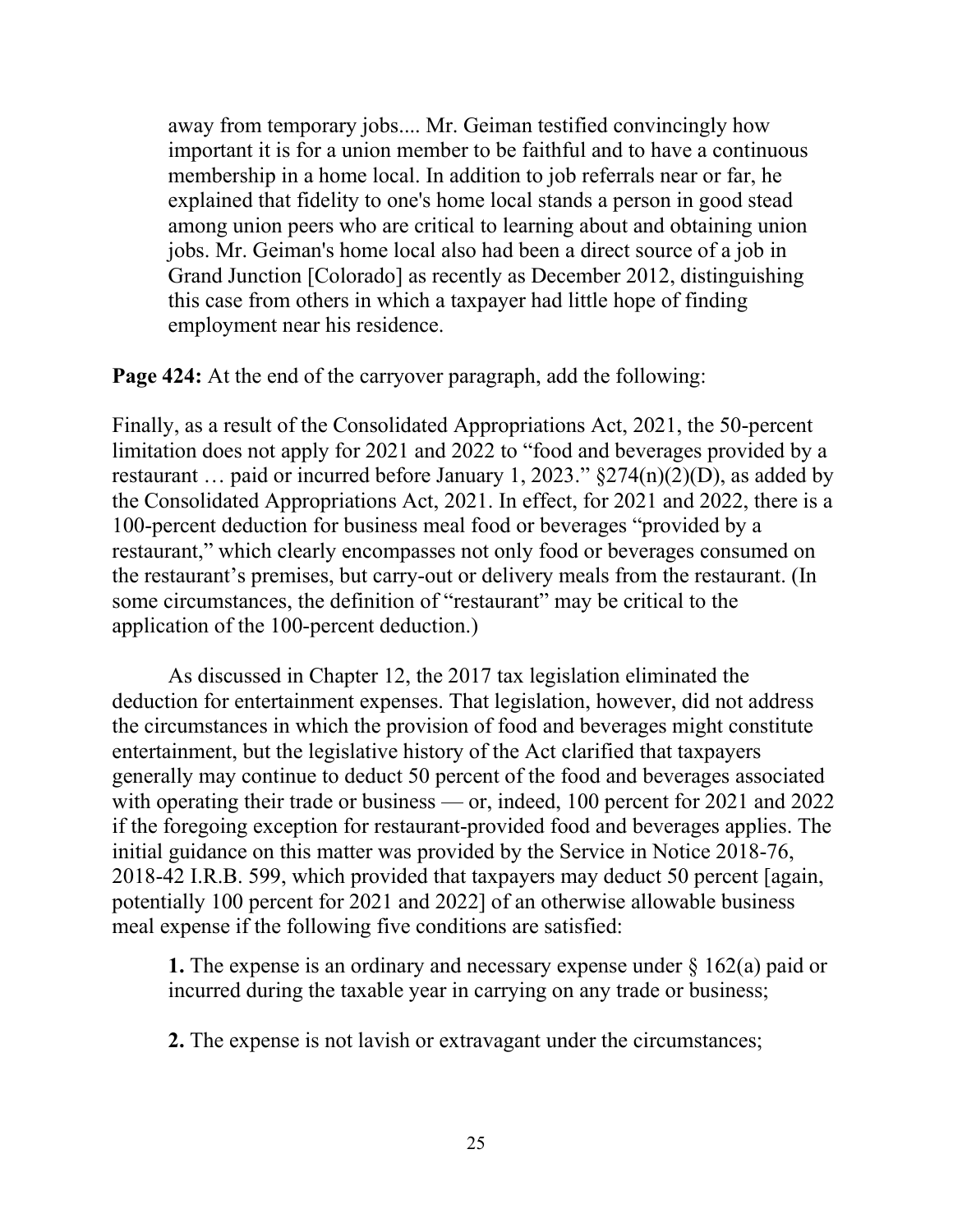**3.** The taxpayer, or an employee of the taxpayer, is present at the furnishing of the food or beverages;

**4.** The food and beverages are provided to a current or potential business customer, client, consultant, or similar business contact; and

**5.** In the case of food and beverages provided during or at an entertainment activity, the food and beverages are purchased separately from the entertainment, or the cost of the food and beverages is stated separately from the cost of the entertainment on one or more bills, invoices, or receipts. The entertainment disallowance rule may not be circumvented through inflating the amount charged for food and beverages.

Final regulations have now been issued dealing with the elimination of the entertainment deduction and the determination of which activities are of a type generally considered to be entertainment.[1](#page-25-0) The regulations largely incorporate the guidance of Notice 2018-76 in this regard, but they also, among other matters, (1) apply that guidance to all food and beverages provided at or during entertainment activities, (2) provide important clarification on the requirement that the disallowance of the entertainment deduction may not be circumvented by overcharging for food and beverages, and (3) define the term "current or potential business contact" — that is, define the category of persons to whom the taxpayer may provide the deductible food and beverages.

The regulations provide the following helpful examples (which are similar to the examples in the Notice) illustrating the difference between nondeductible entertainment expenses and deductible business meals. In each example, neither the taxpayer nor the business associate is engaged in a trade or business that relates to the entertainment activity.

**Example 1**. Taxpayer A invites B, a business associate, to a baseball game to discuss a proposed business deal. A purchases tickets for A and B to attend the game. The baseball game is entertainment as defined in Reg. § 1.274-11(b)(1) and thus, the cost of the game tickets is an entertainment expense and is not deductible by A.

1

<span id="page-25-0"></span>TD 9925 (2020). The regulations also address the section 274(n) and (k) limitations on deductibility.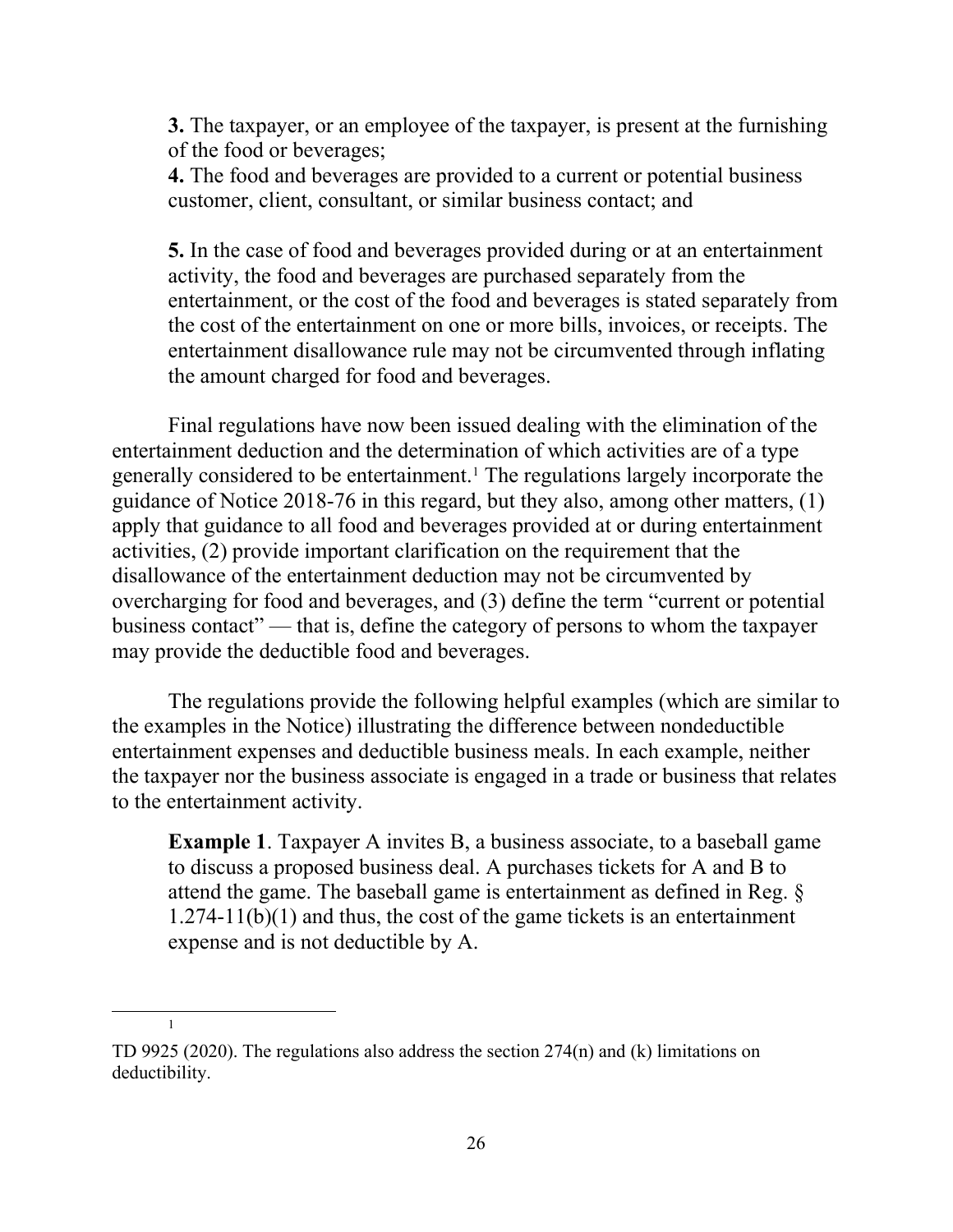**Example 2.** Assume the same facts as [Example 1] except that A also buys hot dogs and drinks for A and B from a concession stand. The cost of the hot dogs and drinks, which are purchased separately from the game tickets, is not an entertainment expenditure and is not subject to disallowance under Reg.  $\S 1.274-11(a)$  and  $\S 274(a)(1)$ . Therefore, A may deduct 50 percent of the expenses associated with the hot dogs and drinks purchased at the game if they meet the requirements of  $\S$  162 and Reg.  $\S$  1.274-12 [which requires that the expenses not be lavish or extravagant under the circumstances; the taxpayer or taxpayer's employee is present at the furnishing of the food and beverages; and the food and beverages are provided to a business associate].

**Example 3.** Taxpayer C invites D, a business associate, to a basketball game. C purchases tickets for C and D to attend the game in a suite, where they have access to food and beverages. The cost of the basketball game tickets, as stated on the invoice, includes the food and beverages. The basketball game is entertainment as defined in Reg. § 1.274-11(b)(1) and, thus, the cost of the game tickets is an entertainment expense and is not deductible by C. The cost of the food and beverages, which are not purchased separately from the game tickets, is not stated separately on the invoice. Thus, the cost of the food and beverages also is an entertainment expense that is subject to the  $\S 274(a)(1)$  disallowance. Therefore, C may not deduct the cost of the tickets or the food and beverages associated with the basketball game.

**Example 4.** Assume the same facts as [Example 3], except that the invoice for the basketball game tickets separately states the cost of the food and beverages and reflects the venue's usual selling price if purchased separately. As in [Example 3], the basketball game is entertainment as defined in Reg.  $\S 1.274-11(b)(1)$  and, thus, the cost of the game tickets, other than the cost of the food and beverages, is an entertainment expense and is not deductible by C. However, the cost of the food and beverages, which is stated separately on the invoice for the game tickets, is not an entertainment expense and is not subject to the  $\S 274(a)(1)$  disallowance. Therefore, C may deduct 50 percent of the expenses associated with the food and beverages provided at the game if they meet the requirements of section 162 and Reg. § 1.274-12.

Again, note for 2021 and 2022 the potential for 100 percent deductibility instead of 50 percent for food and beverages "provided by a restaurant."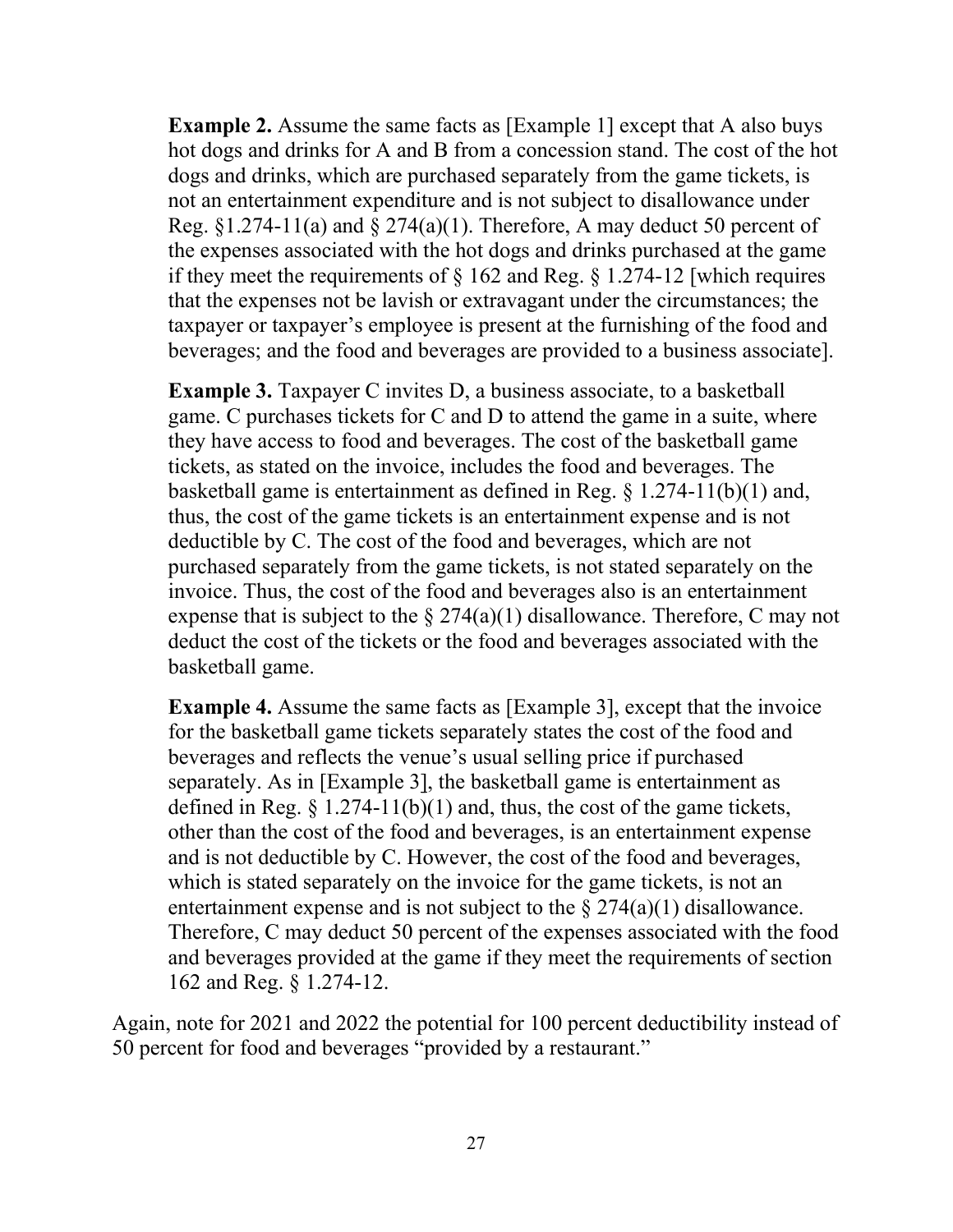## **Education Expenses**

**Pages 471-475:** The casebook on these pages refers to the Hope Scholarship Credit. That credit was renamed the American Opportunity Tax Credit.

**Pages 472-473:** For taxable years beginning after December 31, 2020, the Consolidated Appropriations Act, 2021 repealed § 222 (qualified tuition deduction). The Act replaces that deduction by increasing the phase out limits on the Lifetime Learning Credit. The increased credit is provided in a new provision, § 25A(d)(1) which replaces former § 25A(d)(1) and (2). Newly enacted §  $25A(d)(1)$  provides as follows:

**(1) IN GENERAL.—The American Opportunity Tax Credit and the Lifetime Learning Credit shall each (determined without regard to this paragraph) be reduced (but not below zero) by the amount which bears the same ratio to each such credit (as so determined) as—**

**(A) the excess of—**

**(i) the taxpayer's modified adjusted gross income for such taxable year, over** 

**(ii) \$80,000 (\$160,000 in the case of a joint return), bears to (B) \$10,000 (\$20,000 in the case of a joint return).**

**(2) CONFORMING AMENDMENT.—Section 25A is amended by striking subsection (h).**

**...**

**(c) EFFECTIVE DATE.—The amendments made by this section shall apply to taxable years beginning after December 31, 2020.** 

**Pages 474-475:** The Further Consolidated Appropriations Act, 2020 amended § 529(c) to add a new paragraph (9) which expands the definition of "qualified higher education expense" to include amounts (not to exceed \$10,000) "paid as principal or interest on any qualified education loan (as defined in section 221(d)) of the designated beneficiary or a sibling of the designated beneficiary."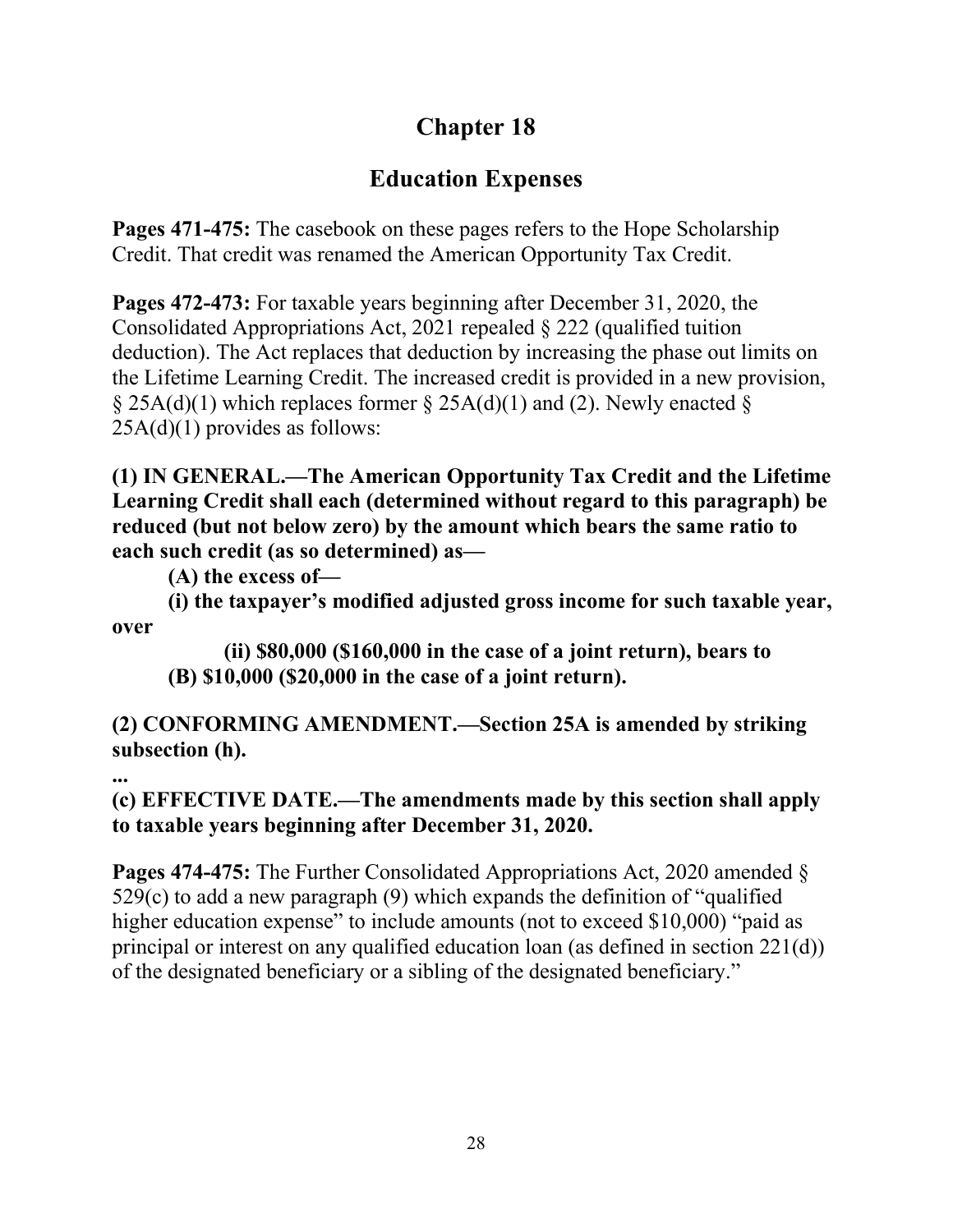**Page 475:** Pursuant to the CARES Act, as amended by the Consolidated Appropriations Act, 2021, for the years 2020 through 2025, "educational assistance" eligible for exclusion from an employee's income under § 127 includes an employer's payment of principal or interest on an employee's qualified education loan. §  $127(c)(1)(B)$ , as amended.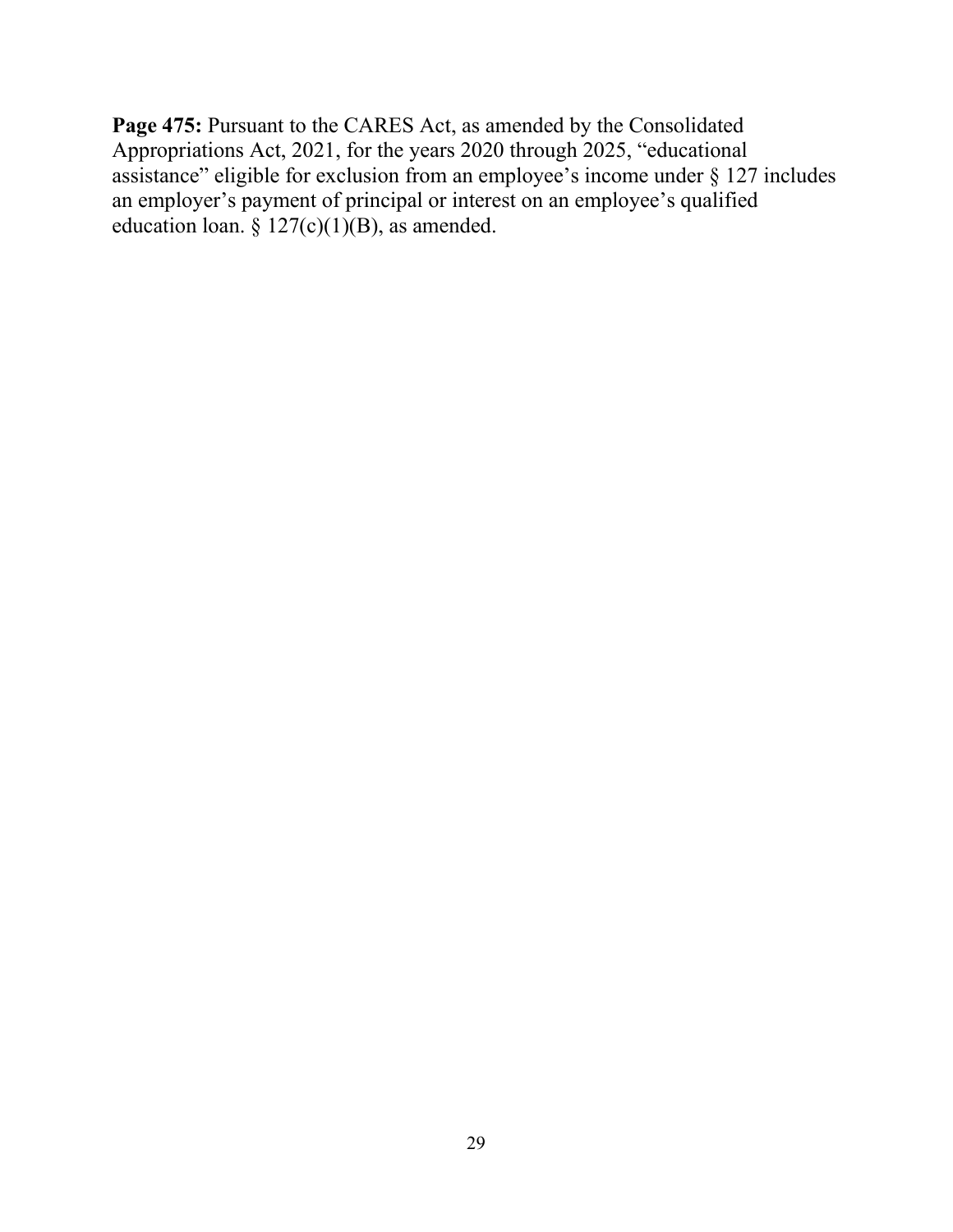### **Dual Use Property: Home Offices, Vacation Homes, and Passenger Automobiles**

**Pages 491-92**: Delete Example 3 and Example 4 and insert the following immediately before Example 3:

Special issues arise when the purchase price of the automobile exceeds the first-year dollar limitation of §§ 280F(a)(1)(A)(i) and  $168(k)(2)(F)(i)$ . In that case, when the 100-percent additional first year depreciation deduction allowable under § 168(k)(1) exceeds the first-year limitation amount, Rev. Proc 2019-13, I.R.B. takes the position that the excess amount is a "disallowed deduction" for purposes of § 280F(a)(1)(B). As such, *the excess amount is not deductible until the first year after the end of the recovery period, and then only to the extent of the annual limitation under § 280F(a)(1)(B)(ii).* Revenue Procedure 2019-13 illustrates this point, with respect to the year 2018 and a dollar limitation of \$18,000, with an example where the cost of the automobile is \$50,000. The \$32,000 excess (\$50,000 less \$18,000) is a disallowed deduction. As such, it cannot be deducted to any extent until 2024 (the first year after the end of the 2018-2023 recovery period) and then only at the rate of \$5,760 per year, the annual limitation under  $\S$  $280F(a)(1)(B)(ii)$  for years after the recovery period.

In the words of the revenue procedure, "to mitigate [the] anomalous result" under which no deduction at all is allowable for Years 2 through 6 (2019 through 2023) of the recovery period, Rev. Proc. 2019-13 provides a safe harbor method of accounting that permits such deductions. The safe harbor is applicable only (1) where the automobile is qualified property for which the 100-percent additional first year depreciation deduction is allowable; (2) the cost of the automobile exceeds the first year limitation of  $\S$  280F(a)(1)(A); and (3) the taxpayer does not elect any deduction under  $\S 179$ . If these requirements are met, the remaining depreciable basis may be recovered by applying to that basis the applicable depreciation rates (found in the depreciation tables) for Years 2 through 6, subject to the annual limitation of  $\S 280F(a)(1)(A)$ . The safe harbor is illustrated in Example 3 below.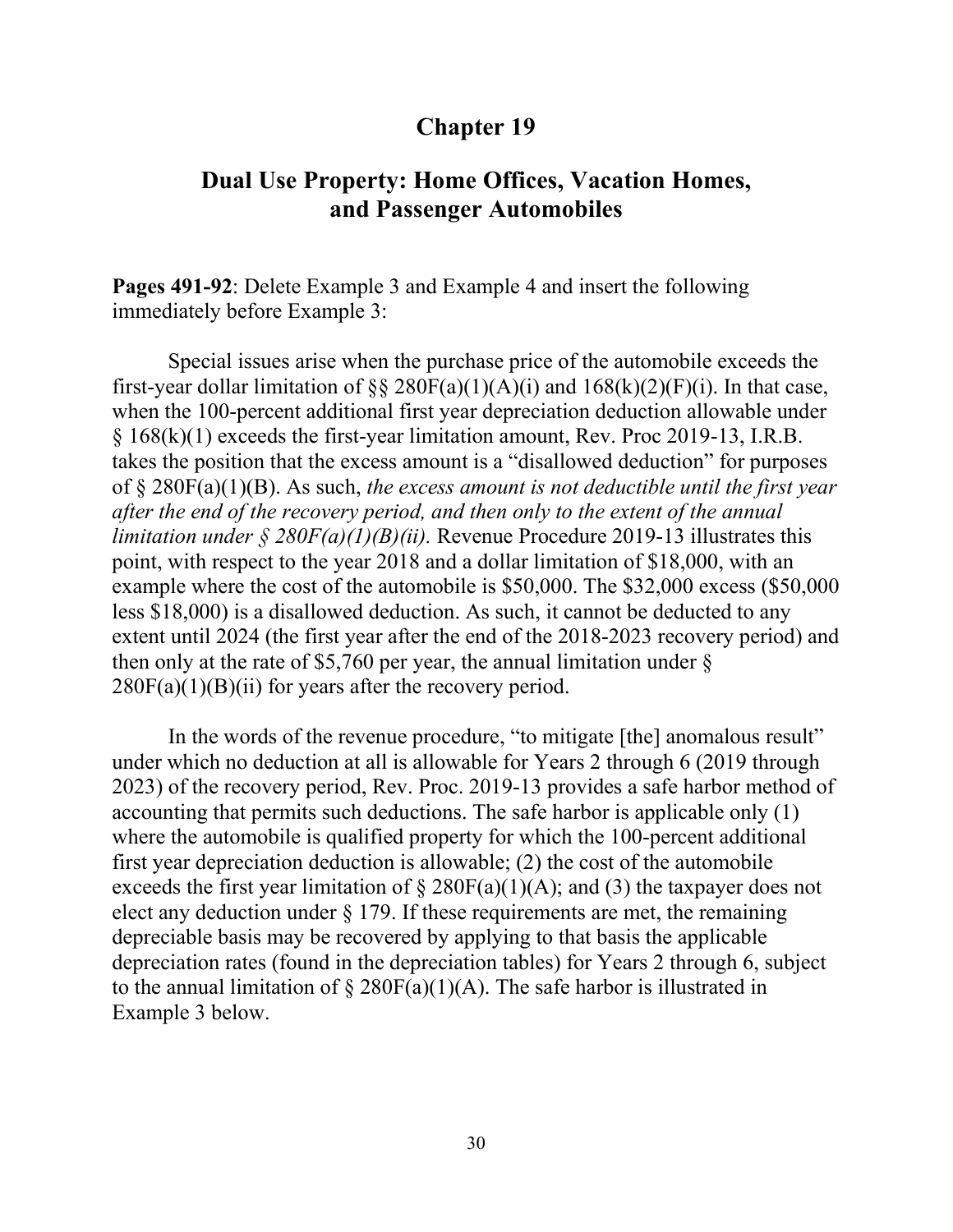**Example 3:** Assume the facts of Example 1, except that the purchase price of the automobile is \$40,000. As indicated in Example 1, the Year 1 depreciation limitation is \$18,000. Marilyn may deduct no more than that under  $\S 168(k)(1)$  or  $\S 179$ , and she may take no additional deduction under  $§ 168(a)$ . If Marilyn deducts the  $\$18,000$  under  $§ 168(k)(1)$ , Rev. Proc. 2019-13 will allow her to deduct the remaining \$22,000 of unrecovered basis in Years 2 through 6, and thereafter, subject to the year-by-year limitations of  $\S 280F(a)(1)(A)$  $\S 280F(a)(1)(A)$  $\S 280F(a)(1)(A)$ , under the safe harbor method.<sup>2</sup> However, if Marilyn elects out of  $\S$  168(k)(1) and deducts the \$18,000 under  $\S$  179, the safe harbor method is not available, and the remaining \$22,000 is treated as a disallowed deduction under  $\S 280F(a)(1)(B)$ ; as a result, no further depreciation deductions are allowed for the remainder of the recovery period, and when further recover is permitted in Year 7, it is limited to the annual maximum of \$5,760 under  $\S 280F(a)(1)(B)(ii)$ . Finally, if Marilyn elects out of § 168(k)(1) and does not elect § 179, and instead takes her depreciation deductions under  $\S$  168(a)(1), her Year 1 deduction will be 20 percent of \$40,000, or \$8,000, an amount within the Year 1 limit of §  $280F(a)(1)(A).<sup>3</sup>$  $280F(a)(1)(A).<sup>3</sup>$  $280F(a)(1)(A).<sup>3</sup>$ 

<span id="page-30-0"></span><sup>2</sup> Pursuant to the depreciation tables for 5-year property, applying the 200 percent declining balance method, the depreciation deductions after Year 1 are as follows: Year  $2 - $7,040$  (the remaining unrecovered basis of \$22,000 times 32 percent); Year 3 — \$4,224 (\$22,000 times 19.2 percent); Year 4 — \$2,534.40 (\$22,000 times 11.52 percent); Year 5 — \$2,534.40 (\$22,000 times 11.52 percent); and Year  $6 - $1,267.20$  (\$22,000 times 5.76 percent). Note, in each year, the depreciation deduction is within the annual dollar limitations of  $\S 280F(a)(1)(A)$ . Also note the aggregate depreciation deductions for Year 1 through Year 6 total \$35,600. The remaining \$4,400 of the \$40,000 purchase price will not be recovered until Year 7; it is within the annual dollar limitation.

<span id="page-30-1"></span> $3$  Accordingly, there is no disallowed deduction for purposes of  $\S$  $280F(a)(1)(B)(i)$ . The safe harbor method, although not available, is also not necessary, as Marilyn may deduct the remaining basis \$32,000 of unrecovered basis pursuant to the applicable depreciation rates for 5-year property for Years 2 through 6; note the dollar amounts in each of those years will be within the yearby-year limitations of  $\S 280F(a)(1)(A)$ , and thus there will be no disallowed deduction for purposes of  $\S 280F(a)(1)(B)$ .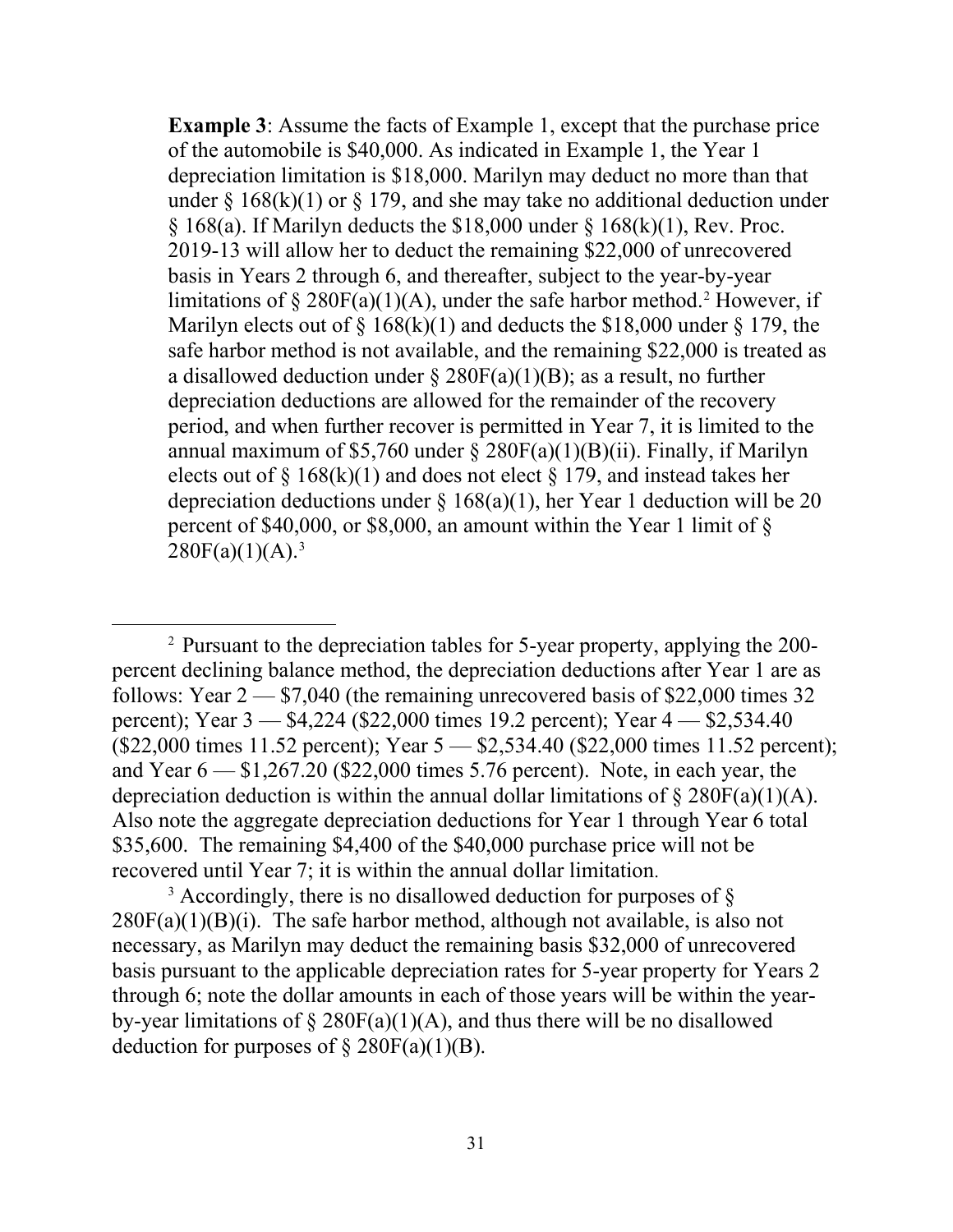**Example 4**: Assume the facts of Example 3, except that Marilyn's business use of the automobile is 75 percent rather than 100 percent. Because her business use satisfies the more-than-50-percent standard, Marilyn is allowed to calculate the depreciation deduction under an accelerated method rather than under straight-line. Assuming she does so under  $\S$  168(k)(1), she may deduct 75 percent (her business use percentage) of \$18,000 (the maximum Year 1 deduction), or \$13,500. However, the adjusted basis of the automobile, as in Example 2, must be reduced by the full \$18,000 of depreciation attributable to the aggregate of her nondeductible personal use and deductible business use. (She may presumably continue to take depreciation deductions in Years 2 through 6 of the recovery period, and thereafter, under the safe harbor method authorized by Rev. Proc. 2019-13, subject to the  $\S 280F(a)(1)(A)$  limits. If she were to elect out of  $\S 168(k)(1)$ , however, and made a § 179 election, she would have the same Year 1 deduction of \$13,500 as under  $\S$  168(k)(1) and the same reduction in basis of \$18,000. However, as noted in Example 3, the remaining unrecovered basis would be treated as a disallowed deduction under  $\S 280F(a)(1)(B)(i)$ , and no further deductions would be permitted during Years 2 through 6 of the recovery period. If, alternatively, Marilyn chose to elect out of  $\S 168(k)(1)$ , and did not elect § 179, but instead chose to determine the depreciation deduction under § 168(a) only, the deduction would be 75 percent of \$8,000 (20 percent of the \$40,000 unadjusted basis) or \$6,000. The unrecovered basis would be \$32,000 (\$40,000 less \$8,000), deductible during Years 2 through 6 of the recovery period and thereafter subject to the §  $280F(a)(1)(A)$  limits.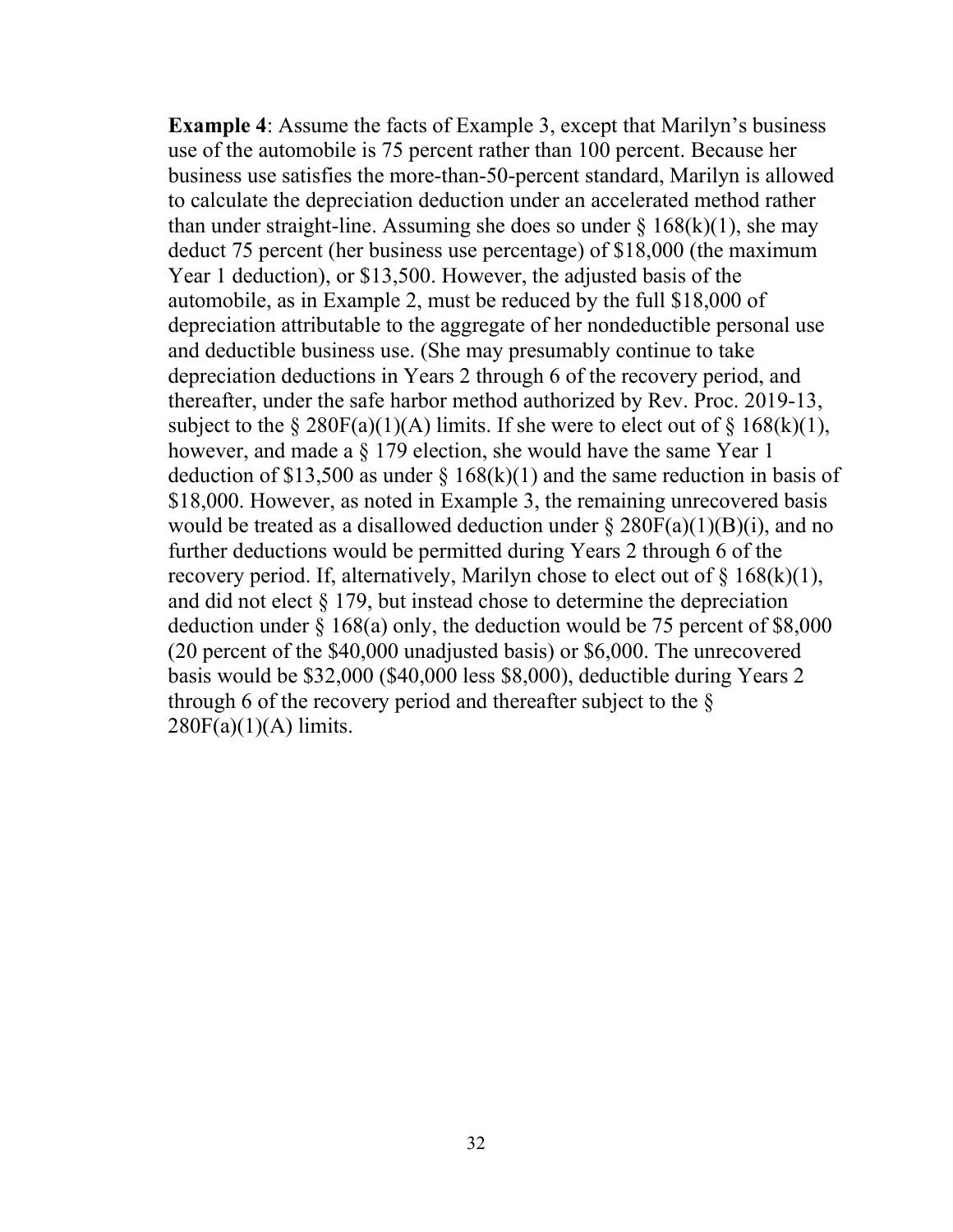## **The Interest Deduction**

**Page 500:** The last line in the opening paragraph should refer to Chapter 25 instead of Chapter 27.

**Page 501 (Footnote 2):** The citation in Footnote 2 should be § 163(h)(2)(A).

**Page 503:** Because the home mortgage interest deduction is an itemized deduction, i.e., a below-the-line deduction, the significant increase in the standard deduction provided by the Tax Cuts and Jobs Act of 2017 has resulted in fewer taxpayers itemizing and, in turn, few taxpayers claiming the home mortgage interest deduction.

**Page 509:** Add the following sentence to the last line of the second paragraph: The \$25 million is adjusted for inflation.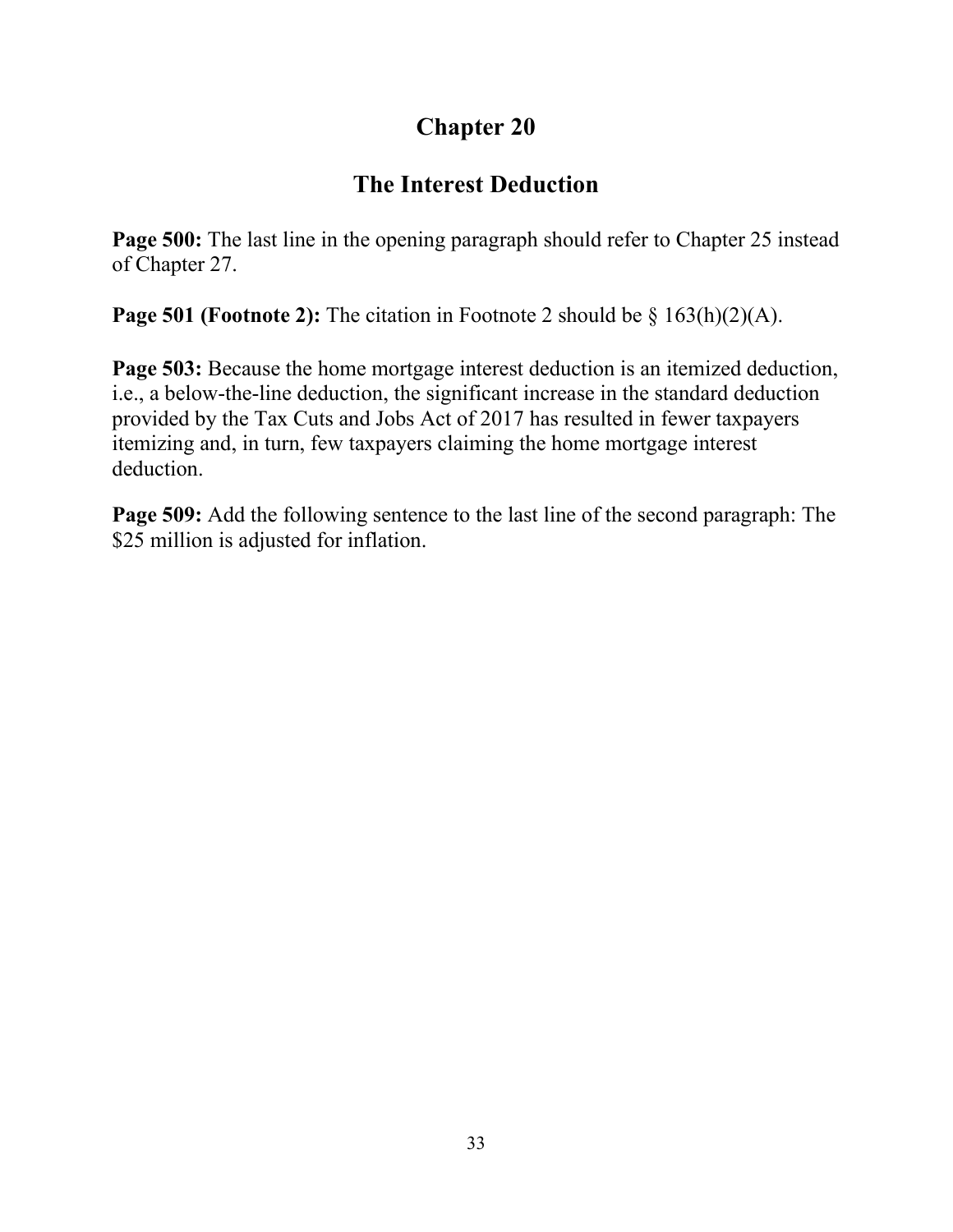### **The Deduction for Taxes**

**Page 524:** After the first paragraph, insert the following:

In response to the \$10,000 limitation, a number of states adopted or considered "workaround" strategies under which, by making contributions to designated state or local charities — contributions intended to be deductible under § 170 for federal income tax purposes and thus not subject to a \$10,000 cap — a taxpayer would receive a state or local tax credit against state income taxes otherwise due. As a result, for federal tax purposes, nondeductible state taxes (nondeductible by reason of exceeding the \$10,000 limit) could be converted to deductible charitable contributions while the taxpayer continued to receive a state or local income tax credit for the same payment.

Under regulations finalized in 2019, this strategy is largely blocked. The general rule of the regulations is that taxpayers must reduce the amount of their charitable contribution by the amount of any state or local tax credit received in consideration for the taxpayer's payment to the state or local charity. Reg. §  $1.170A-1(b)(3)(i)$ .

**Example 1:** Susan pays \$1,000 to State Charity, an entity described in § 170(c), and thus for which a federal charitable contribution is allowable. In return for her payment, Susan receives a state tax credit equal to 60 percent of her payment, or \$600. Susan's charitable contribution, for federal tax purposes, is reduced by the \$600 state credit she receives. The amount of her charitable contribution, for federal tax purposes, is \$400 (\$1,000 payment less \$600 credit).

The regulations provide an exception under which no reduction in the charitable contribution is required if the state or local tax credit does not exceed 15 percent of the taxpayer's payment. Reg.  $\S$  1.170A-1(h)(3)(vi).

**Example 2**: Assume the facts of Example 1, except that the state tax credit Susan receives is equal to 15 percent of her payment, or \$150. Because the credit does not exceed 15 percent of her payment, Susan is not required to reduce her \$1,000 charitable contribution for federal tax purposes.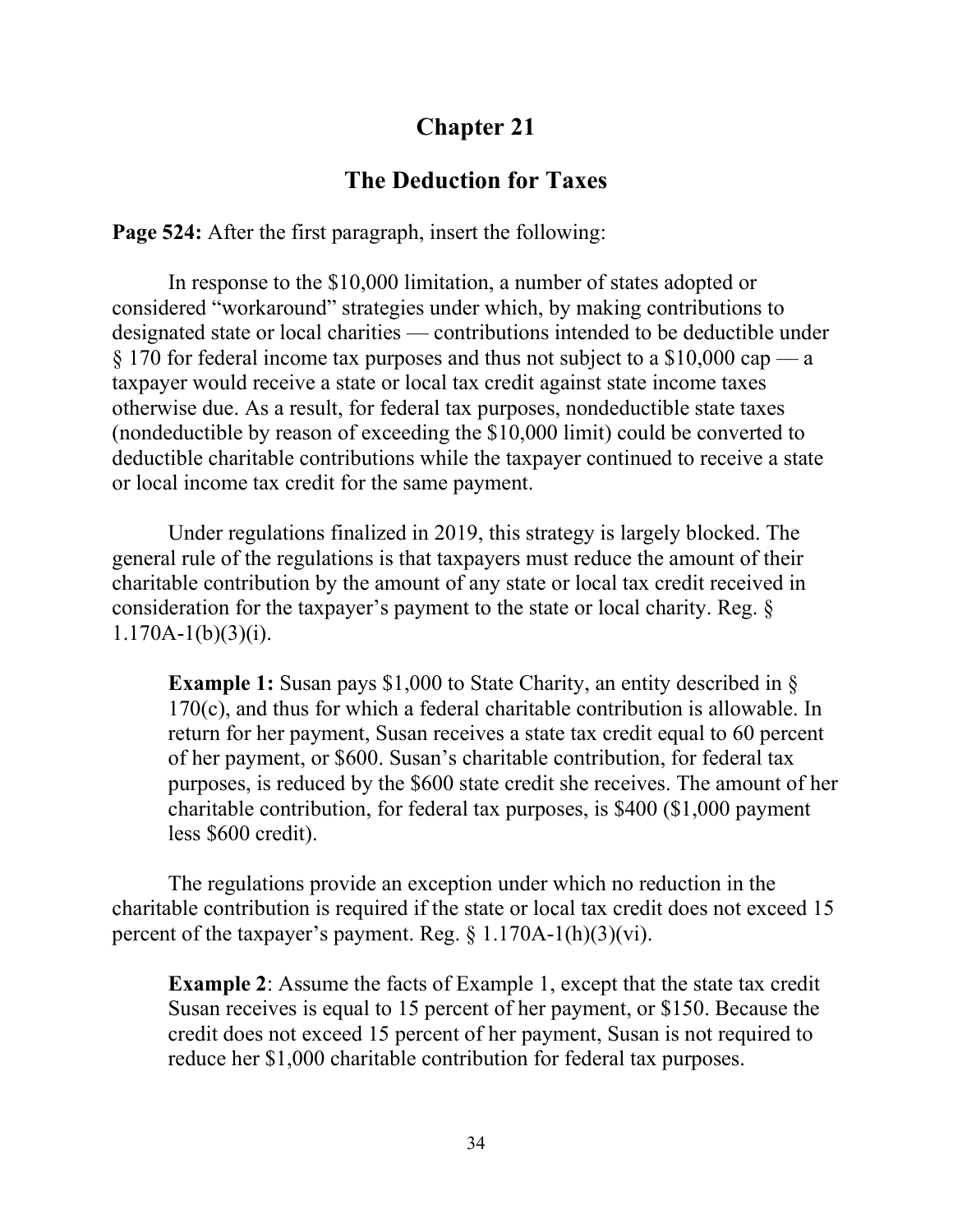The regulations provide another exception for so-called dollar-for-dollar state or local tax *deductions*. If, in return for the payment to a qualifying charitable organization, a taxpayer receives state or local tax deductions that do not exceed the amount of the taxpayer's payment, no reduction is required in the amount of the taxpayer's federal charitable contribution. Reg.  $\S$  1.170A-1(h)(3)(ii)(A).

**Example 3:** Assume the facts of Example1, except that in return for her payment of \$1,000, Susan receives a \$1,000 deduction for state tax purposes. Because the state deduction does not exceed the amount of the payment, Susan is not required to reduce her \$1,000 charitable contribution for federal tax purposes.

Finally, the Service issued (contemporaneously with the final regulations) Notice 2019-12, I.R.B. 2019-27. The notice provided a safe harbor under which a taxpayer who itemizes deductions for federal tax purposes may deduct the *disallowed portion* of the charitable contribution as a payment of state or local tax for federal tax purposes.

Regulations incorporating this safe harbor have now been issued. Reg. § 1.164-3(j). The safe harbor, however, cannot be used to avoid the limitation of  $\S$ 164(b)(6) or to permit the same payment to be deducted under any other provision of the Code. Reg. § 1.164-3(j)(3), (5).

**Example 4:** Assume the facts of Example 1, pursuant to which Susan's \$1,000 payment to State Charity was reduced to \$400 (for federal charitable contribution purposes) on account of the 60 percent state tax credit. Under the safe harbor rule of Reg. § 1.164-3(j), Susan may treat \$600 (the disallowed portion of the charitable contribution) as a payment of her state or local tax liability for purposes of § 164. Susan's deduction of that amount is subject to all provisions of  $\S$  164, including the  $\S$  164(b)(6) limitation. See Reg. § 1.164-3(j)(6), Ex. 3.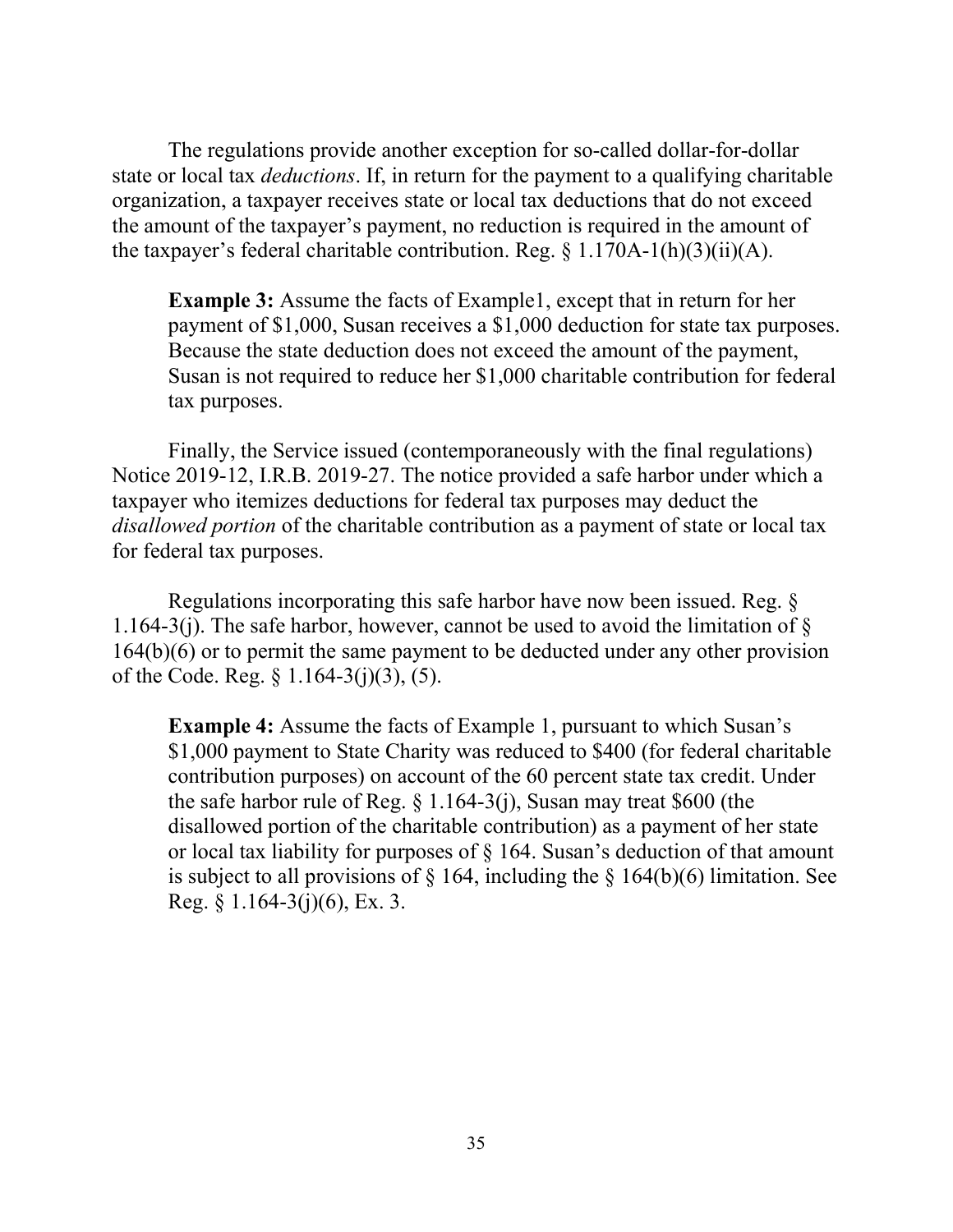## **Casualty Losses**

**Note:** The number of returns claiming the casualty loss deduction has been reduced largely due to the significant increase in the standard deduction provided by the Tax Cuts and Jobs Act of 2017 which resulted in fewer taxpayers itemizing deductions.

**Page 531:** Assume all losses identified in the various questions of Problem 1 are sustained by the taxpayer between 2018 and 2025.

**Page 532:** Assume all of the gains and losses identified in Problem 3 were computed by reference to the basis Rose had in the properties noted.

**Page 538:** In *Mancini v. Commissioner*, T.C. Memo. 2019-16, taxpayer claimed a deduction under  $\S 165(c)(3)$  for large gambling losses resulting from his compulsive gambling which he attributed to a medication he was taking for Parkinson's disease. According to the taxpayer, the medication caused an impulse control disorder (ICD) which, in turn, resulted in his compulsive gambling. The taxpayer argued that the ICD fits the definition of "other casualty" under §  $165(c)(3)$  — the ICD "was sudden because it manifested abruptly once his dosage [of the medication] reached a certain level, it was unexpected because neither he nor [his doctor] anticipated it, and it was unusual, even for [other takers of the medication]." Although the court agreed the medication could cause compulsive gambling and likely did so in the taxpayer's case, the court nonetheless concluded the taxpayer's gambling losses were not deductible as casualty losses under § 165(c)(3) because the taxpayer could not establish any physical damage and the losses were not "sudden."

In rejecting the taxpayer's argument that physical damage was not required, the court reviewed the long history of case law requiring a showing of physical damage: "We do find that Mancini's brain was damaged by the [medication], but physical damage to property remains one of the prerequisites of a casualty-loss deduction. Mancini's depleted bank accounts ... didn't suffer any physical damage. So, even if the onset of his ICD was sudden, unexpected, and unusual, Mancini isn't entitled to a section  $165(c)(3)$  deduction for his gambling losses."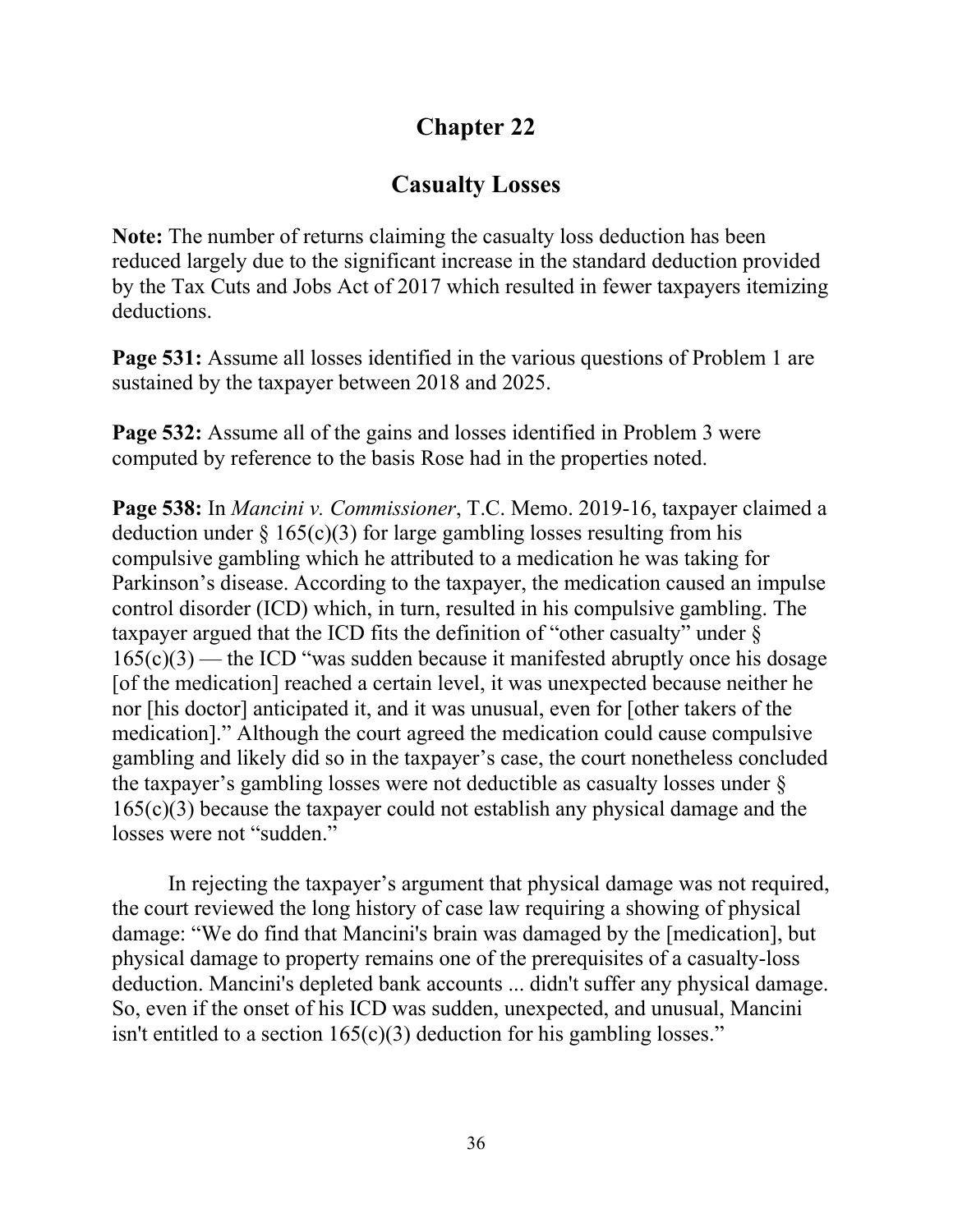In addition to the failure to establish any physical damage, the court held a deduction under  $\S 165(c)(3)$  was also unavailable as the taxpayer's losses were not "sudden" and therefore did not qualify as a casualty losses within the meaning of §  $165(c)(3)$ :

Mancini claims he suffered gambling losses over the course of three years. These losses were necessarily the result of dozens or hundreds of individual gambling sessions and probably thousands of separate wagers.... [A] threeyear-long casualty is not "sudden." A revenue ruling summarizing caselaw tells us that "sudden" means "swift and precipitous and not gradual and progressive." Rev. Rul. 72-592, 1972-2 C.B. at 101. Even if the onset of the ICD was "sudden," and even if Mancini didn't realize what was happening to his savings until three years later, the gambling losses grew gradually over time--Mancini himself is trying to deduct compulsive-gambling losses for three separate tax years. That makes the losses he sustained just like damage from slow-moving termites or dry rot, which can start without the taxpayer's knowledge and take years to discover, but isn't a casualty because the damage is not sudden.

Mancini's losses are simply not what the Code considers a "casualty". They progressed over the course of three years, and there was no physical damage to any of his property. Section  $165(c)(3)$  allows the deduction of only specific types of losses--it's not a stand-in for all the types of damages that would be recoverable in a civil action.

**Page 539:** In *Bruno v. Commissioner*, T.C. Memo 2020-15, the Tax Court questioned whether a taxpayer could establish that her ex-husband's refusal to transfer to her certain marital property as ordered by a divorce court constituted a theft. Even assuming, however, that the refusal did constitute theft, the court concluded the theft loss would not be deductible because the taxpayer had "bona fide claims for recoupment" and "a substantial possibility" existed that she would prevail on those claims.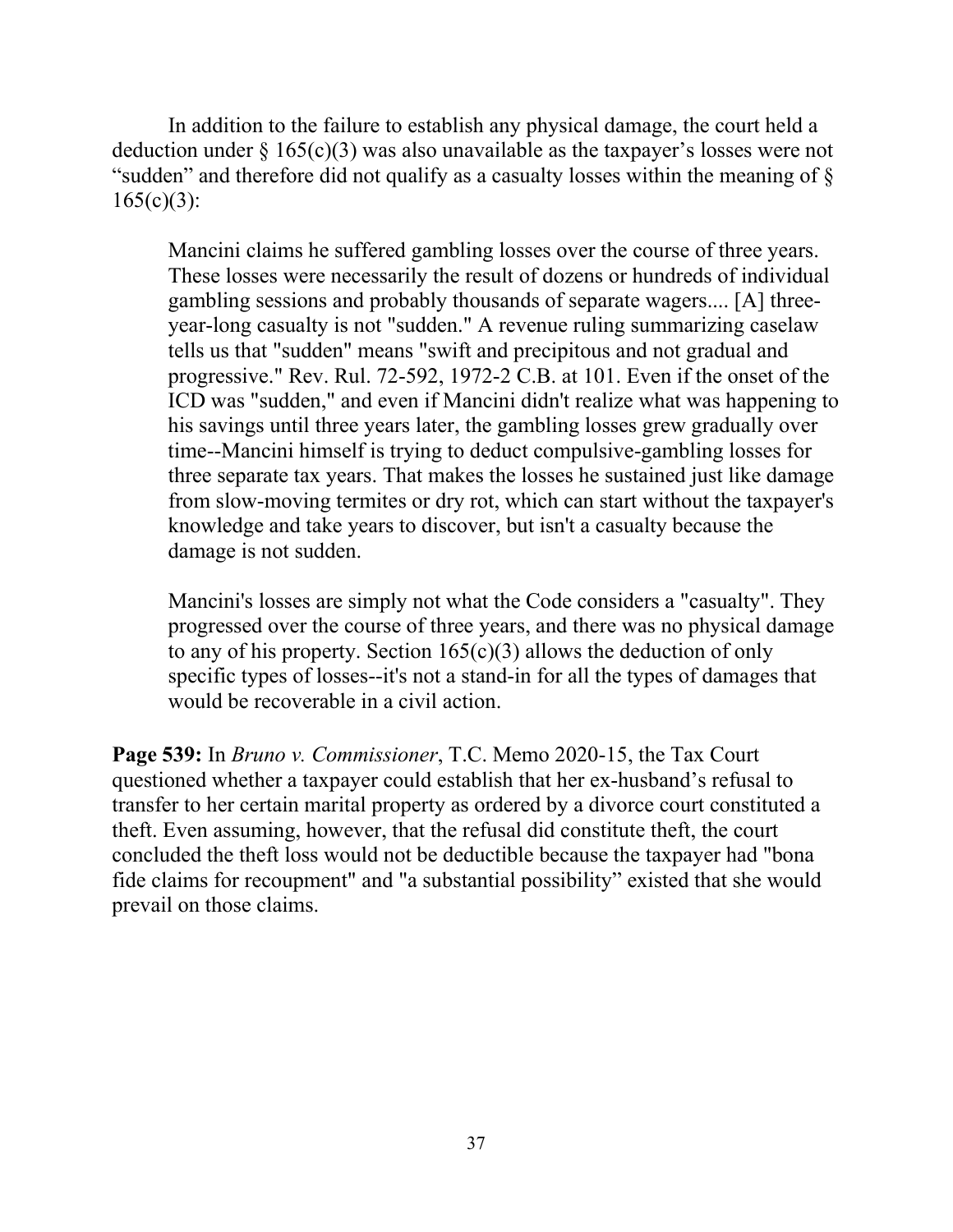## **Medical Expenses**

**Statutory Update: Page 554 and Footnote 1:** Under the Consolidated Appropriations Act, 2021, the 10-percent nondeductible floor has been reduced permanently, and not merely year-by-year, to 7.5 percent for 2021 and thereafter. Thus, uncompensated medical expenses of the taxpayer, spouse and dependents are deductible under § 213 to the extent they exceed 7.5 percent of the taxpayer's adjusted gross income.  $\S 213(a)$  as amended and  $\S 213(f)$  as deleted by the Consolidated Appropriations Act, 2021.

For purposes of the Problem, assume the tax year is 2022 and thus the taxpayers' medical care expenses are deductible to the extent they exceed 7.5% of the taxpayers' adjusted gross income.

**Page 555 and Footnote 2:** The first full paragraph and Footnote 2 note that, for purposes of the § 213 deduction, qualifying medicine and drugs are limited to those that legally require a prescription. § 213(b). Footnote 2, however, points out that, for purposes of § 105(b) (employer reimbursements of employee medical care expenses), there was no prescription requirement for medicine and drugs, at least at the time of the cited 2003 revenue ruling. Beyond the individual deduction of § 213, the Code in fact provides several other tax-favored medical care arrangements, each with its own requirements. Thus, employer reimbursements of employee medical care expenses may be excluded from gross income under flexible spending accounts or health reimbursement accounts. §§ 105(b), 125. Health savings accounts, authorized by § 223, allow for savings and payments for medical expenses on a tax-favored basis, as do Archer Medical Savings Accounts authorized by § 220. Between 2010, with the enactment of the Patient Protection and Affordable Care Act, and 2020, qualifying medicines and drugs were limited, as under § 213(b), to those requiring a prescription. See §§ 106(f), 220(d)(2)(A), 223(d)(2), as before amendment by the 2020 CARES Act. The CARES Act amends these three cited statutes to eliminate the prescription requirement for medicine and drugs provided thereunder, thus restoring the pre-2010 law on medicine and drugs described in Rev. Rul. 2003-102 in Footnote 2. The CARES Act also extends the definition of qualified medical expenses applicable to these three cited statutes — but not to  $\S 213$  — to include menstrual care products.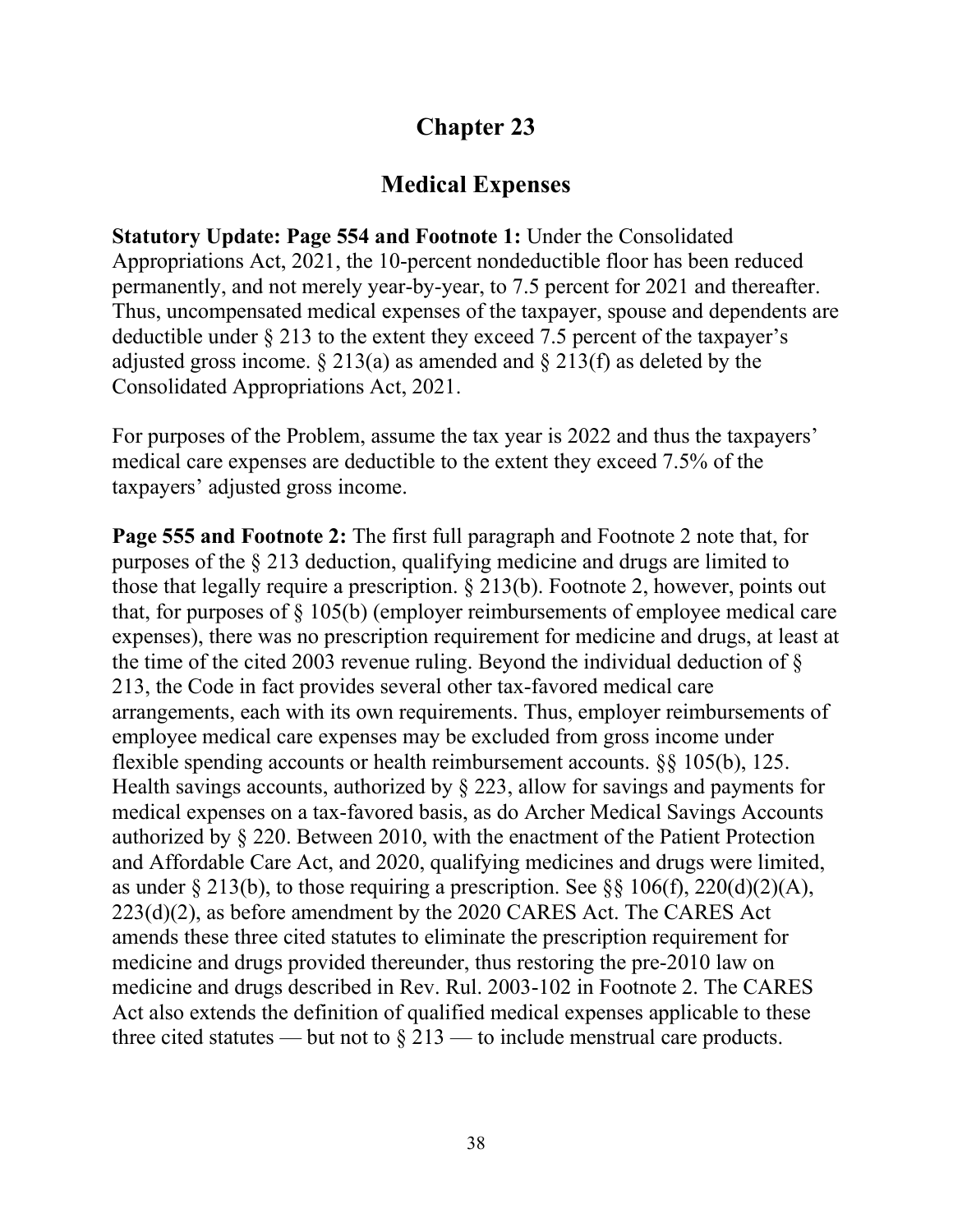### **Charitable Deductions**

**Pages 563–564:** In Problems 2 and 3, assume the contributions were made in 2022 unless your instructor directs otherwise.

**Page 566 (Footnote 2):** Footnote 2 raises a question regarding the impact of the increased standard deduction on charitable giving. Not surprisingly, Treasury statistics indicate a dramatic reduction in the number of returns claiming a deduction for charitable contributions. Nonetheless, it appears the overall amount of charitable giving has not been significantly affected.

**Page 568:** As noted in Chapter 21, § 164(b)(6) [added by the Tax Cuts and Jobs Act of 2017] imposes a \$10,000 limit (\$5,000 in the case of a married individual filing a separate return) on an individual's deduction for the aggregate amount of state and local taxes paid during the taxable year. Section 164(b)(6) provides that this limitation is not applicable to taxes incurred in carrying on a trade or business or a § 212 activity. As discussed in Chapter 21 of this Supplement, states and local governments have for a number of years offered tax credit programs providing taxpayers tax credits for making contributions to or for the use of certain entities described in § 170(c). Given the lack of any dollar limitation on the amount of state and local taxes deductible under §164, these programs were of little significance for federal tax purposes. With the enactment of the limitations under § 164(b)(6) and the significant increase in efforts by state and local governments to devise alternate means for taxpayers to deduct the disallowed portion of their state and local taxes, Treasury, as a matter of tax policy, concluded action needed to be taken "to prevent revenue loss from the erosion of the limitation under § 164(b)(6)." TD 9864, 84 FR 27513. To that end, Treasury in June 2019 issued final regulations — Reg.  $\S 1.170A-1(h)(3)$  — providing "that if a taxpayer makes a payment or transfers property to or for the use of an entity listed in section 170(c), and the taxpayer receives or expects to receive a state or local tax credit in return for such payment, the tax credit constitutes a return benefit, or *quid pro quo,* to the taxpayer and reduces the taxpayer's charitable contribution deduction." Id. See Reg. § 1.170A-1(h)(3)(i). An exception is made for *state and local tax credits*  received in exchange for a contribution where the credits don't exceed 15 percent of the amount contributed. Reg.  $\S 1.170A-1(h)(3)(vi)$ . In addition, a taxpayer is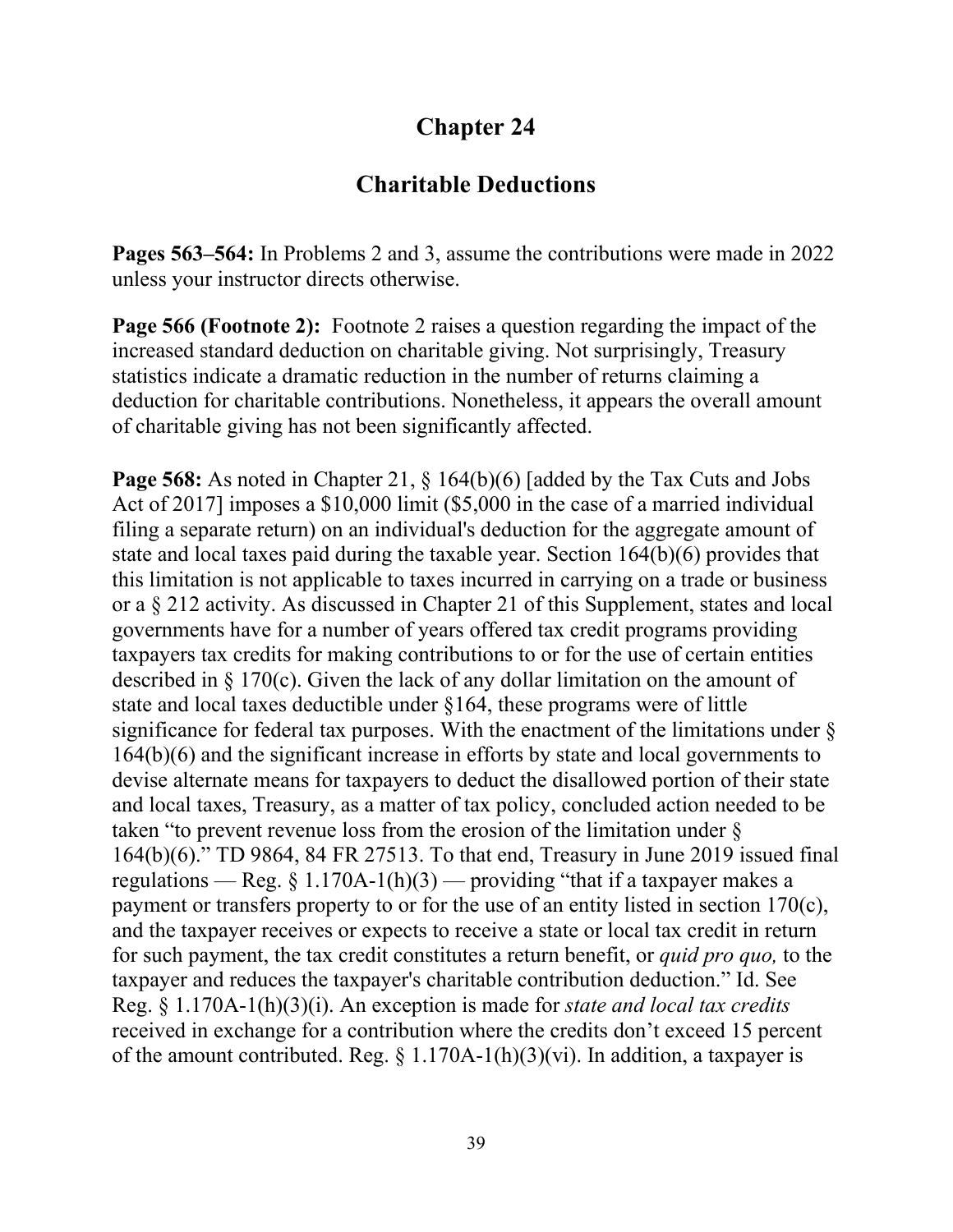generally not required to reduce its charitable deduction as a result of the receipt of a state or local tax *deduction*. Reg. § 1.170A-1(h)(3)(ii)(A). See the examples provided in Chapter 21 of this supplement.

The final regulations noted above did not address certain ancillary issues including the application of the *quid pro quo principle* of § 170 to benefits received or expected to be received by the donor from a party *other than the donee*. In August 2020, Treasury finalized regulations under §170 to provide that the *quid pro quo* principle also applies in this context. Reg. § 1.170A-1(h)(4).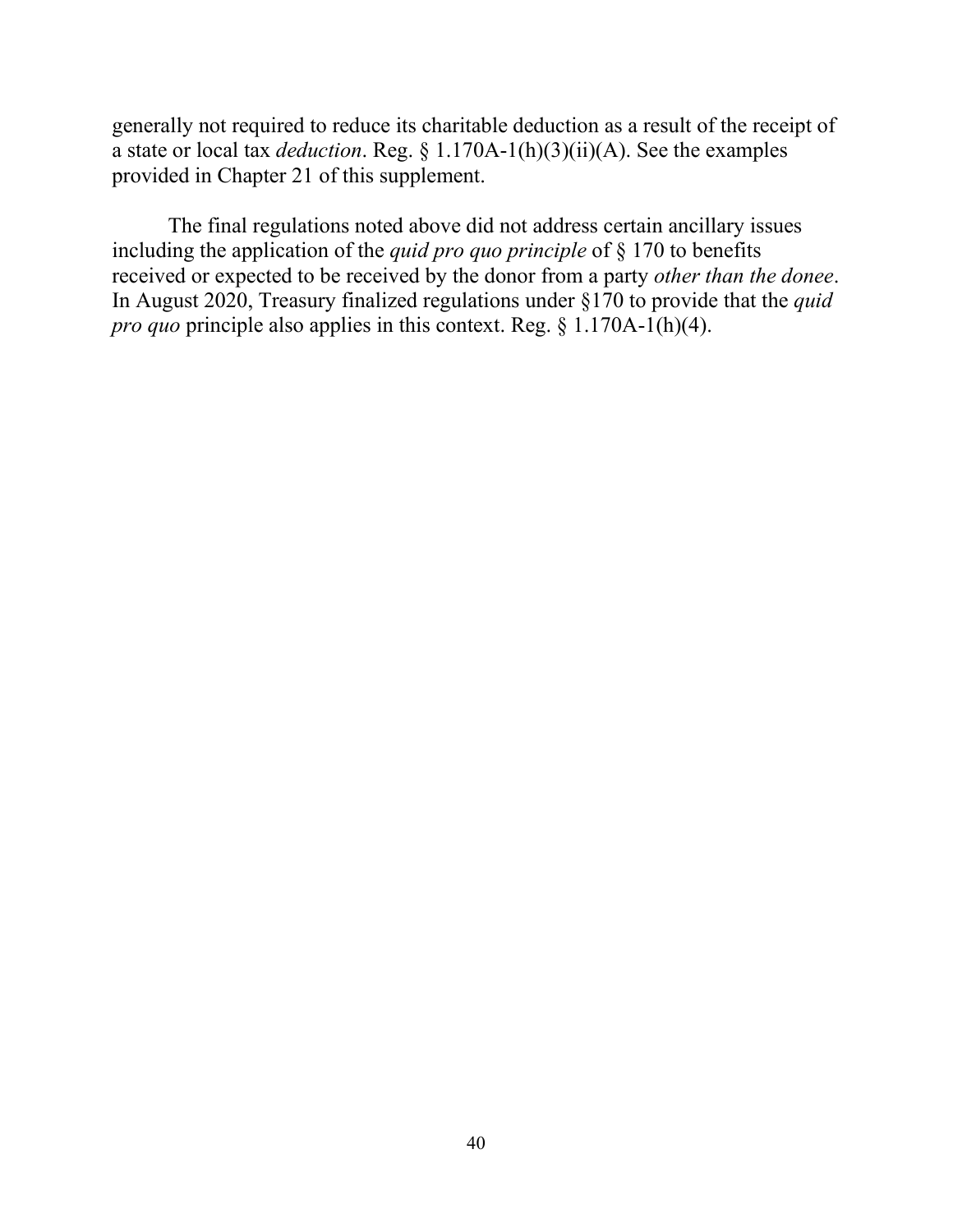## **Accrual Method Accounting**

**Page 669:** Delete the assignment to skim Treas. Reg. § 1.451-5.

**Page 677:** After the second full paragraph, add the following:

Regulations recently issued under  $\S$  451(b) and (c) reflect the recognition that the underlying statutes themselves are in substance a codification of Rev. Proc. 2004-34. The § 451(b) regulations make clear that the so-called "AFS inclusion rule" — that is, the statutory requirement that a taxpayer with an applicable financial statement (AFS) include an amount in income no later than its inclusion in the taxpayer's AFS — operates only to accelerate income inclusion, never to postpone income beyond the point the all events test is satisfied. Similarly, the § 451(c) regulations make clear that advance payments may be deferred not only by taxpayers with an AFS, but also by taxpayers without an AFS, in which case the taxpayer electing deferral includes the advance payment as earned in the year of receipt. As always, any part of an advance payment not included in income in the year of receipt must be included in income in the following year.

**Page 678**, **first full paragraph:** Following the 2017 enactments of new § 451(b) and (c), making advance payment treatment applicable to the sale of goods, Treas. Reg. § 1.451-5 was deleted by regulations issued in October, 2019. Accordingly, the reference to that provision in the first full paragraph on this page should be deleted.

**Page 678:** Following the last full paragraph, insert the following:

In *RJ Channels, Inc. v. Commissioner*, T.C. Memo. 2018-27, the Tax Court addressed the timing of fees received by an accrual method taxpayer for tax services provided. The taxpayer was under an obligation to return the fees to the clients if the taxpayer did not achieve a favorable result for them. The taxpayer deposited the fees in its bank account, was unrestricted in the use of the fees, periodically made withdrawals from its bank account for its own purposes, and ultimately never returned the fees to the clients. The Tax Court held the fees were includable in the taxpayer's gross income in the year of receipt rather than deferred until some later year as taxpayer contended. The court noted that "[i]n applying the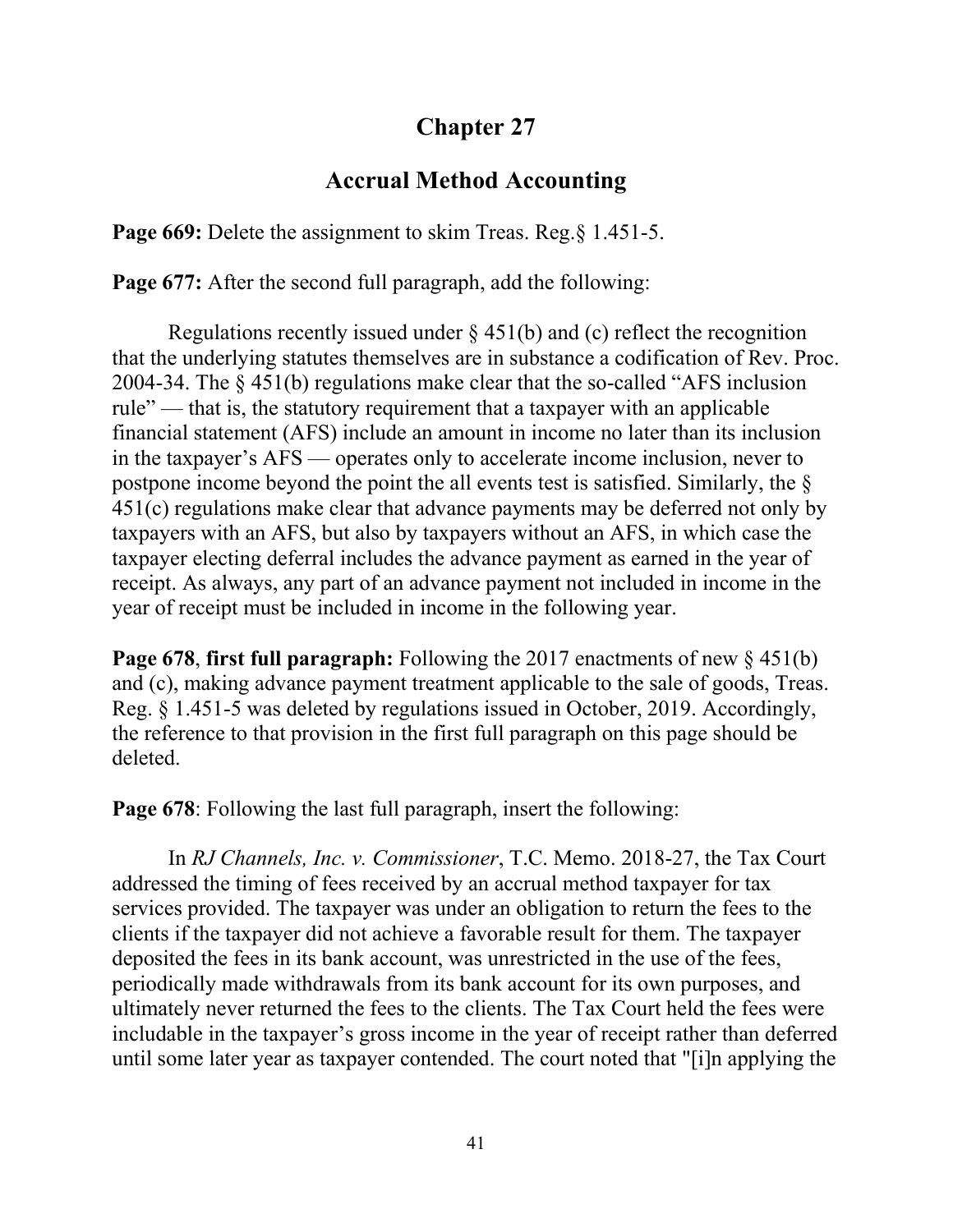all events test, this and other courts have distinguished between conditions precedent, which must occur before the right to income arises, and conditions subsequent, the occurrence of which will terminate an existing right to income, but the presence of which does not preclude accrual of income." The court found that the obligation to return the fees was a condition subsequent and, consistent with accrual principles as well as the claim of right doctrine (discussed in Chapter 3), the taxpayer was required to include the fees in gross income upon receipt.

**Page 688:** Treasury has finalized regulations (T.D. 9942) addressing legislative changes to § 448.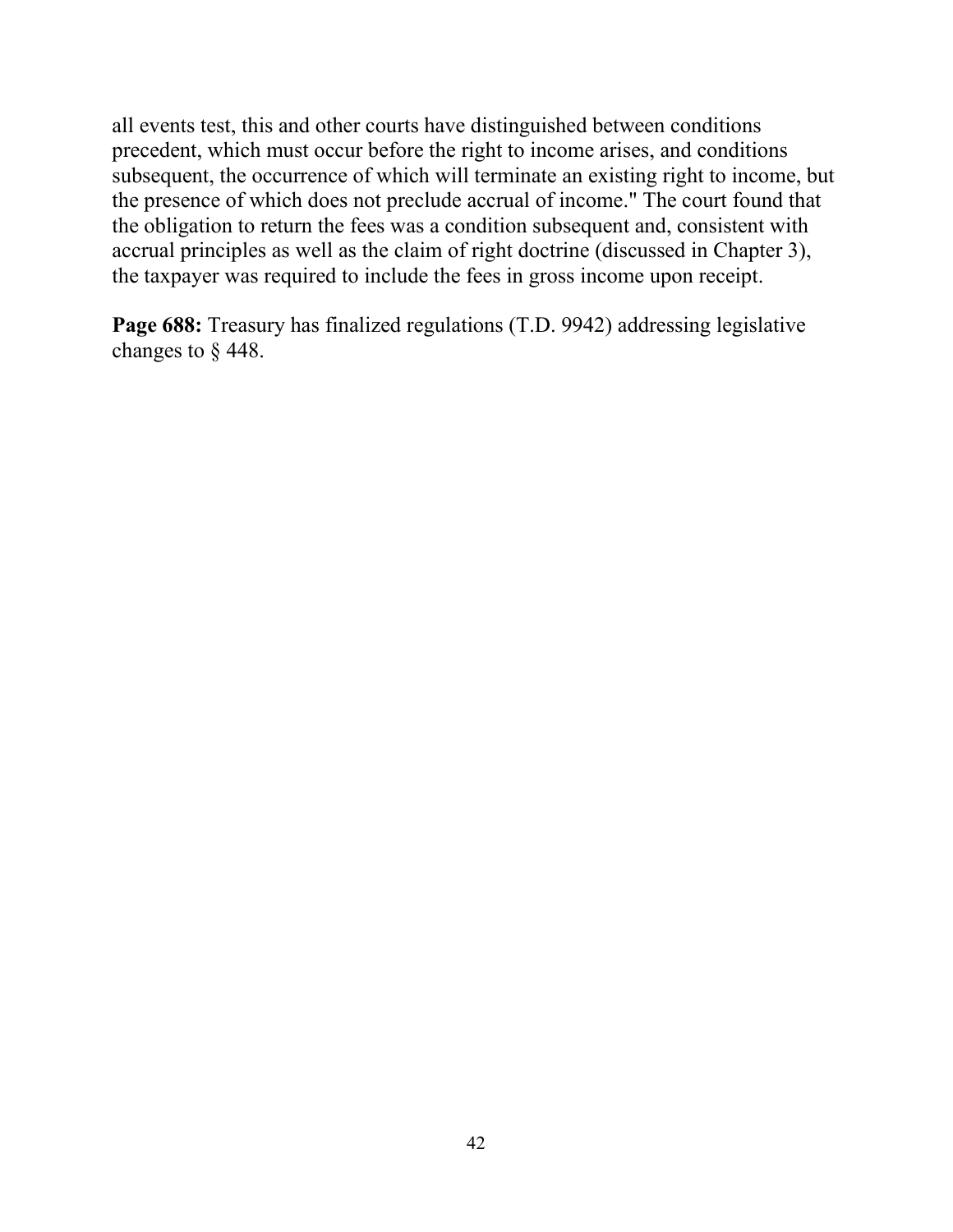### **Annual Accounting**

**Page 715:** As discussed previously, miscellaneous itemized deductions as defined in  $\S 67(b)$  are subject to limitations, including disallowance under  $\S 67(g)$  for the taxable years beginning after December 31, 2017 and before January 1, 2026. Section  $67(b)(9)$ , however, excludes from the §  $67(b)$  definition of "miscellaneous" itemized deductions" the deduction under  $\S$  1341. A taxpayer repaying income received under a claim of right will be allowed a deduction under § 1341 only if the taxpayer can establish that she would be entitled to a deduction for the repayment under **another** provision of the Code. § 1341(a)(2) and (3). For example, an employee required to return income (compensation for services) previously included by the employee in income under a claim of right would rely on § 162 as authority for a deduction. Because the repayment was incurred in the trade or business of being an employee, the § 162 deduction would be a below-theline deduction. See §  $62(a)(1)$ . Disregarding §  $67(b)(9)$ , that deduction would be a miscellaneous itemized deduction as defined by  $\S 67(b)$ . Query: Does  $\S 67(g)$ negate the application of  $\S 67(b)(9)$  in the employee's circumstances thus depriving the employee of the benefit of § 1341? Your authors believe the answer is "No." Just as  $\S 67(b)(9)$  was intended to free the taxpayer of the 2% "haircut" of  $\S$  67(a), we believe that, to be consistent with Congress' purpose in enacting  $\S$ 1341, § 67(b)(9) must be interpreted as likewise freeing the taxpayer of the disallowance rule of  $\S$  67(g).

**Pages 718-719:** The CARES Act suspended the application of the 80 percent limitation of § 172(a)(2) for taxable years beginning after December 31, 2017 and before January 1, 2021. § 172(a)(1). Thus, for those taxable years, the net operating loss deduction will be the aggregate of the net operating carryovers and net loss carrybacks to those years.

For a taxable year beginning after December 31, 2020, § 172(a)(2) provides the net operating loss deduction will equal the sum of:

(A) the aggregate amount of net operating loss carryovers to that year from net operating losses arising in taxable years beginning before January 1, 2018 plus  $(B)$  the lesser of —

43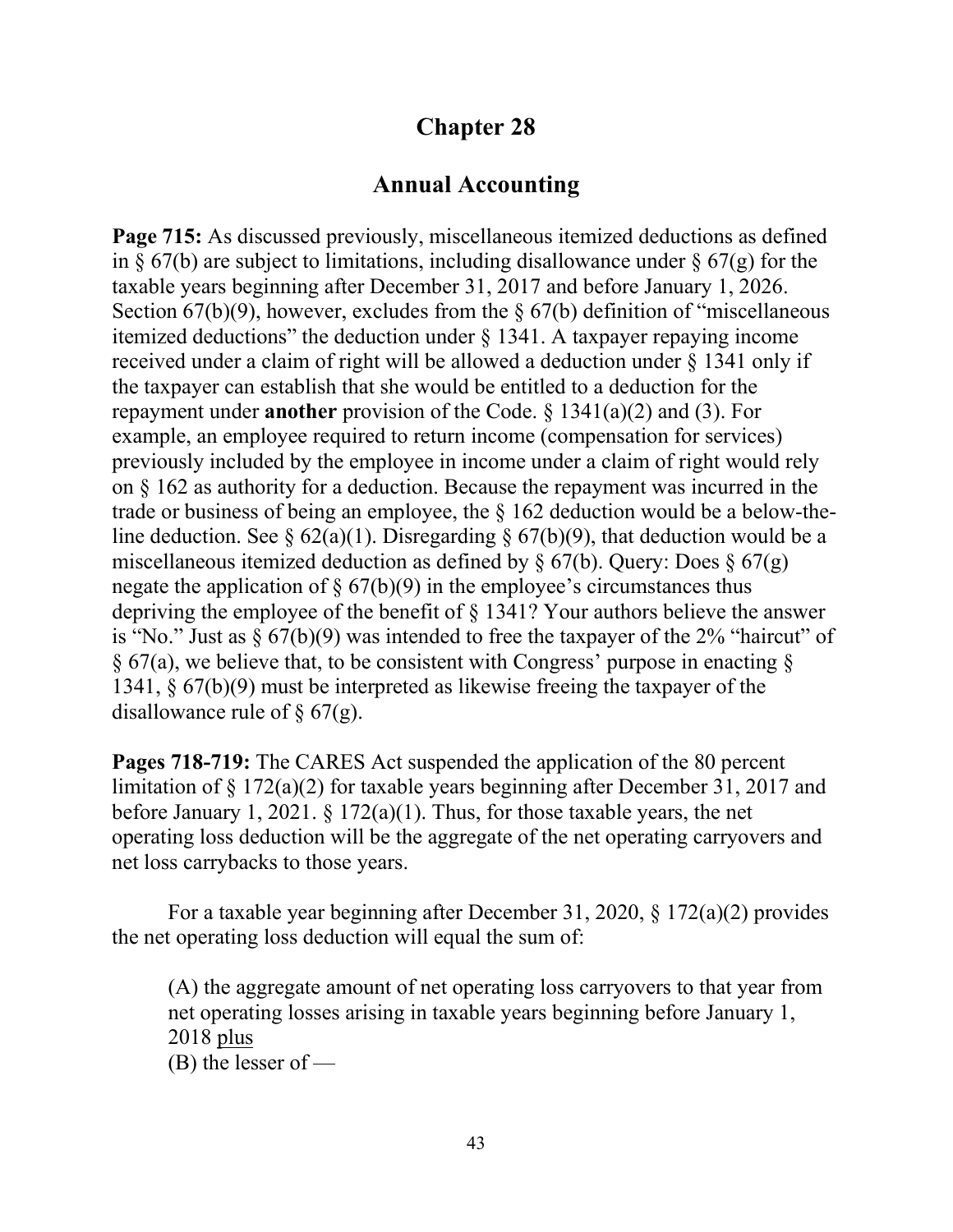(i) the aggregate amount of net operating loss carryovers to that year from net operating losses arising in taxable years beginning after December 31, 2017, or

(ii) 80 percent of the excess (if any) of  $-$ 

(I) the taxable income for the year computed without regard to deductions under §§ 172, 199A and 250 over

(II) the amount determined under (A) above.

Accordingly, assume that Year 1 in the Example on page 719 is 2022.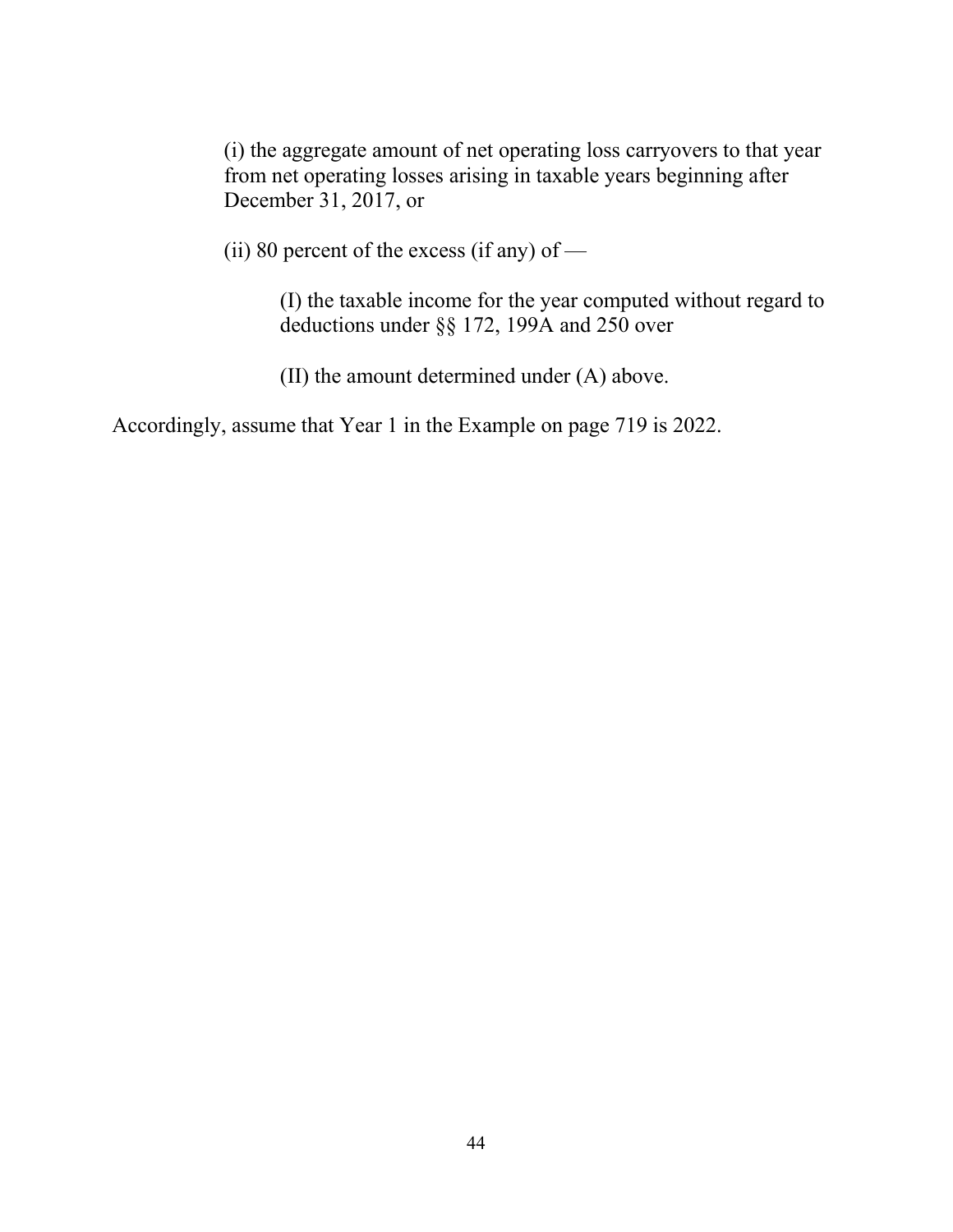## **Capital Gains and Losses**

**Page 738:** Assume in answering the Part B Problems that the rates and brackets applicable to Henry and Nancy as a married couple filing a joint return are as follows (these are the 2018 rates and brackets):

| If taxable income is:                 | The tax is:                                    |
|---------------------------------------|------------------------------------------------|
| Not over \$19,050                     | 10% of taxable income                          |
| Over \$19,050 but not over \$77,400   | \$1,905 plus 12% of the excess over \$19,050   |
| Over \$77,400 but not over \$165,000  | \$8,907 plus 22% of the excess over \$77,400   |
| Over \$165,000 but not over \$315,000 | \$28,179 plus 24% of the excess over \$165,000 |
| Over \$315,000 but not over \$400,000 | \$64,179 plus 32% of the excess over \$315,000 |
| Over \$400,000 but not over \$600,000 | \$91,379 plus 35% of the excess over \$400,000 |
| Over \$600,000                        | \$161,379 plus 37% of the excess over \$600    |

Further assume (also based on 2018 amounts) Henry and Nancy's Maximum Zero Rate Amount is \$77,200 and their Maximum 15-Percent Rate Amount is \$479,000.

**Page 748:** After the last sentence of the second paragraph, add the following sentence: "The 20 percent rate on adjusted net capital gain will also apply to a taxpayer in the 35 percent marginal income tax bracket if the taxpayer's taxable income is above the '20 percent breakpoint' — that is, the specific dollar amount in the 35 percent tax bracket (a dollar amount adjusted for inflation) at which the 15 percent rate on adjusted net capital gain becomes a 20 percent rate."

**Page 750:** After the second sentence in the first full paragraph, delete the third sentence and insert in its place the following sentence: "For taxpayers in the 35 percent bracket, there is a breakpoint — the "20 percent breakpoint" — above which adjusted net capital gain is taxed at 20 percent and below which it is taxed at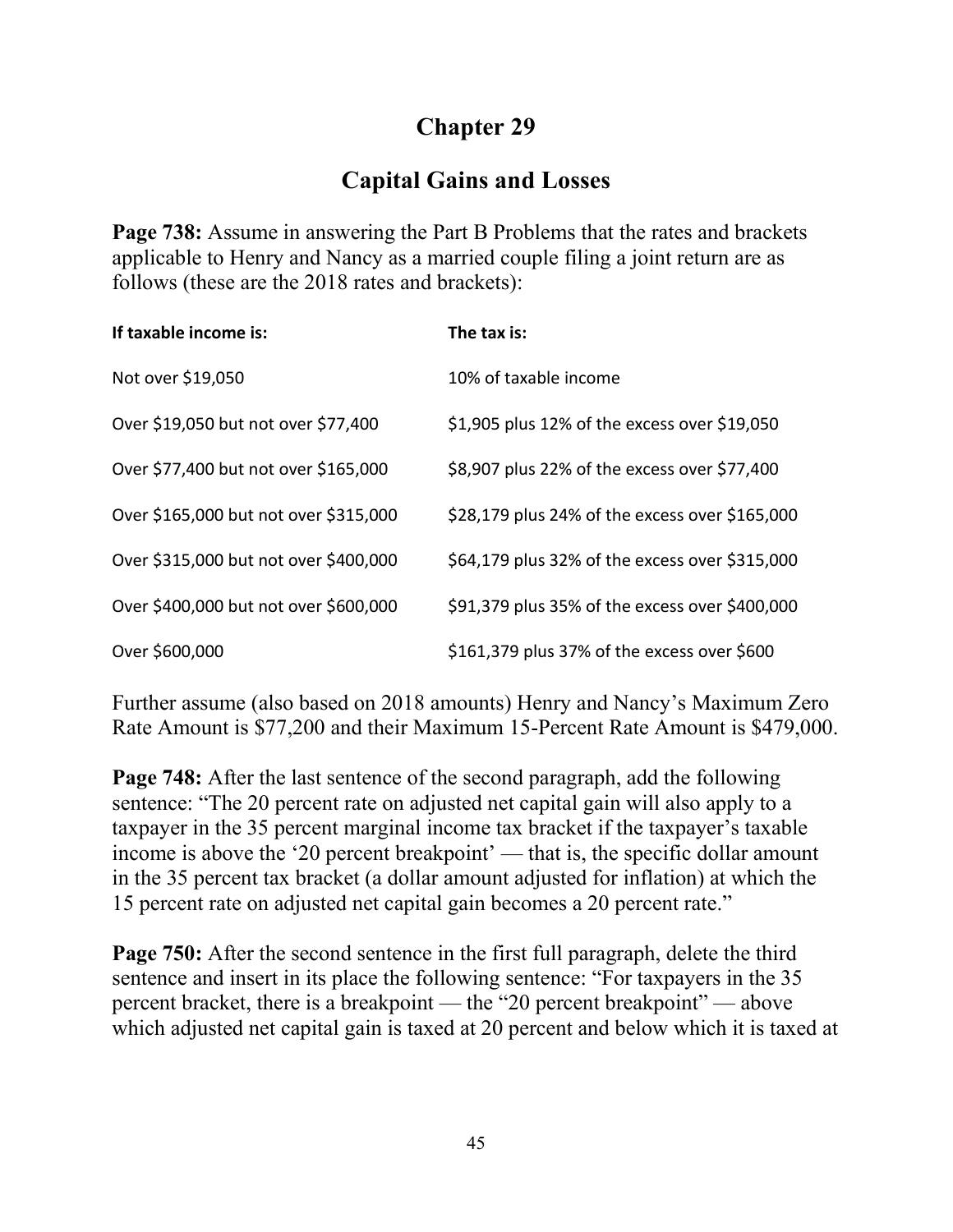15 percent; for taxpayers in the 32 percent, 24 percent, or 22 percent ordinary income tax brackets, the maximum rate on adjusted net capital gain is 15 percent."

Example 1 should state that the taxpayers are in the 35 percent tax bracket, below the 20 percent breakpoint.

**Page 751:** The Example should state that the taxpayer is in the 35 percent bracket, below the 20 percent breakpoint.

Delete the text of Footnote 8, and insert the following sentences in its place: "If the taxpayer's marginal tax rate is 37 percent, or is 35 percent and above the 20 percent breakpoint, but the amount of the taxable income in those brackets is less than the taxpayer's net capital gain, the adjusted net capital gain taxed at 20 percent will be the amount otherwise taxed at 37 percent plus the amount taxed at 35 percent that is above the 20 percent breakpoint. By way of example, assume the 37 percent rate applies to taxable income over \$600,000 and the 35 percent breakpoint applies to taxable income over \$500,000; further assume the taxpayer has taxable income of \$525,000, of which \$40,000 is adjusted net capital gain. In these circumstances, \$25,000 of the adjusted net capital gain will be taxed at a 20 percent rate. (\$525,000 minus \$500,000 equals \$25,000.) The remaining \$15,000 of adjusted net capital gain will be taxed at 15 percent."

**Page 754:** Example 1 should state that the taxpayer is in the 35 percent bracket, below the 20 percent breakpoint.

**Page 762:** Change the heading of part 3 to include patents so as to read "3. Section" 1221(a)(3): Patents, Copyrights, Literary, Musical, or Artistic Compositions, Etc."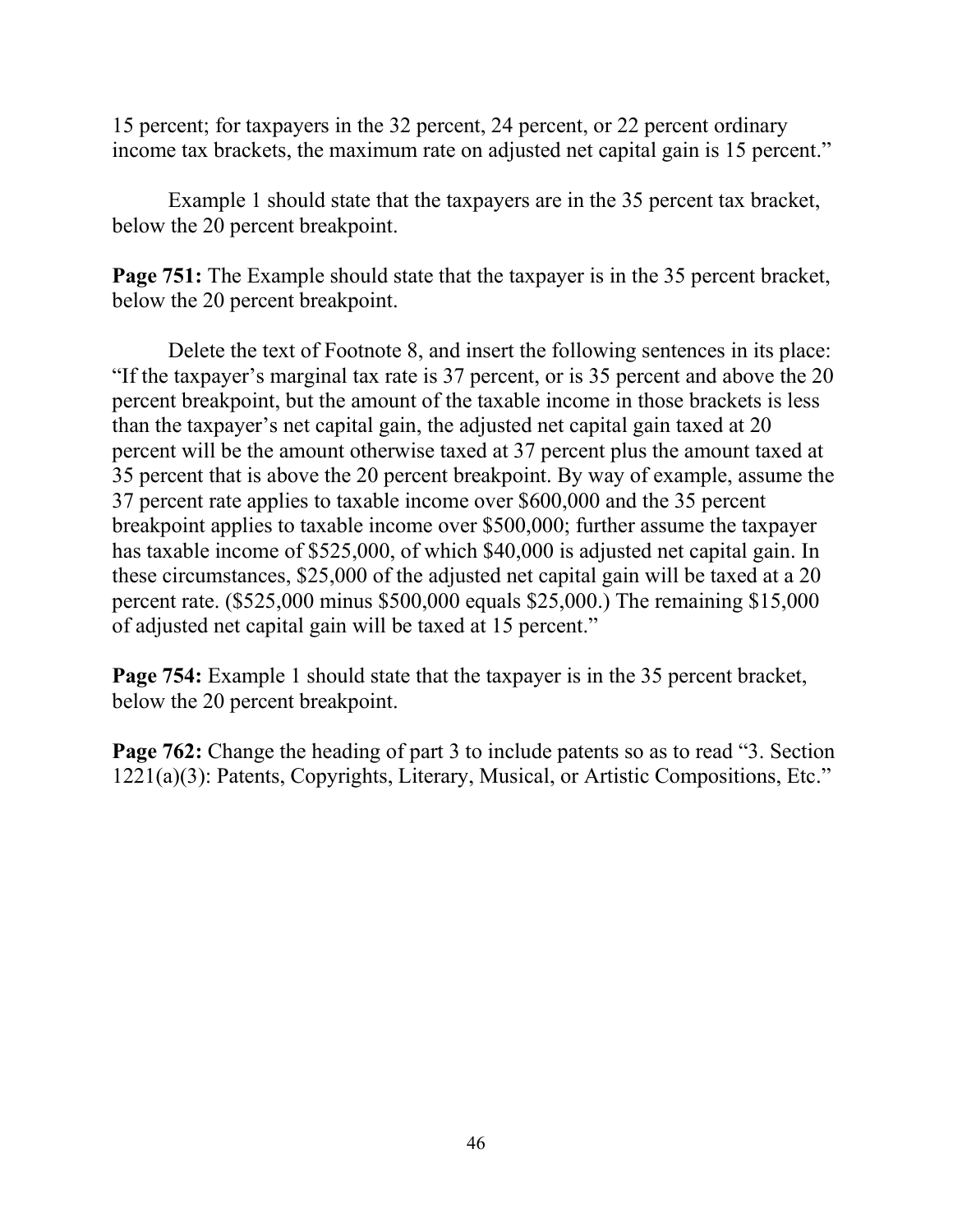## **The Kiddie Tax**

**Page 835:** The Problems state to assume the  $\S 63(c)(5)(A)$  limitation on the basic standard deduction is \$1,050. For 2022, the inflation-adjusted amount is actually \$1,050. Rev. Proc. 2021-45, I.R.B. 2021-48. Nonetheless, continue to use the amount of \$1,050 is answering the Problems.

**Page 836 Statutory Update**: The textbook notes on this page that the "initial approach taken by Congress in  $\S 1(g)$  in 1986 was to tax the 'net unearned income' of a covered child at the top marginal rate of his or her parents ... [but] it took a different approach in the Tax Cuts and Jobs Act of 2017. For taxable years beginning after December 31, 2017, and before January 1, 2026, the child's net unearned income was to be taxed, not at the parental rate, but under the rates applicable to estates and trusts." The text goes on to note how highly compressed these rates are. However, within three years, in the Further Consolidated Appropriations Act, 2020, Congress returned to the initial approach — that is, to taxing the child at the top parental marginal rate — by repealing  $\S$  1(j)(4) (the provision making the estates and trusts rates applicable). Congress also made the repeal retroactive, at the taxpayer's election. Because of the repeal, the first full paragraph on page 838 may be deleted. Note the answers to the problem set, which do not require computation of tax liability, are not changed by the repeal of §  $1(j)(4)$ .

**Page 838:** As noted in the Statutory Update above, delete the first full paragraph.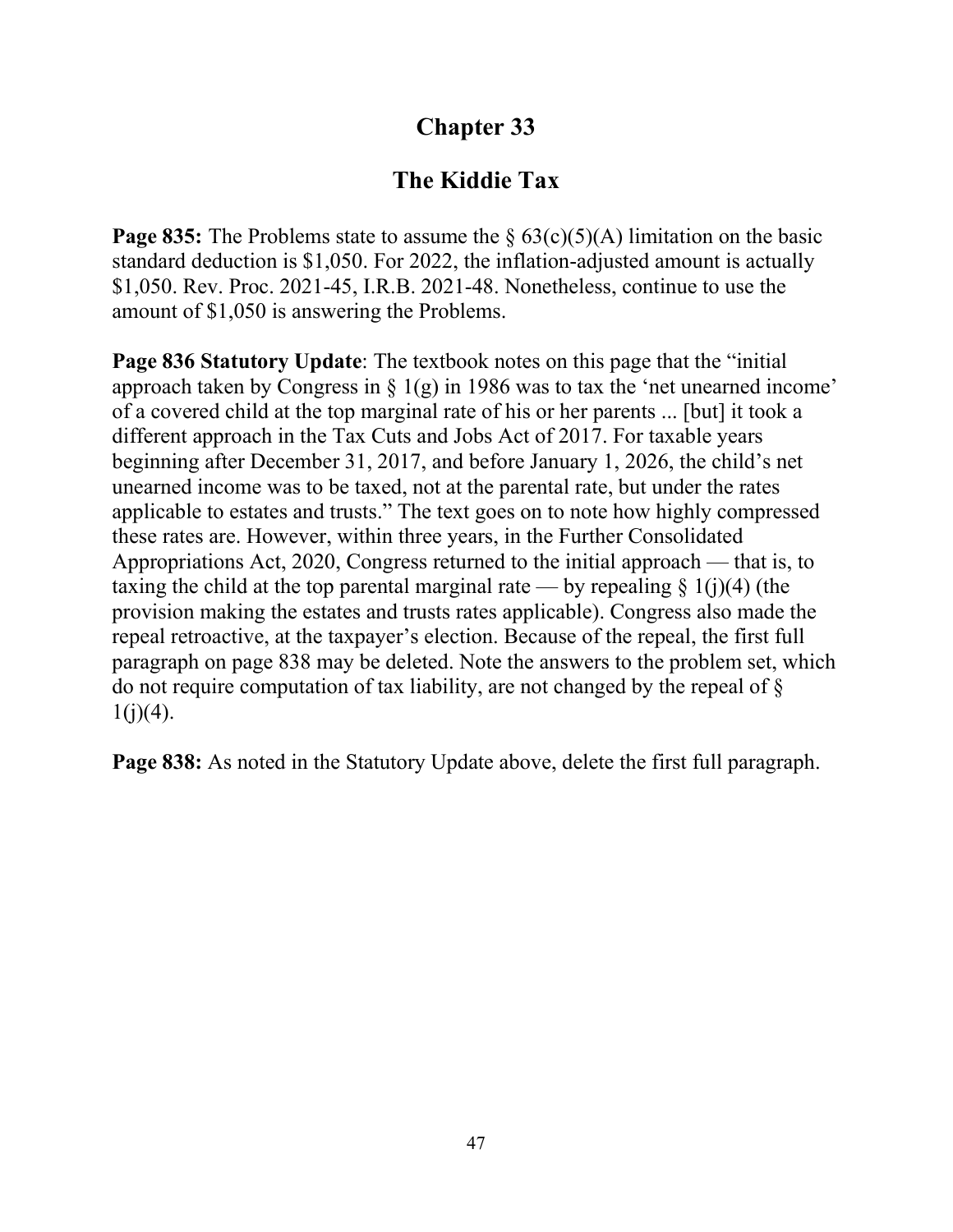## **Transfers Between Spouses and Incident to Divorce**

**Page 888:** In Problem (e), add to the first sentence that Maureen's continued use of the family home as her principal residence was pursuant to the terms of the property settlement agreement and the divorce decree.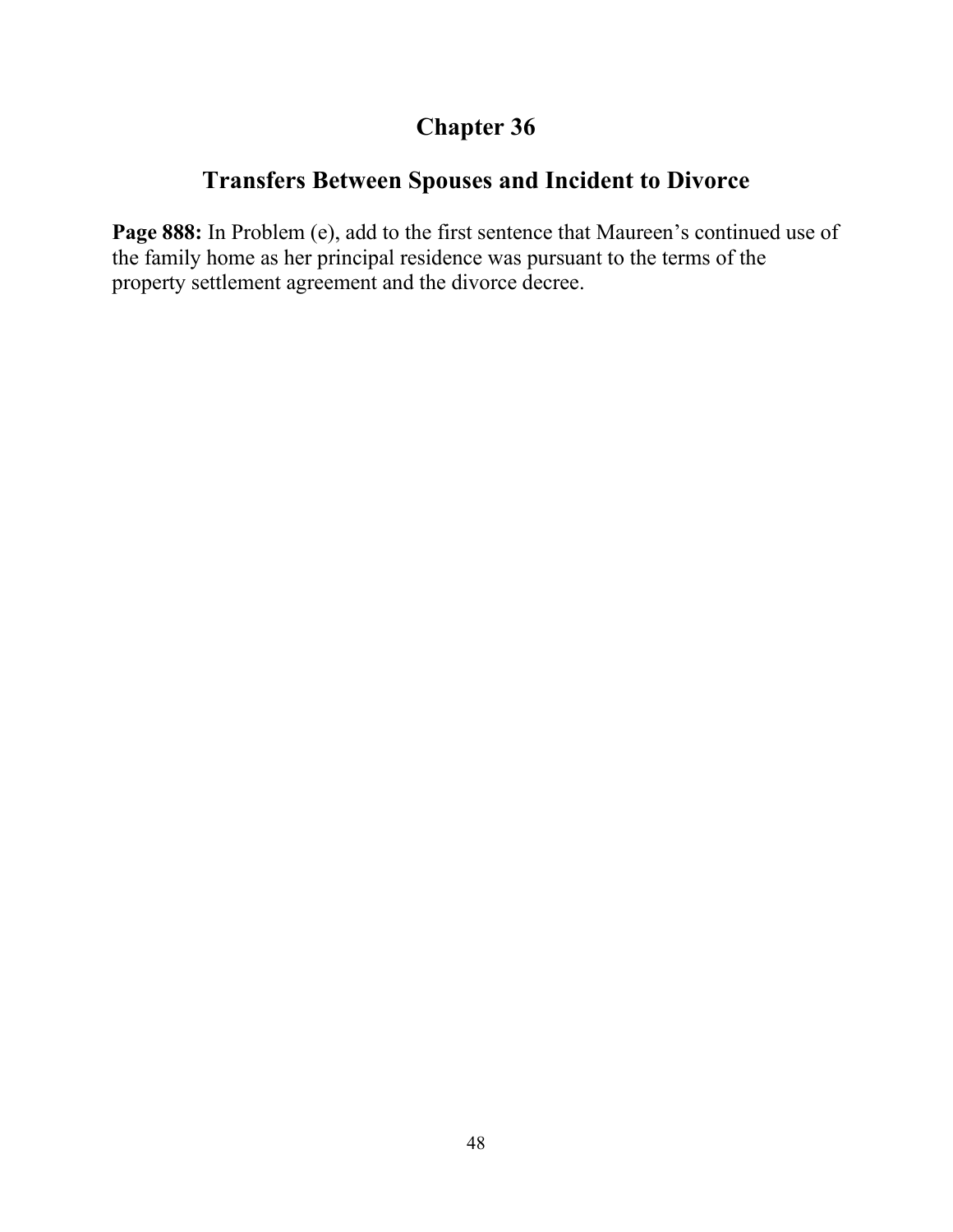## **Like-Kind Exchanges of Real Property**

**Page 909:** At the end of the carryover paragraph, add the following:

Prompted by the 2017 limitation of § 1031 to exchanges of real property only, final regulations (T.D. 9935) have been issued, defining in great detail the term "real property" (for purposes of  $\S$  1031) for the first time in either the Code or the regulations. Under the regulations, real property "means land and improvements to land, unsevered natural products of land, and water and airspace superjacent to land." Reg.  $\S$  1.1031(a)-3(a)(1). Improvements to land are "inherently permanent structures and components of inherently permanent structures." Reg.  $\S 1031(a)-3(a)(2)(i)$ . An intangible interest in real property is itself real property, including "fee ownership; co-ownership; a leasehold; an option to acquire real property; [and] an easement …. Similar interests are real property … if the intangible asset derives its value from real property or an interest in real property and is inseparable from that real property or interest in real property." (Certain intangible assets, however, including stock, debt instruments, and partnership interests generally are not real property for purposes of  $\S$  1031.) Reg.  $\S$  1.1031(a)-3(a)(5). Except as otherwise provided, property that is real property under the law of a state or local jurisdiction in which it is located is real property for § 1031 purposes. Reg. § 1.1031(a)-3(a)(6).

**Page 922:** At the end of the first full paragraph, add the following:

Pursuant to final regulations issued in 2020, the receipt in a deferred exchange of personal property that is "incidental" (as defined in the regulations) to the replacement real property has been added to the list of items that may be disregarded in determining whether the qualified intermediary safe harbor and certain other safe harbors have been satisfied. To be incidental, the personal property must be personal property "typically" transferred with the real property, the aggregate fair market value of which does not exceed 15 percent of the aggregate fair market value of the real property. Reg.  $\S 1.1031(k)-1(g)(7)(iii)$ . Because incidental personal property is non-like-kind property, it generally results in gain recognition under § 1031(b)**.**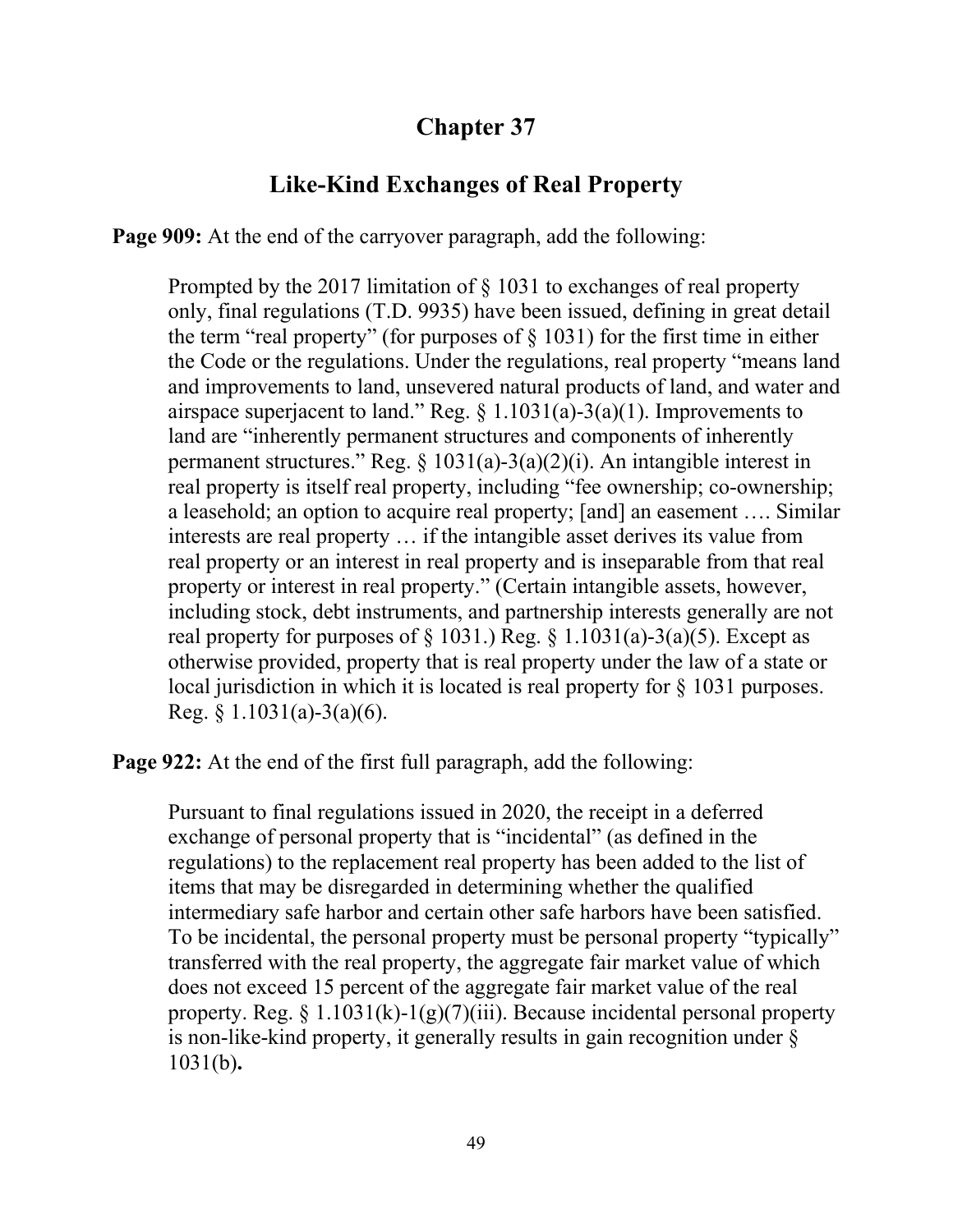#### **Original Issue Discount**

**Page 1045**: Add to Footnote 19 that for 2022 the inflation-adjusted limit on qualifying sales of property eligible for the cash method election of § 1274A(c) is \$4,492,500. Rev. Proc. 2021-45, I.R.B. 2021-48.

**Page 1046**: Add to Footnote 20 that for 2022 the inflation-adjusted limit for qualified debt instruments eligible for the interest rate limitation of § 1274A(b) is \$6,289,500. Rev. Proc. 2021-45.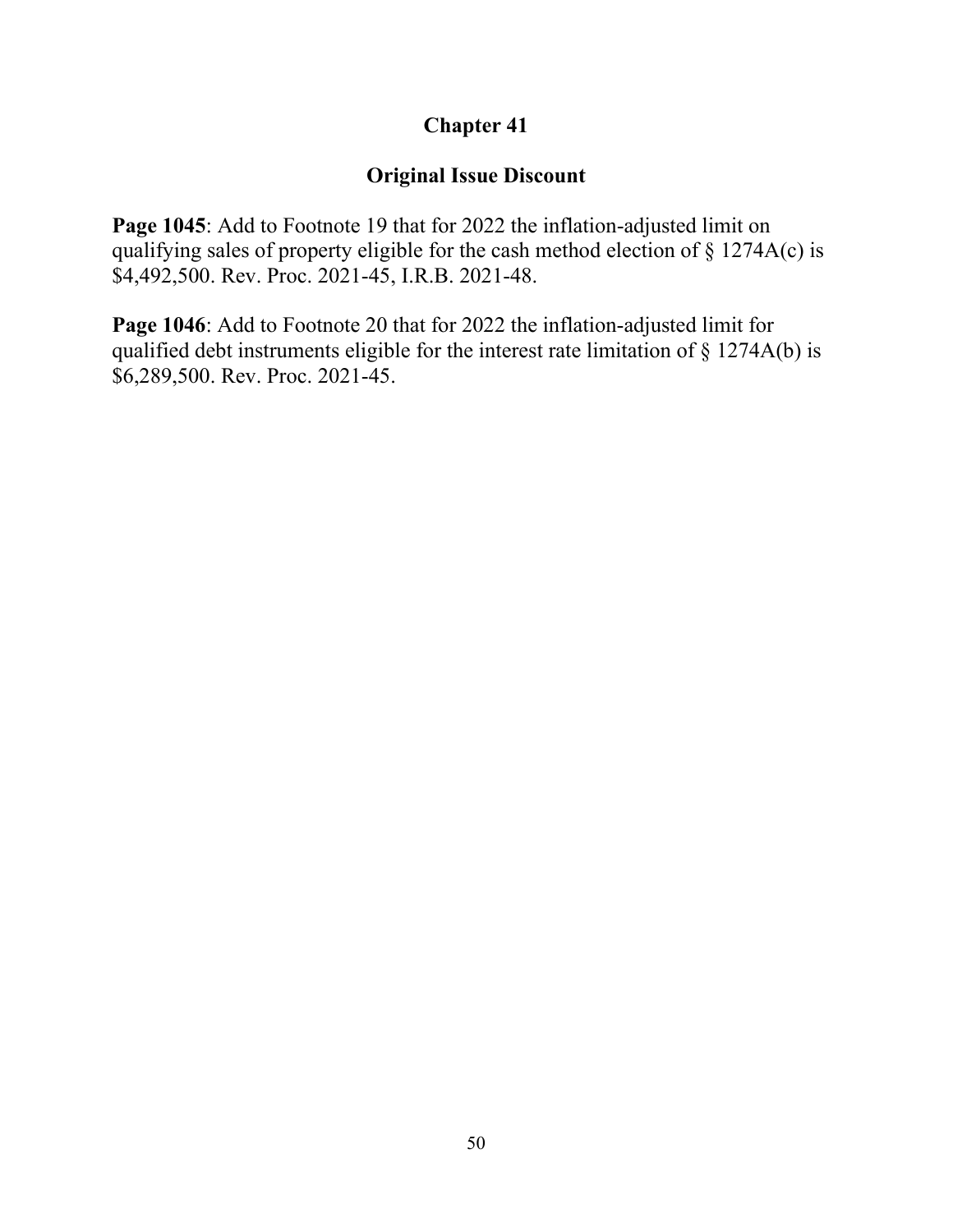## **Limitations on Tax Shelters — Sections 465, 469, and 461(l)**

### **Part A: Section 465 — The At Risk Rules**

**Page 1055:** Delete Footnote 5. (*Alexander v. Commissioner*, referenced in the footnote, applied § 465(c)(3)(D), which limits the scope of § 465(b)(3)(A), because regulations had not then been issued under  $\S 465(c)(3)(D)$ . Regulations have since been issued, extending the application of  $\S$  465(b)(3)(A) to include activities described in § 465(c)(1) or (c)(3)(A). See Reg.§ 1.465-8(a).)

### **Part C: Section 461(l) — Excess Business Loss Disallowance**

**Statutory Update:** The CARES Act amended the § 461(l) excess business loss limitation for taxpayers other than corporations to provide that it does not apply for taxable years beginning in 2018, 2019, or 2020. As originally enacted in 2017, the excess business loss limitation applied for taxable years beginning after December 31, 2017, and before January 1, 2026.

**Statutory Update:** The American Rescue Plan Act of 2021 extended the applicability of  $\S$  461(1)(1) by one year, from tax years beginning before January 1, 2026 to tax years beginning before January 1, 2027.

**Page 1071 Problem:** In answering parts (a) through (e) of the Problem, assume Years 1, 2 and 3 are 2021, 2022, and 2023, respectively, years to which the § 461(l) disallowance rule continues to apply following the 2020 CARES Act. (As the Problem already states, ignore the inflation adjustments under what is now §  $461(1)(3)(C)$  as amended by the CARES Act.)

**Page 1071 Assignment to Internal Revenue Code:** § 461(l)(1)–(3), (6), as amended by the 2020 CARES Act and the American Rescue Plan Act of 2021. Review § 172(a), (b)(1)(A), (2), (c), (d)(1) as amended by the 2020 CARES Act.

**Page 1072**: Amend the first sentence of the second paragraph of the Overview to read as follows: As originally enacted in 2017, § 461(l) prohibited the deduction of "excess business losses" for taxpayers other than corporations for taxable years beginning after December 31, 2017, and before January 1, 2026; the 2020 CARES